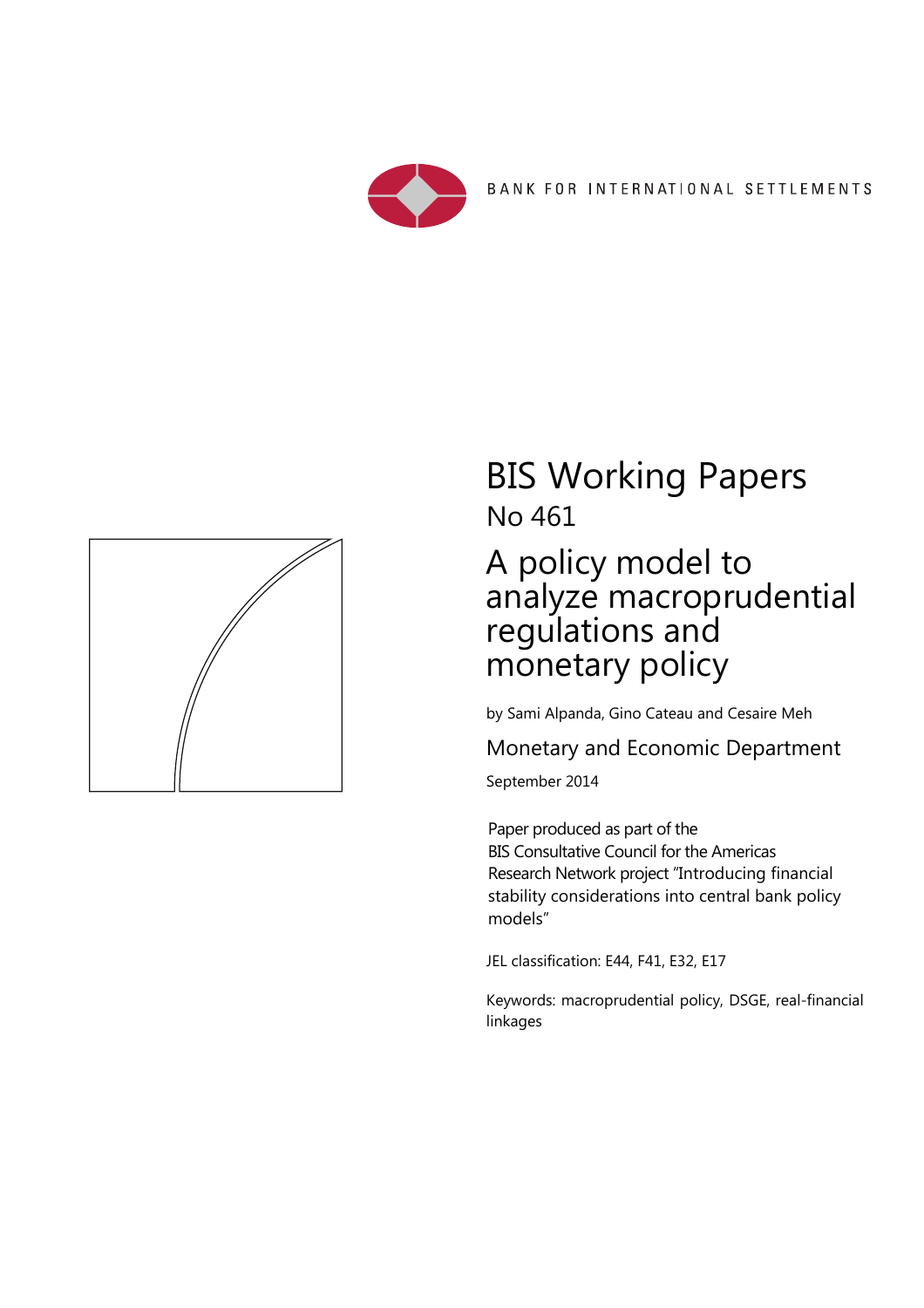BIS Working Papers are written by members of the Monetary and Economic Department of the Bank for International Settlements, and from time to time by other economists, and are published by the Bank. The papers are on subjects of topical interest and are technical in character. The views expressed in them are those of their authors and not necessarily the views of the BIS.

This publication is available on the BIS website (www.bis.org).

*© Bank for International Settlements 2014. All rights reserved. Brief excerpts may be reproduced or translated provided the source is stated.* 

ISSN 1020-0959 (print) ISBN 1682-7678 (online)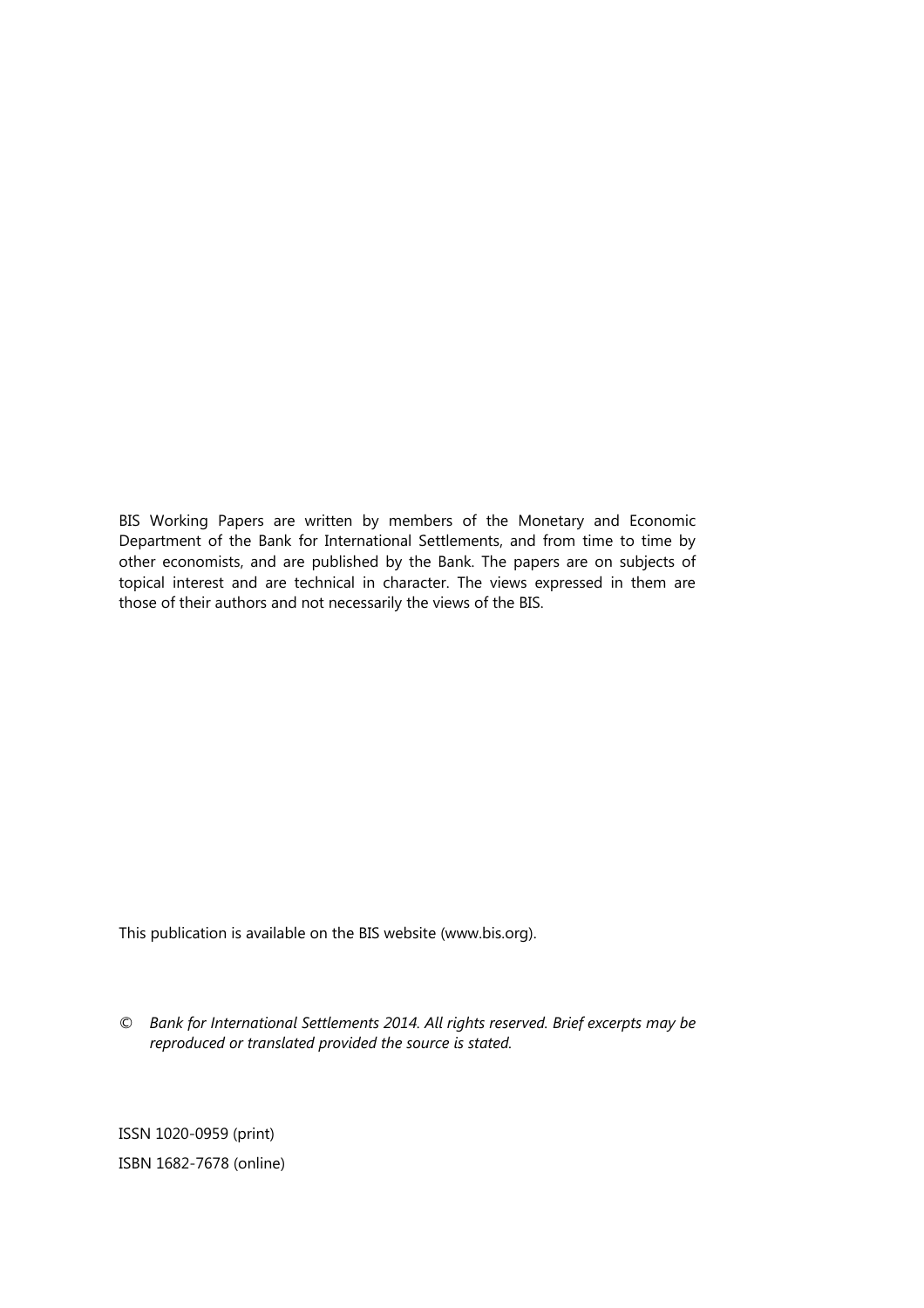## A Policy Model to Analyze Macroprudential Regulations and Monetary Policy<sup>\*</sup>

Sami Alpanda<sup>†</sup> Bank of Canada

Gino Cateau<sup> $\ddag$ </sup> Bank of Canada

 $Cesaire$  Meh<sup>§</sup> Bank of Canada

February 2014

#### Abstract

We construct a small-open-economy, New Keynesian dynamic stochastic general-equilibrium model with real-financial linkages to analyze the effects of financial shocks and macroprudential policies on the Canadian economy. Our model has four key features. First, it allows for nontrivial interactions between the balance sheets of households, firms and banks within a unified framework. Second, it incorporates a risk-taking channel by allowing the risk appetite of investors to depend on aggregate economic activity and funding conditions. Third, it incorporates longterm debt by allowing households and businesses to pay back their stock of debt over multiple periods. Fourth, it incorporates targeted and broader macroprudential instruments to analyze the interaction between macroprudential and monetary policy. The model also features nominal and real rigidities, and is calibrated to match dynamics in Canadian macroeconomic and financial data. We study the transmission of monetary policy and financial shocks in the model economy, and analyze the effectiveness of various policies in simultaneously achieving macroeconomic and financial stability. We find that, in terms of reducing household debt, more targeted tools such as loan-to-value regulations are the most effective and least costly, followed by bank capital regulations and monetary policy, respectively.

Keywords: macroprudential policy, DSGE, real-financial linkages.

JEL classification: E44, F41, E32, E17.

We thank Robert Amano, Greg Bauer, Julien Bengui, Jean Boivin, Fabia Carvalho, Marcos Castro, Larry Christiano, Jose Dorich, Michael Johnston, Magnus Jonsson, Nobu Kiyotaki, Sharon Kozicki, Oleksiy Kryvtsov, Rhys Mendes, Enrique Mendoza, Tommasso Monacelli, Stephen Murchison, Brian Peterson, Alessandro Rebucci, Yasuo Terajima, Alexander Ueberfeldt, Yahong Zhang, Yang Zhang, and seminar participants at the Bank of Canada, Eco-Mod 2013 in Prague, BIS CCA Research Network 2013 in Mexico City, BoC-BoJ Workshop in Tokyo, and Bank of Korea Conference in Seoul for comments. All errors are ours. The views expressed in this report are solely of those of the authors. No responsibility for them should be attributed to the Bank of Canada.

<sup>&</sup>lt;sup>†</sup>Bank of Canada, Canadian Economic Analysis Department, 234 Laurier Avenue West, Ottawa, Ontario K1A 0G9, Canada. Phone: +1 (613) 782-7619, e-mail: alpa@bankofcanada.ca.

<sup>&</sup>lt;sup>‡</sup>Bank of Canada, Canadian Economic Analysis Department, 234 Laurier Avenue West, Ottawa, Ontario K1A 0G9, Canada. Phone: +1 (613) 782-8819, e-mail: cate@bankofcanada.ca.

<sup>x</sup>Bank of Canada, Financial Stability Department, 234 Laurier Avenue West, Ottawa, Ontario K1A 0G9, Canada. Phone: +1 (613) 782-7564, e-mail: mehc@bankofcanada.ca.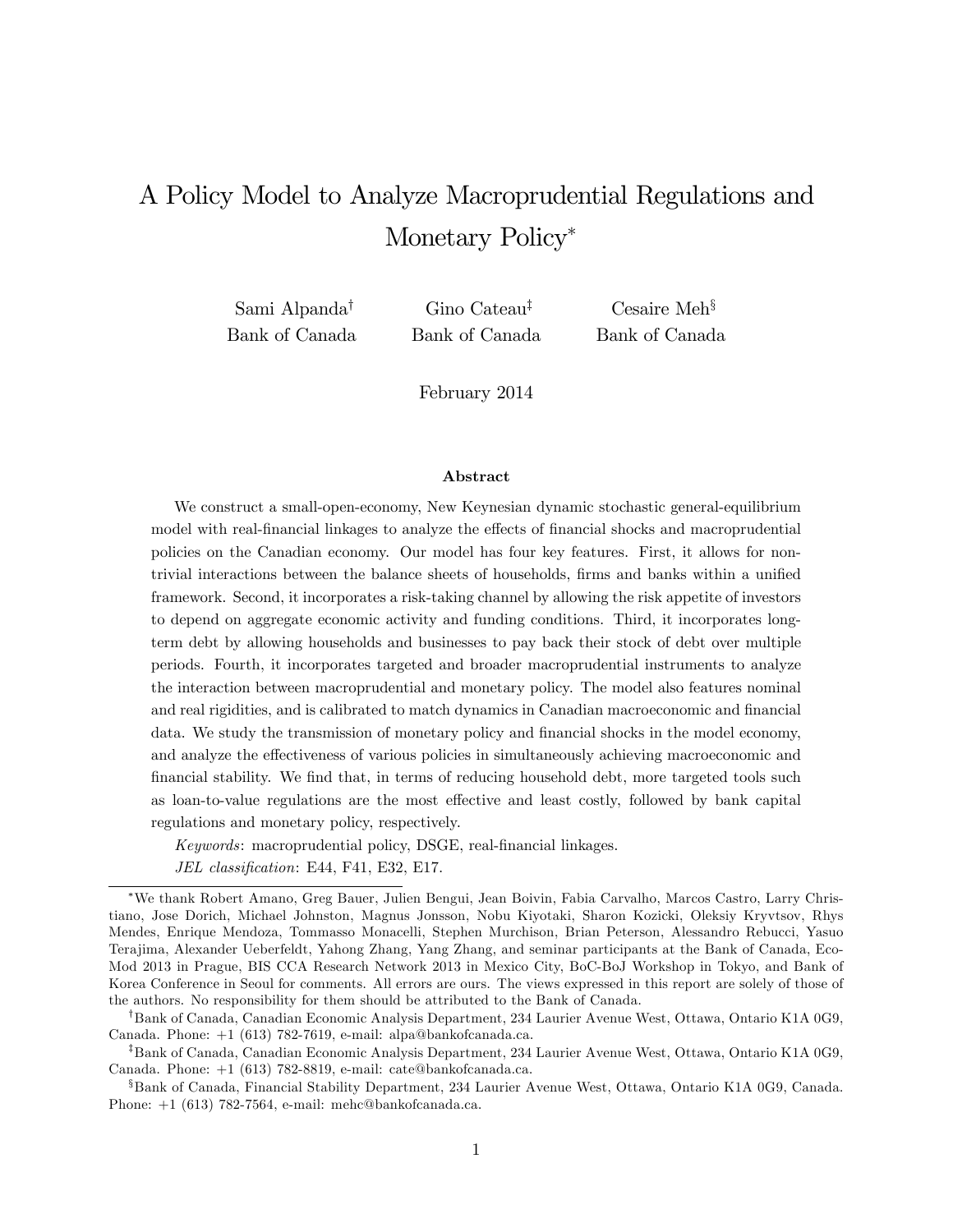## 1 Introduction

In response to the global financial crisis, central banks in many countries have been refining their policy models to better account for the interactions between the real economy and the financial sector. This growing effort reflects mainly two considerations. First, there is now a better appreciation that macroeconomic and Önancial stability are inextricably linked, and that pursuing one objective without due regard for the other risks achieving neither. Indeed, the crisis demonstrated that not only can the Önancial system be a source of shocks that severely impinge on the economy, it can also significantly amplify and propagate shocks originating elsewhere. Therefore, when assessing the proper stance of monetary policy in response to developments in the real economy, financial stability considerations should not be ignored. Second, given that macroeconomic and financial stability are closely linked, there is also a better appreciation that monetary, fiscal and macroprudential policies may need to be used jointly to ensure both macroeconomic and financial stability. As a result, there is a need to better understand how these different policies interact, what trade-offs they give rise to, and the appropriate mix of policies that are required to achieve a good balance between macroeconomic and financial stability. In particular, there is a need to evaluate the effectiveness of such policies in achieving financial stability, as well as their implications for the ability of monetary policy to stabilize the economy over the short run.

In this paper, we construct a policy model for Canada to analyze real-financial linkages within a unified framework.<sup>1</sup> Our model has four key features. First, it allows for non-trivial interactions between the balance sheets of households, Örms and banks. As a result, the model captures how endogenous changes in the balance-sheet positions of households, firms and banks affect funding and lending conditions, and in turn real variables. Second, it incorporates a risk-taking channel by allowing the risk appetite of investors to depend on aggregate economic activity and funding conditions. Third, it incorporates long-term debt by allowing households and businesses to pay back their stock of debt over multiple periods. Fourth, it incorporates targeted macroprudential instruments (regulatory LTV) and broader tools (capital requirements), which allows us to analyze the interaction between macroprudential and monetary policy.

More specifically, our model is a medium-scale small-open-economy New Keynesian dynamic stochastic general-equilibrium (DSGE) model with real, nominal and financial frictions. It features four key agents: patient households (savers), banks (intermediaries), impatient households and entrepreneurs (borrowers). Due to Önancial frictions modelled similar to Curdia and Woodford (2011),

 $1$ The Bank of Canada has already made significant progress in terms of refining existing models, and developing new models, with real-financial linkages to better understand the nexus between monetary policy and financial stability. For instance, Dorich et al. (2013) have introduced exogenous term and risk spreads, as well as a housing sector and household wealth, in ToTEM, the main projection model of the Bank of Canada. Meh and Moran (2010), Christensen and Dib (2008), Dib (2010a, 2010b), and Christensen et al. (2011) incorporate Önancial features that capture the effects of banks' and borrowers' net worth positions on risk premia for business loans. Basant Roi and Mendes (2007), Christensen et al. (2009), and Christensen and Meh (2011) incorporate household balance sheets and debt in models featuring the housing market to study the effects of exuberance in housing markets and loan-to-value (LTV) ratio regulations (see the Bank of Canada Review (Summer 2011) special issue on real-financial linkages for a brief summary of these models).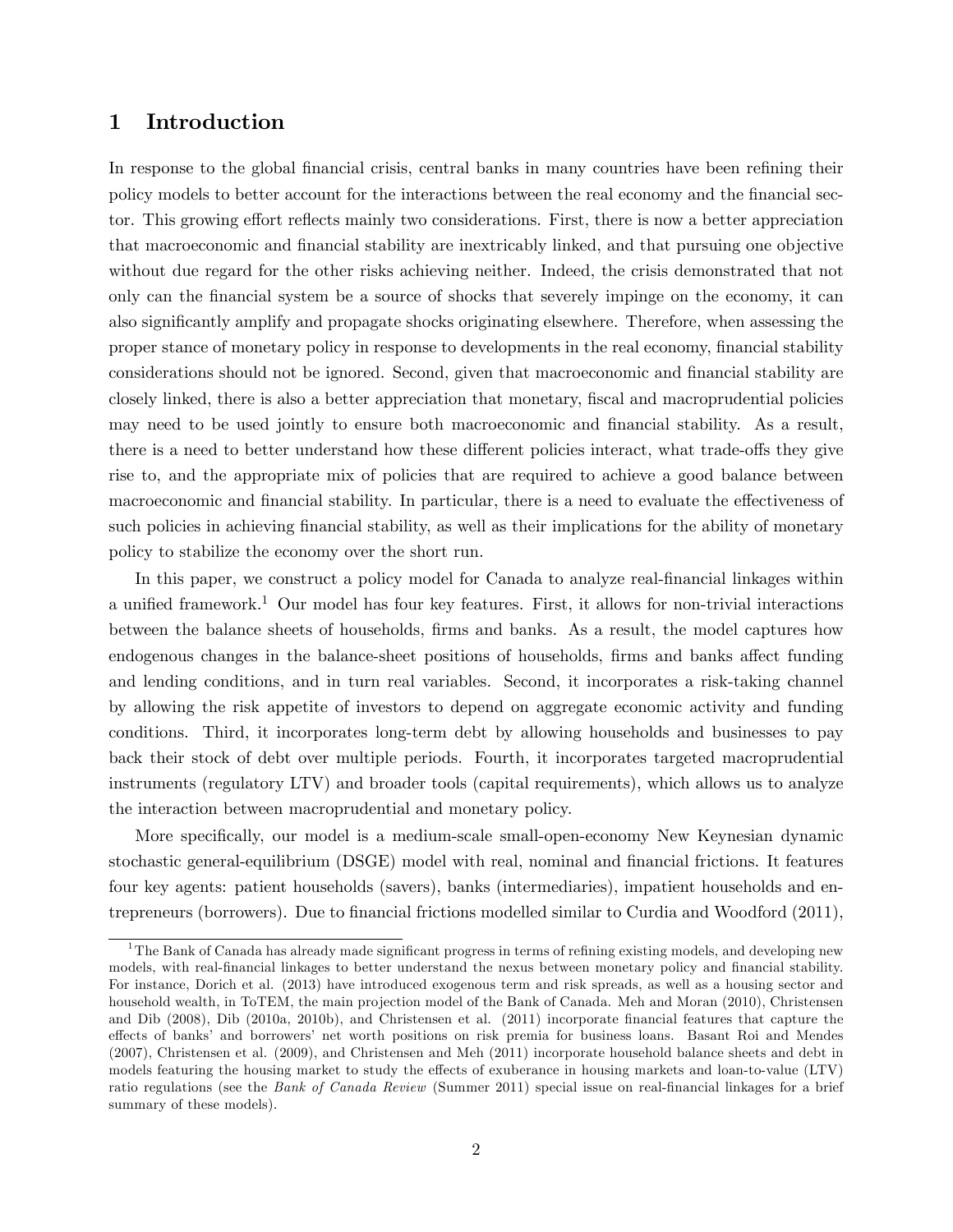Bernanke et al. (1999), and Iacoviello (2013), banks face a spread on their short-term funding rate based on their capital position. Similarly, borrowers face spreads based on their leverage positions when they receive bank loans to finance their housing and capital purchases. Bank capital and LTV regulations affect the economy primarily through their effects on these funding and lending spreads. Bank loans to households and entrepreneurs are modelled as long-term bonds paying decaying coupon payments, as in Alpanda and Dorich (2013), Woodford (2001) and Chen et al. (2012). Elements of the risk-taking channel are introduced through the effects of aggregate economic activity and funding conditions on the risk appetite of savers. Thus, in expansions when funding liquidity is plentiful, the risk appetite of investors increases, inducing them to rebalance their portfolios toward riskier assets. This gives rise to an additional amplification mechanism: favorable shocks are further reinforced by the increased risk appetite of savers. This leads to an increase in asset prices above and beyond what we would otherwise observe.

The model also features nominal and real rigidities that are now commonplace in the literature, such as price and wage stickiness, inflation indexation, adjustment costs in investment, and habit formation in consumption, as in Christiano et al. (2005), Murchison and Rennison (2006), and Smets and Wouters (2007). Further, we incorporate small-open-economy aspects along the lines of Gali and Monacelli (2005), Gertler et al. (2007), and Adolfson et al. (2008). In particular, we allow for a more flexible form of the uncovered interest parity (UIP) condition, and take into account the partial pass-through of exchange rate movements to import and export prices. The model is calibrated to match dynamics in Canadian macroeconomic and financial data.

To illustrate how the model can be helpful for policy analysis, we use it to study the costs and effectiveness of different policy tools in reducing household indebtedness in Canada. This issue is of particular relevance for the Canadian economy since, with the policy rate low for a long time as a result of global external headwinds, Canadaís household debt-to-income ratio has reached record high levels, posing a potential risk to financial stability (see Figure 1). Using our model, we find that targeted policies such as LTV regulations are the most effective and least costly, followed by bank capital regulations and monetary policy, respectively. In particular, a 5 percentage point (pp) tightening in regulatory LTV decreases household debt by about 7.6 per cent at the peak, while its output impact is about 0.7 per cent. In contrast, a 1 pp increase in capital requirements reduces household debt by about 1.4 per cent and reduces output by about 0.35 per cent at the peak. Hence, an increase of about 2 pp in bank capital would have the same impact on output as a 5 pp reduction in LTV, but its impact on household debt would be about half of LTV at the peak. Similarly, a 100 basis point (bp) temporary increase in the policy rate reduces household debt by about 0.5 per cent at the peak, but this comes at an output cost of about  $0.4$  per cent, offering an even worse trade-off than capital requirements in terms of reducing household debt.

The next section surveys the main themes in the recent literature on real-financial linkages. Section 3 introduces the model, and section 4 discusses the calibration of model parameters. The main implications of the model are discussed in section 5, and section 6 concludes.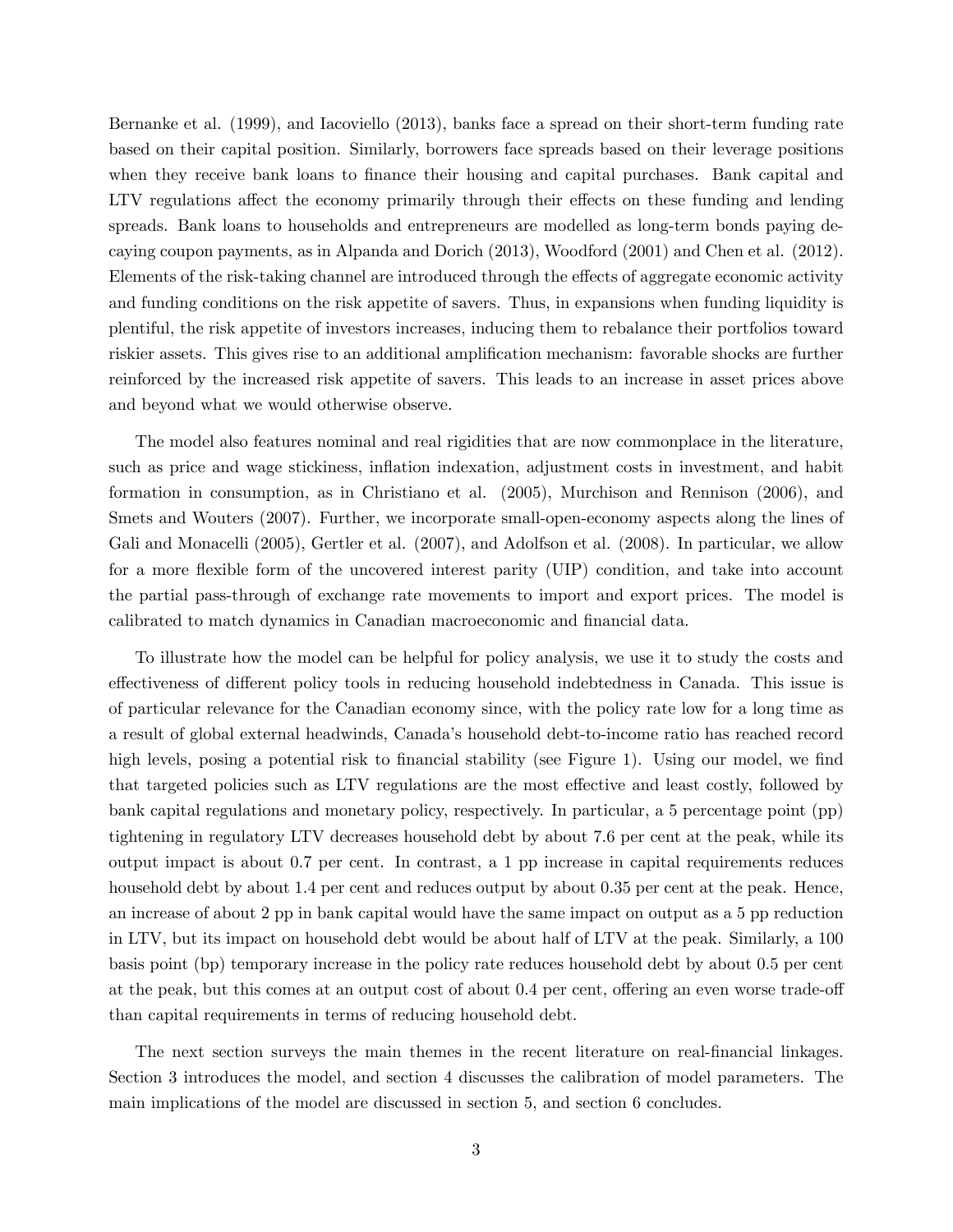## 2 Main Themes in the Recent Literature on Real-Financial Linkages

In this section, we review the main strands of the literature that our model builds on. The recent literature emphasizes three main channels through which Önancial developments impact the real economy: (i) the balance-sheet channel, (ii) the bank capital channel, and (iii) the role of excessive risk taking arising from the ample availability of liquidity and associated externalities, the stance of monetary policy, or irrational behavior.

#### 2.1 Balance-sheet channel

The balance-sheet channel posits that the leverage position of borrowers is key for their borrowing conditions, and shocks are amplified through their effects on asset prices and the net worth position of borrowers. There are mainly two types of models in this literature: the agency cost model (Carlstrom and Fuerst, 1997; Bernanke et al., 1999) and the collateral model (Kiyotaki and Moore, 1997; Iacoviello, 2005).

The agency cost model features asymmetric information between banks and borrowers. In particular, borrowers are subject to idiosyncratic shocks on their capital quality, which leads some of them to default on their loans. In equilibrium, defaults are increasing in borrower leverage; thus, banks charge a risk premium on loans based on the leverage position of borrowers. An increase in asset prices strengthens the borrowers' balance sheets by increasing their net worth and reducing their leverage. This in turn reduces the agency costs faced by lenders and the cost of debt faced by borrowers, which stimulates borrowing and investment activity above and beyond the effects of the shock in the absence of asset-price movements. This effect is called the *financial accelerator* in the literature.

In the collateral model, assets are used as collateral against borrowing, as well as provide consumption services, or are used as an input in production. An increase in asset prices raises the collateral value of these assets, which relaxes the borrowing constraints of households and firms, and amplifies the original effects of the shock (i.e., the financial accelerator). Unlike the agency cost model, the collateral model does not feature an endogenous lending spread, but the tightness with which the borrowing constraint binds provides a shadow cost between the cost of capital faced by borrowers and the risk-free rate.<sup>2</sup>

#### 2.2 Bank capital channel

The balance-sheet channel discussed above focuses on how the balance-sheet position of borrowers influences their borrowing conditions and can amplify shocks. The bank capital channel, in contrast,

<sup>&</sup>lt;sup>2</sup>The literature on the financial accelerator is too vast to list here; see Gilchrist et al.  $(2009)$ , Christiano et al. (2010), and the references listed therein. For specific applications to housing, see Aoki et al. (2004), Iacoviello (2005), Basant Roi and Mendes (2007), Iacoviello and Neri (2010), Christensen and Meh (2011), Chatterjee and Eyigungor (2011), and Alpanda and Zubairy (2013).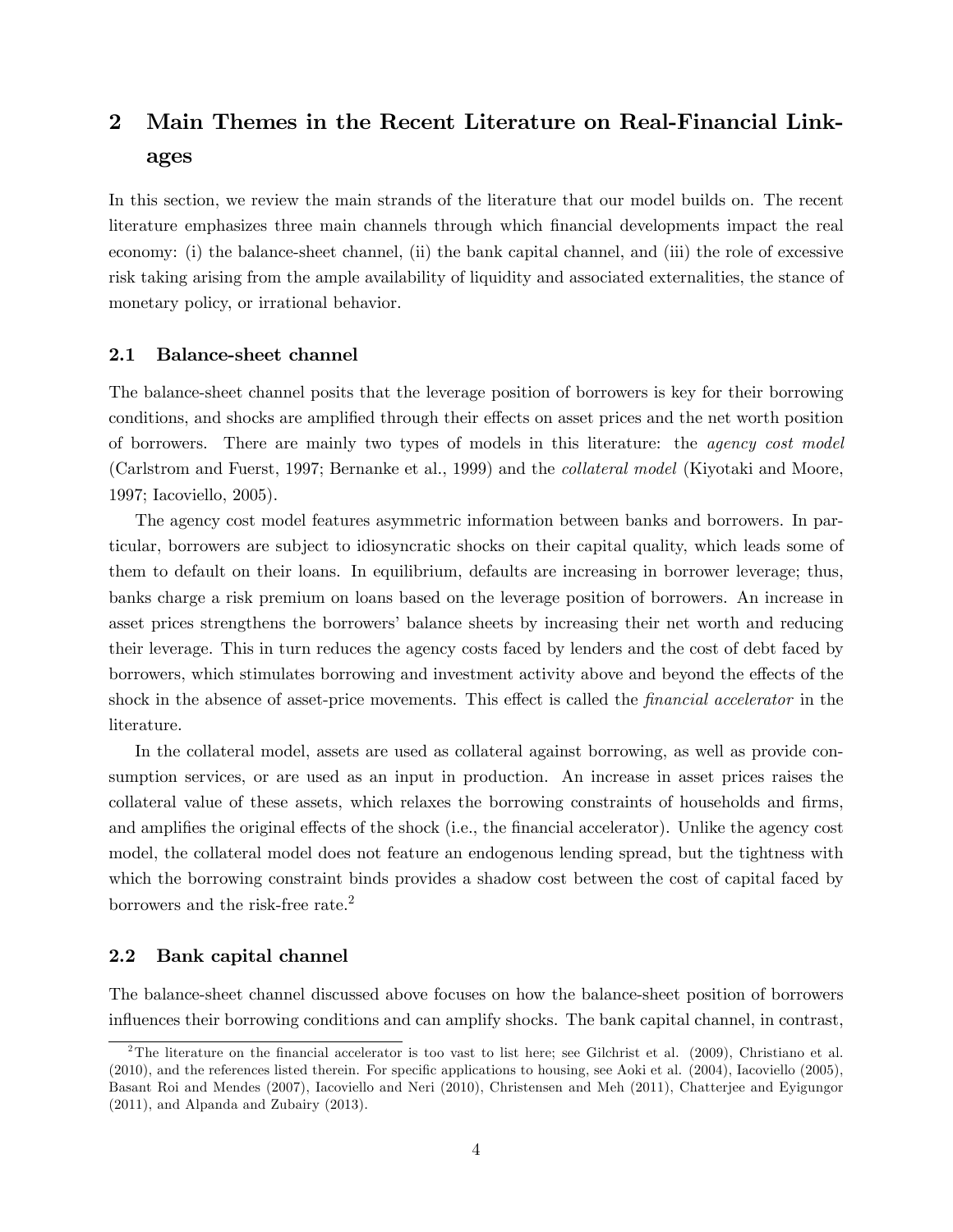focuses on the balance-sheet position of the lenders (e.g., banks), and how this can impact their funding conditions and loan supply. In particular, better-capitalized banks are able to attract funds at cheaper rates, which allows them to lend to households and businesses at reduced rates. This channel is all the more relevant in a world where banks increasingly fund themselves through marketbased wholesale funding, as opposed to retail deposits. Retail deposits are by-and-large insured by the government, and therefore are not that sensitive to the capital position of banks. On the other hand, problems related to banks' solvency and liquidity can quickly lead to sharp increases in wholesale funding rates, and dry up banks' short-term funding sources. This would force banks to liquidate assets prematurely and cut back on new loans, with adverse effects on the financial system and macroeconomic conditions.

The models in this literature typically feature a moral hazard problem between savers and banks. In the double moral hazard model of Holmstrom and Tirole (1997), Chen (2001), and Meh and Moran (2010), households would not deposit funds to banks unless banks partly use their own capital to fund their lending. If banks do not have sufficient "skin in the game," they are not induced to monitor their borrowers, which in turn leads borrowers to divert funds away from projects for their own gain. Thus, bank capital plays a crucial role in determining bank funding and lending conditions. In the model, the required return on bank capital is assumed to be higher than the deposit rate; thus, when banks are required to commit more capital through regulations, the cost of debt for borrowers also increases. Similarly, in the endogenous borrowing constraint model of Gertler and Karadi (2011) and Gertler and Kiyotaki (2010), bankers can divert funds for their own benefit instead of financing the capital purchases of entrepreneurs. This moral hazard leads to an endogenous borrowing constraint for banks; the availability of bank capital relaxes this constraint, and eases funding conditions for banks.

Aikman and Paustian (2006) and Davis (2010) extend the agency cost model of Bernanke et al. (1999) to include asymmetric information between savers and banks. In particular, banks are subject to idiosyncratic shocks on their assets, which leads some of them to default on their depositors. In equilibrium, defaults are increasing in the leverage position of the banks; thus, savers charge a risk premium on short-term bank funding based on the leverage position of banks. Thus, this model features two Önancial accelerators (between savers and banks, and between banks and borrowers), which leads to the so-called adverse feedback loop mechanism, where deterioration in borrower balance sheets also leads to deterioration in bank balance sheets. This generates comovement between bank lending and bank funding spreads, and exacerbates the adverse effects of asset-price declines in recessions.<sup>3</sup>

A moderating factor in the strength of the bank capital channel is the speed with which assetprice áuctuations are passed through to bank capital. The asset side of bank balance sheets, especially of larger banks, is now dominated by holdings of financial securities linked directly and

<sup>3</sup> See Iacoviello (2013) for a double collateral constraint model to capture the same mechanism. The literature on the bank capital channel also includes models that feature bank capital based solely on the existence of regulatory constraints (see Van den Heuvel, 2008; Gerali et al., 2010).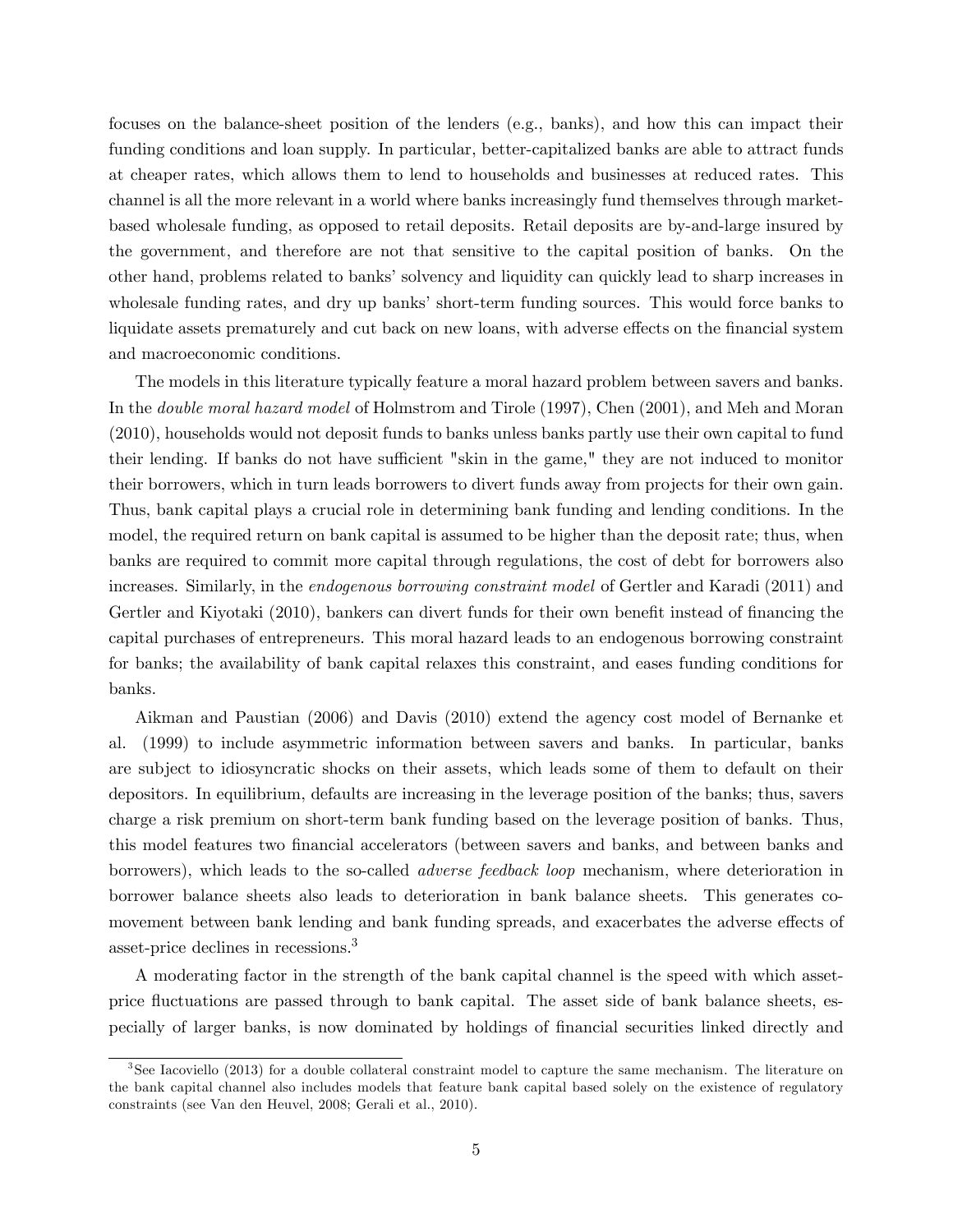indirectly to corporate and real estate values. Asset-price fluctuations, especially with mark-tomarket accounting, thus rapidly and directly affect the net worth of banks. With more traditional loans, the effects of asset prices on bank capital are more gradual, given that borrowers default with a lag, and it takes time for banks to write off these loans from their balance sheets.

#### 2.3 Liquidity, risk taking and exuberance

As alluded to earlier, wholesale funds, as opposed to retail deposits, have become the main source of banks' funding at the margin, especially for large and systemically important banks (Adrian and Shin, 2010; Kiyotaki and Moore, 2012). The prevalance of funding liquidity, coupled with the opportunity to securitize assets, has provided banks with more áexibility in adjusting their balancesheet size. Brunnermeier and Pedersen (2008) emphasize that the extent of liquidity in funding markets can affect the price of risk in financial markets through its effect on the market liquidity of Önancial assets, and the reduction in margin requirements for traders. The recent Önancial crisis has demonstrated that the reliance of banks on market-based wholesale funding can create vulnerabilities in the system. Similar to a traditional bank run on retail deposits, a liquidity shortage in wholesale markets can lead to banks losing their short-term funding sources. Unable to roll over their funding, banks would then be forced to dispose of assets and foreclose on loans. This can create systemic effects due to correlated positions of banks, interconnectedness across banks and fire-sale externalities on asset prices (Diamond and Rajan, 2005; De Nicolo et al., 2012; Woodford, 2012).

Excess liquidity in funding markets due to low short-term interest rates and safe-haven flows, coupled with the compensation schemes in financial institutions, has emerged as a key factor in the buildup of risks in the Önancial system. As Rajan (2006) points out, portfolio managers are typically compensated on the basis of nominal returns. A low interest rate environment, especially if toolow-for-too-long, can thus induce search-for-yield behavior, and lead to higher risk taking in bank and institutional-investor asset portfolios, increasing risks on the asset side of financial institutions. Similarly, a low interest rate environment can lead to a buildup of risks on the liability side of bank balance sheets by steepening the yield curve, which increases the profitability of banks and strengthens banks' capital position. Banks are then further induced to enlarge their balance sheets, Önancing new assets through short-term borrowing in wholesale funding markets (Adrian and Shin, 2010). The buildup of risks on both the asset and the liability sides of banks' balance sheets during episodes of low interest rates has been dubbed the "risk-taking channel" of monetary policy.

Easy funding and the availability of securitization, along with loosening of lending standards, can lead to a rapid increase in bank lending and asset prices. For example, in the United States, stock market values more than doubled relative to GDP between 1995 and 2000, and house values increased by about 50 per cent relative to GDP between 2000 and 2005. According to the Case-Shiller/S&P index, house prices in major U.S. metropolitan areas increased by about 100 per cent in the same period. The fact that asset prices increased so much and so fast, and so far out of line from historical norms, has led many to conclude that market participants displayed irrational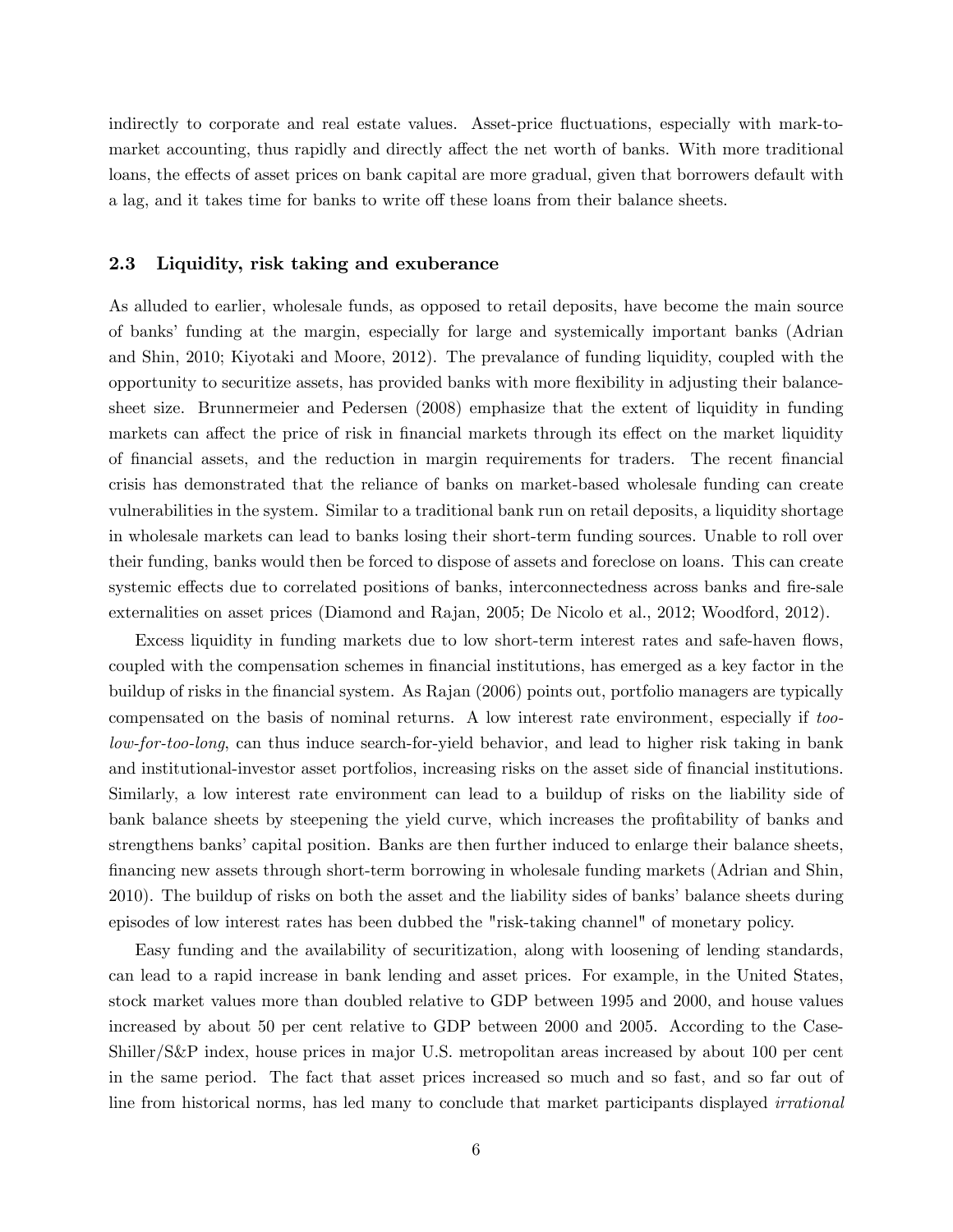exuberance (see Shiller, 2000). Following the booms, asset prices declined by almost the same order of magnitude, and with equal speed, in these episodes. In particular, stock prices were halved by 2002, only two years after their peak, and house values declined to pre-boom magnitudes by the end of the decade. For many, this served as proof that the booms were caused by exuberance.<sup>4</sup> Once agents realized that their views on future returns were overly optimistic and would fail to materialize, asset prices quickly reverted back to their previous levels.<sup>5</sup> These exuberance episodes are arguably less likely to occur without the ample availability of funding liquidity.

#### 2.4 The case for macroprudential regulations

In principle, market-determined spreads and market-imposed borrowing constraints on banks and borrowers provide adequate solutions for Önancial frictions, and markets could deliver second-best social optimum solutions in the absence of regulation. The case for macroprudential policies (such as regulatory bank capital requirements and loan-to-value ratios on mortgages) hinges on the presence of externalities, moral hazard arising from government guarantees, and asset-price exuberance. These prevent market outcomes from reaching the second-best social optimum, and cause banks and borrowers to become overleveraged during booms, thereby increasing the probability of an eventual Önancial crisis, with severe implications for macroeconomic and Önancial stability.

As noted earlier, the reliance of banks on uninsured wholesale funds has increased the rollover risk of banks' funding. A liquidity shortage, similar to what was observed in the recent crisis, can have systemic effects due to correlated positions across banks, a fire sale of bank assets and the uncertainty regarding the exposure of financial institutions to banks that are directly affected by the liquidity shortage. Thus, a liquidity shortage initially involving only a handful of financial institutions could quickly develop into a system-wide crisis due to these aforementioned externalities (De Nicolo et al., 2012; Woodford, 2012; Bianchi and Mendoza, 2010).<sup>6</sup> Note also that moral hazard arising from deposit insurance, and implicit government guarantees based on too-big-to-fail, provides banks with the incentive to enlarge balance sheets and take excessive risks (Kareken and Wallace, 1978; Farhi and Tirole, 2012; Chari and Kehoe, 2009). Similarly, mispricing in complicated and non-transparent financial instuments, such as certain derivatives and asset-backed securities, may lead to incorrect valuations of bank collateral, and result in excessive risk taking by banks (Cociuba et al., 2011). The presence of externalities as discussed above, moral hazard issues based on explicit and implicit guarantees provided by the government, as well as mispricing and exuberance in asset

<sup>&</sup>lt;sup>4</sup>There is a growing literature that studies the role of exuberant expectations and relaxed borrowing constraints on asset prices (see Bernanke and Gertler, 1999; Basant Roi and Mendes, 2007; Garriga et al., 2012; and Granziera and Kozicki, 2012).

<sup>&</sup>lt;sup>5</sup>Compare this, for example, to the stock market crash of 1973-74, which was as fierce in magnitude and speed; yet it took about two decades for stock values to revert back to pre-crash levels, suggesting that changes in fundamentals, rather than pure exuberance, were the cause of the crash. For more on this stock market episode, see Greenwood and Jovanovic (1999), McGrattan and Prescott (2005), and Alpanda and Peralta-Alva (2010).

 ${}^{6}$ Individual agents do not take into account the effects of their actions on asset prices. To the extent that asset prices affect economy-wide spreads and collateral constraints, there are pecuniary externalities arising from asset prices. These externalities lead to overborrowing in booms, and can be internalized via a tax on lending (Bianchi and Mendoza, 2010; Cesa-Bianchi and Rebucci, 2013).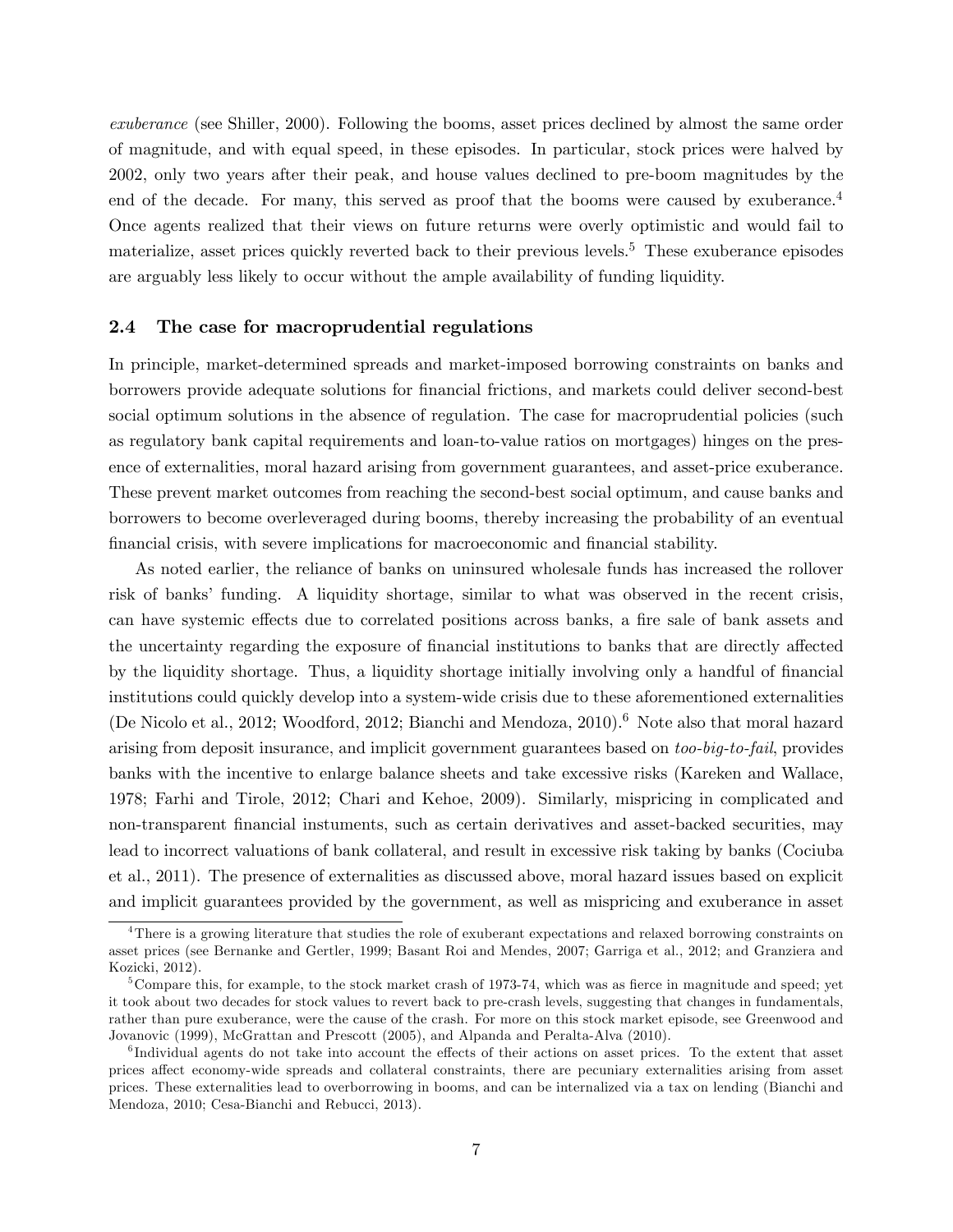prices, provide a case for macroprudential regulations (Galati and Moessner, 2010; DellíAriccia et al., 2012).

In our framework, we allow for shocks that give rise to exuberance in asset prices by influencing the expectations of agents regarding future returns even though these may not be realized. We include pecuniary externalities by allowing spreads to depend on aggregate variables, which borrowers do not internalize when determining how much to borrow. We also capture the implications of moral hazard and asymmetric information by assuming that lenders face monitoring costs when supplying funds to banks, and that banks face monitoring costs when supplying funds to borrowers. We discipline these monitoring costs by allowing them to depend on the leverage positions of banks and borrowers, and calibrate the parameters of our functional form assumptions to roughly match spreads and credit quantities observed in the data.

## 3 Model

The model is a medium-scale small-open-economy DSGE model with real, nominal and financial frictions (see Figure 2 for a brief overview). The model features four types of key agents: patient households (i.e., savers), banks who intermediate between savers and borrowers, and impatient households and entrepreneurs who borrow from banks to help finance their purchases of housing and capital, respectively. On the production side, domestic producers rent capital and labor services to produce the domestic output good, which is aggregated with imported goods to produce five types of Önal goods: consumption, business investment, residential investment, government expenditure and exports. Importers and exporters are introduced as separate agents in the model to capture the partial pass-through of exchange rate movements to import and export prices at the retail level. The model also features capital and housing producers, as well as monetary, fiscal and macroprudential policy. In what follows, we analyze agents in the model in blocks.

#### 3.1 Main agents in the model

#### 3.1.1 Patient households

The economy is populated by a unit measure of infinitely lived patient households indexed by  $i$ , whose intertemporal preferences over consumption,  $c_{Pt}$ , housing,  $h_{Pt}$ , and labor supply,  $l_{Pt}$ , are described by the following expected utility function:

$$
E_{t} \sum_{\tau=t}^{\infty} \beta_{P}^{\tau-t} v_{\tau} \left\{ \log \left[ c_{P,\tau} \left( i \right) - \zeta c_{P,\tau-1} \right] + \xi_{h} \widetilde{e}_{h,\tau} \log h_{P,\tau} \left( i \right) - \xi_{l} \widetilde{e}_{l,\tau} \frac{l_{P,\tau} \left( i \right)^{1+\vartheta}}{1+\vartheta} \right\},\right\} \tag{1}
$$

where t indexes time,  $\beta_P$  is the time-discount parameter,  $\zeta$  is the external habit parameter for consumption,  $\vartheta$  is the inverse of the Frisch elasticity of labor supply, and  $\xi_{hP}$  and  $\xi_{lP}$  are level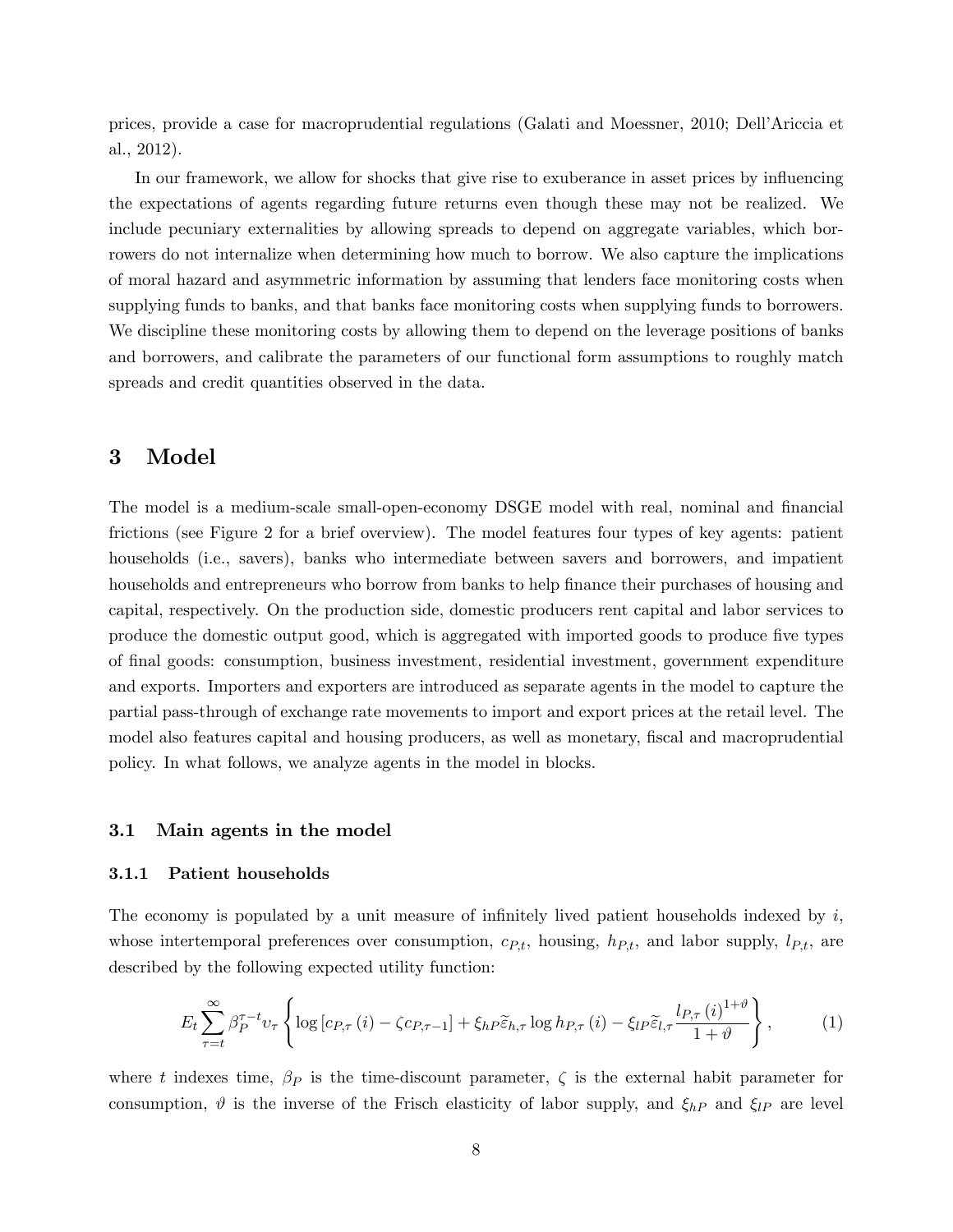parameters for housing and labor, respectively. The preference shock,  $v_t$ , is an AR(1) process:

$$
\log v_t = \rho_v \log v_{t-1} + \varepsilon_{v,t},\tag{2}
$$

where  $\rho_v$  is the persistence parameter and  $\varepsilon_{v,t}$  is an i.i.d. innovation with standard deviation equal to  $\sigma_v$ . The housing demand shock,  $\tilde{\varepsilon}_{h,t}$ , and the labor supply shock,  $\tilde{\varepsilon}_{l,t}$ , are modelled in a similar fashion.

Labor services are heterogeneous across the patient households, and are aggregated into a homogeneous labor service by perfectly competitive labor intermediaries, who in turn rent these labor services to domestic producers. The labor intermediaries use a standard Dixit-Stiglitz aggregator; therefore, the labor demand curve facing each patient household is given by

$$
l_{P,t}(i) = \left(\frac{W_{P,t}(i)}{W_{P,t}}\right)^{-\eta_{l,t}} l_{P,t},
$$
\n(3)

where  $W_{P,t}$  and  $l_{P,t}$  are the aggregate nominal wage rate and labor services for patient households, respectively, and  $\eta_{l,t}$  is a time-varying elasticity of substitution between the differentiated labor services. To capture cost-push shocks on wages, we specify an exogenous AR(1) process on  $\theta_{w,t}$  =  $\eta_{l,t}/(\eta_{l,t} - 1)$  as

$$
\log \theta_{w,t} = (1 - \rho_w) \log \theta_w + \rho_w \log \theta_{w,t-1} + \varepsilon_{w,t},\tag{4}
$$

where  $\theta_w$  is the gross markup of the real wage over the marginal rate of substitution at the steady state.

The patient households' period budget constraint is given by

$$
c_{P,t}(i) + q_{h,t}[h_{P,t}(i) - (1 - \delta_h) \psi_{h,t}h_{P,t-1}(i)]
$$
  
+ 
$$
q_{k,t}[k_{P,t}(i) - (1 - \delta_k) \psi_{k,t}k_{P,t-1}(i)] + (1 + \Upsilon_{d,t})\frac{D_t(i)}{P_t} + \frac{1}{\varkappa_t} \left[\frac{B_t(i)}{R_tP_t} + \frac{e_tB_t^*(i)}{\Phi_tR_t^*P_t}\right]
$$
  

$$
\leq (1 - \tau_{l,t})\frac{W_{P,t}(i)}{P_t}l_{P,t}(i) + (1 - \tau_{k,t})r_{k}P_{t}\psi_{k,t}k_{P,t-1}(i) + \tau_{k,t}\delta_k\psi_{k,t}k_{P,t-1}(i) + R_{d,t-1}\frac{D_{t-1}(i)}{P_t}
$$
  
+ 
$$
\frac{B_{t-1}(i)}{P_t} + \frac{e_tB_{t-1}^*(i)}{P_t} + \frac{TR_{P,t}}{P_t} + \frac{D_{B,t}}{P_t} + \frac{D_{E,t}}{P_t} + \frac{\Pi_{d,t}}{P_t} + \frac{\Pi_{m,t}}{P_t} - \text{adj. costs}, \tag{5}
$$

where  $P_t$  denotes the price level. Patient households use their savings to accumulate physical assets in the form of housing,  $h_{P,t}$ , and capital,  $k_{P,t}$ , and financial assets in the form of bank deposits,  $D_t$ , domestic government bonds,  $B_t$ , and foreign government bonds,  $B_t^*$ .  $q_{h,t}$  and  $q_{k,t}$  are the relative prices of housing and capital, respectively, and  $\delta_h$  and  $\delta_k$  are their corresponding depreciation rates.  $\psi_{h,t}$  and  $\psi_{k,t}$  are aggregate housing and capital quality shocks, similar to Gertler and Karadi (2011), and are specified as exogenous  $AR(1)$  processes. These shocks work similar to a change in the physical depreciation rate, by affecting the effective units of assets brought from the previous period; therefore, they capture the economic depreciation or "quality" of these assets.  $\Upsilon_{d,t}$  are monitoring costs incurred for the short-term funding of banks,  $\Phi_t$  is the country risk premium and  $\varkappa_t$  is a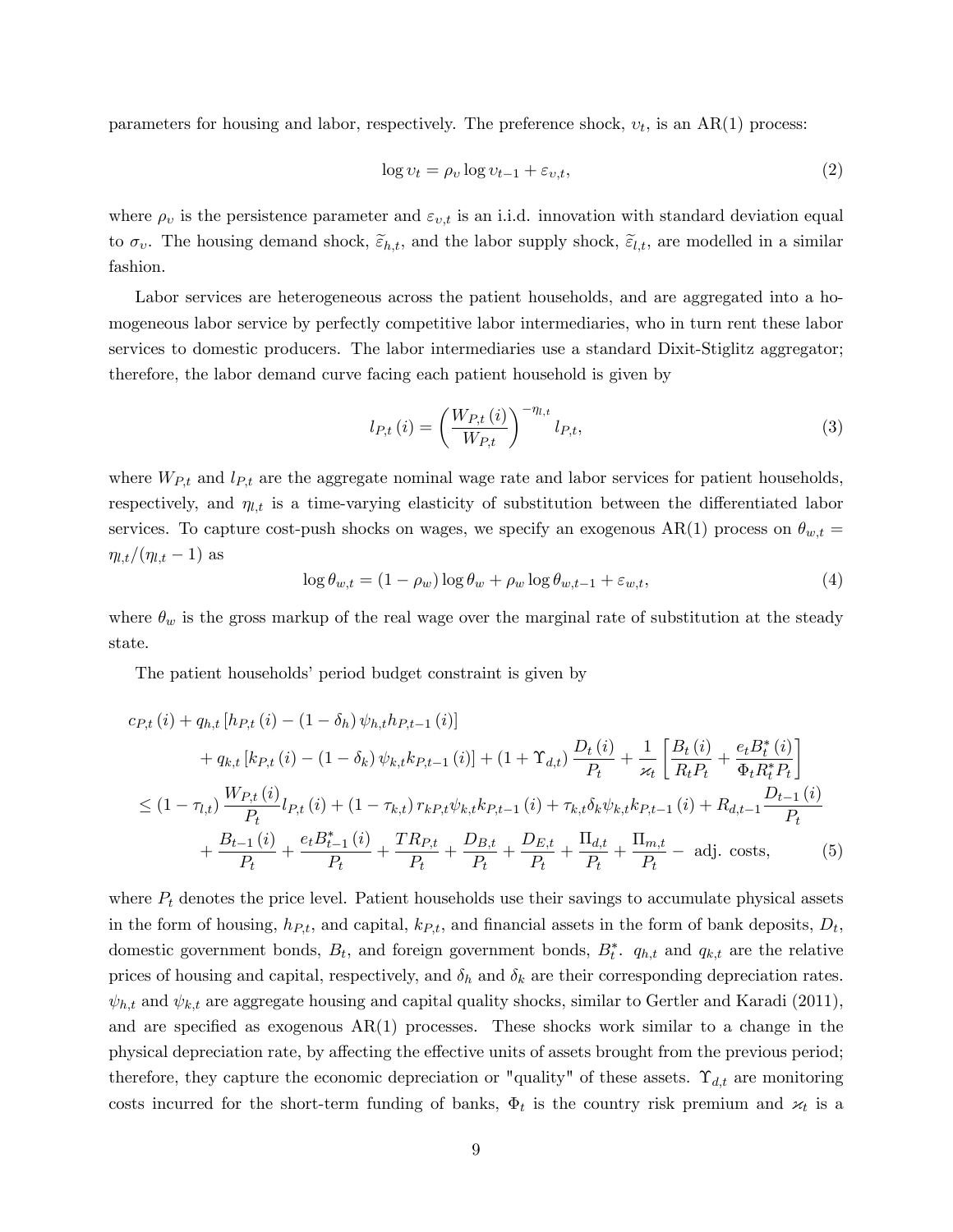portfolio preference term. These features are explained in more detail below.

On the income side, households earn wage income,  $W_{P,t}$ , and rental income on their capital holdings,  $r_{kP,t}$ , for which they pay proportional taxes at exogenously determined rates of  $\tau_{l,t}$  and  $\tau_{k,t}$ , respectively (modulo depreciation allowance on capital income tax). They receive interest income from bank deposits at a gross nominal rate of  $R_{d,t}$ , and from their holdings of domestic and foreign bonds. Households also receive transfers from the government,  $TR_{Pt}$ , dividends from banks and entrepreneurs,  $D_{B,t}$  and  $D_{E,t}$ , and profits of domestic and import firms,  $\Pi_{d,t}$  and  $\Pi_{m,t}$ , in a lump-sum fashion.

Wage stickiness is introduced via a quadratic cost of wage adjustment similar to Rotemberg (1982),

$$
\frac{\kappa_w}{2} \left( \frac{W_{P,t} \left( i \right) / W_{P,t-1} \left( i \right)}{\pi_{t-1}^{S_w} \pi^{1 - S_w}} - 1 \right)^2 \frac{\left( \eta_{l,t} - 1 \right) \left( 1 - \tau_{l,t} \right) W_{P,t}}{P_t} l_{P,t},\tag{6}
$$

where  $\kappa_w$  is a level parameter,  $\pi_t = P_t/P_{t-1}$  is the aggregate inflation factor and  $\varsigma_w$  determines the indexation of wage adjustments to past ináation. There are also quadratic costs of adjustment for housing and capital, with level parameters  $\kappa_{hP}$  and  $\kappa_{kP}$ , respectively.

Short-term funding of banks and the bank capital channel In the model, bank deposits are best viewed as wholesale funding (i.e., non-personal deposits and repos), which are not covered by deposit insurance, and are subject to problems that arise from moral hazard and asymmetric information. As such, patient households also play the role of institutional investors in the economy, who trade assets with foreigners and are the source of wholesale funds.<sup>7</sup>

Patient households incur monitoring costs when extending funds to banks, and in return receive full repayment of their lending next period. Although this formulation abstracts from bank default per se, these monitoring costs can be interpreted as the fraction of funds that are defaulted upon by the banks (i.e., "bad loans"), following Curdia and Woodford (2011). Another interpretation of these monitoring costs is that they reflect the cost of purchasing default insurance on funds extended to banks, similar to a credit default swap (Amdur, 2010). These monitoring costs help generate a spread between the funding rate of banks and the risk-free rate (i.e., the funding spread), along the lines of Curdia and Woodford (2011).

We posit that the monitoring costs of investors depend on the leverage position of banks; in particular, banks are able to attract funds at a cheaper rate if they are well-capitalized relative to the capital requirements imposed on their risk-weighted assets:

$$
1 + \Upsilon_{d,t} = \chi_{d1} \left( \frac{\gamma_t \left[ \omega_{I,t} P_{I,t} b_{I,t} + \omega_{E,t} P_{E,t} b_{E,t} \right]}{A_t} \right)^{\chi_{d2}} \left( \gamma_t^{\chi_{d3} - \chi_{d2}} \right) \widetilde{\varepsilon}_{d,t},\tag{7}
$$

where  $P_{I,t}b_{I,t}$  and  $P_{E,t}b_{E,t}$  are the market value of long-term bank loans extended to impatient households and entrepreneurs, respectively, and  $A_t$  is bank capital in nominal terms.  $\gamma_t$  is the

<sup>&</sup>lt;sup>7</sup>We could instead separate these two roles by introducing another financial intermediary in between. See, for example, Dib (2010a, 2010b).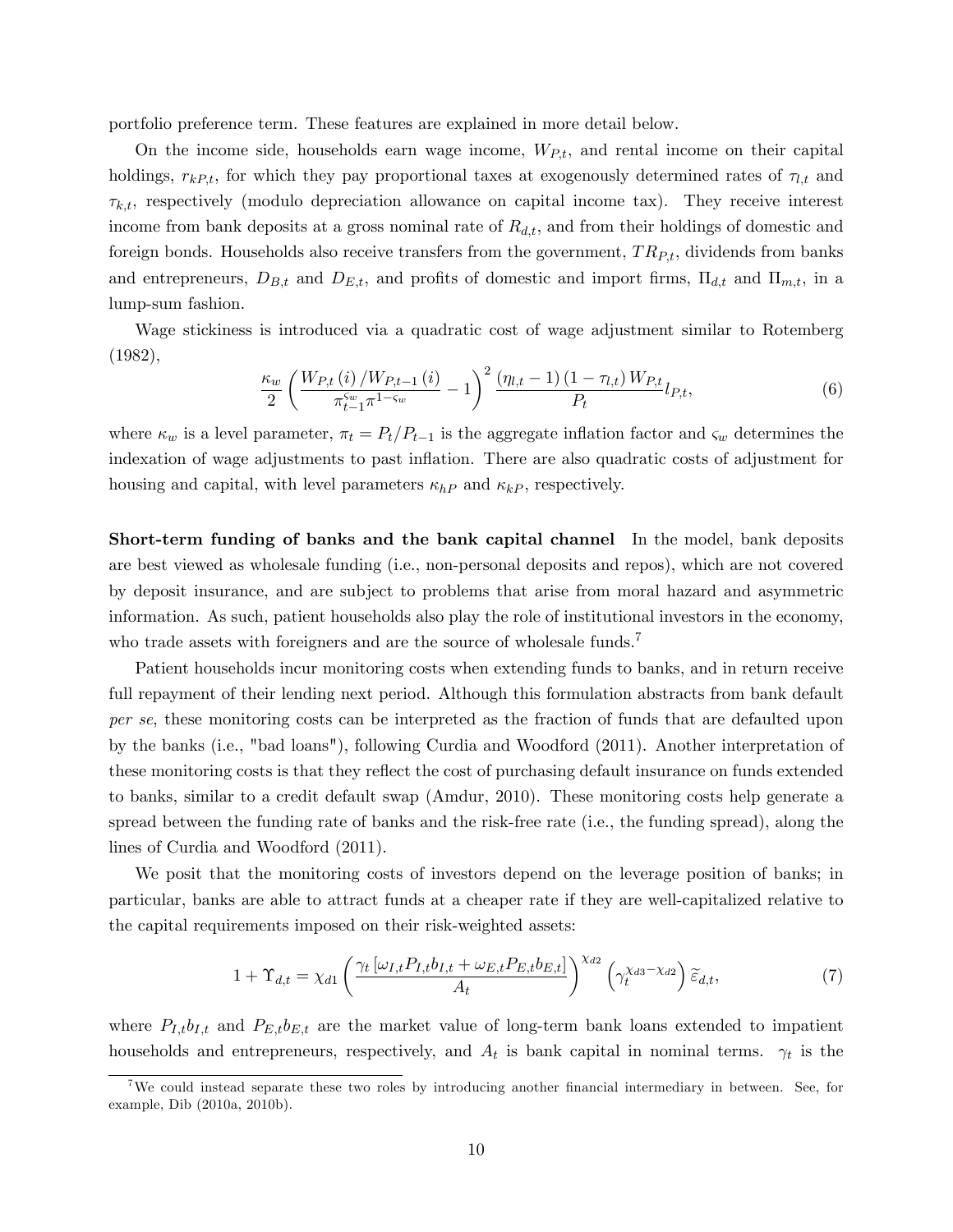capital requirement ratio on banks, while  $\omega_{I,t}$  and  $\omega_{E,t}$  are the regulatory risk weights applied to household and business loans, respectively.  $\chi_{d1} > 1$  is a level parameter determining the funding spread at the steady state, while  $\chi_{d2}$  regulates the elasticity of the funding spread with respect to bank leverage. To preserve the possibility that bank capital regulations could affect funding spreads differently than bank leverage, we let the elasticity of the funding spread to the capital regulation be equal to  $\chi_{d3}$ .  $\tilde{\epsilon}_{d,t}$  is an AR(1) shock capturing changes in the riskiness of bank assets not reflected in the regulatory risk weights, perhaps due to a change in the market perception of their collateral value or the assets' market liquidity.

An advantage of our approach of modelling financial frictions through monitoring costs (that depend on the leverage of banks and the capital requirement they face) is that the capital requirement on banks does not have to bind every period to solve the model. Indeed, should bank leverage deviate from the regulatory ratio,  $1/\gamma_t$ , in a particular period, the funding spread faced by the bank would endogenously adjust. Hence, in our approach, the quantity constraint imposed by the capital requirement on banks translates into endogenous changes in spreads. This is a flexible and tractable alternative to the computationally more demanding problem of solving the model with occasionally binding capital requirement constraints.

**Country risk premium** Domestic and foreign bonds trade at a discount  $R_t$  and  $\Phi_t R_t^*$ , respectively, where  $R_t$  and  $R_t^*$  are the policy rates in the domestic and foreign economies, while  $\Phi_t$  is the country risk premium. The specification for the country risk premium is

$$
\Phi_t = \exp\left[-\Phi_a \left(nfa_t - \overline{nfa}\right) - \Phi_e \left(\frac{E_te_{t+1}}{e_t} \frac{e_t}{e_{t-1}} - 1\right) + \widetilde{\Phi}_t\right],\tag{8}
$$

where  $nf a_t = e_t B_t^* / \varkappa_t \Phi_t R_t^* P_t y_{d,t}$  is the net foreign asset position, and  $e_t$  is the nominal exchange rate quoted in terms of Canadian dollars per unit of foreign currency. The first term in the specification captures the negative relationship between a countryís risk premium and its net foreign asset position, with  $\Phi_a$  being an elasticity parameter. This debt-elastic country risk specification follows Schmitt-Grohe and Uribe (2003), and is necessary to ensure that the stochastic discount factor of patient households is stationary. The second component of the country risk premium depends on the current and the expected depreciation rates, with  $\Phi_e$  determining the relevant elasticity. This specification is due to Adolfson et al. (2008), and allows for a negative relationship between the country risk premium and the expected depreciation rate, which can account for the forward premium puzzle observed in the data. The third component of the country risk premium,  $\Phi_t$ , is exogenous and follows an AR(1) process.

Portfolio preference and the risk-taking channel The discounting for the risk-free asset returns is additionally impacted by the term,  $\varkappa_t$ , which is modelled as a time-varying "tax wedge" on risk-free bond returns (Smets and Wouters, 2007; Chari et al., 2007; Amano and Shukayev, 2012; Alpanda, 2013). An increase in  $\varkappa_t$  induces patient households to rebalance their asset portfolios away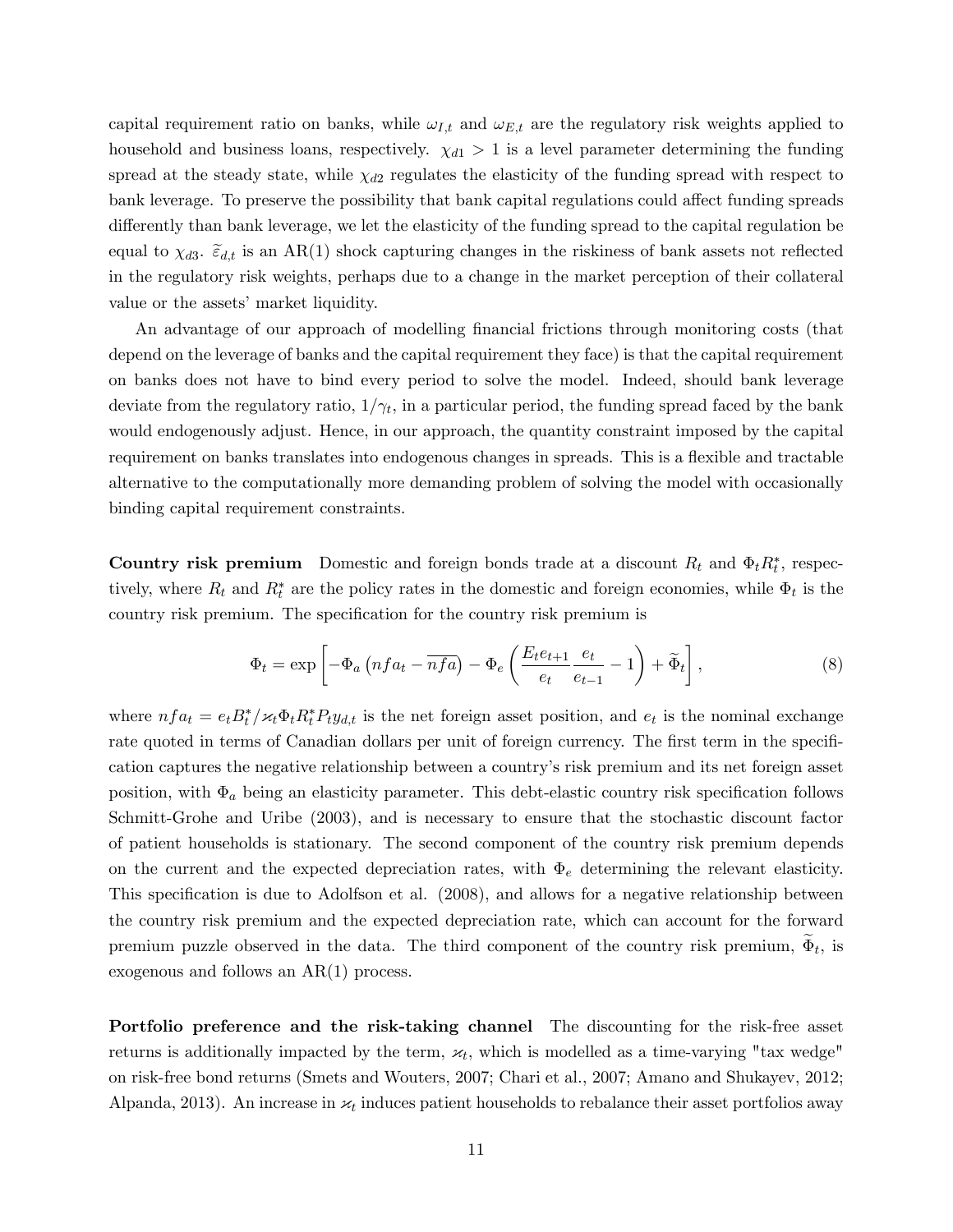from "risky" assets such as bank deposits and capital, and toward "safe" assets such as domestic and foreign bonds (i.e., "flight-to-quality"). Similarly, a decrease in  $\varkappa_t$  results in agents switching their portfolios toward riskier assets (i.e., "search-for-yield"). As such,  $\varkappa_t$  captures changes in the risk appetite of investors and induces the related portfolio adjustments.

As argued in the introduction, during economic upturns, the market price of risk in financial markets is reduced and the overall attitudes of investors and financial intermediaries become more favorable to taking on more risk (Brunnermeier and Pedersen, 2008; Adrian and Shin, 2010). To capture this element of the *risk-taking channel*, we let part of the portfolio preference term,  $\varkappa_t$ , be endogenously determined based on the overall conditions in real activity. In particular, we let

$$
\varkappa_t = \left(\frac{y_t}{y}\right)^{-\varrho_\varkappa} \widetilde{\varepsilon}_{\varkappa,t},\tag{9}
$$

where  $y_t$  and y are aggregate output and its steady-state value, respectively,  $\rho_{\varkappa}$  is an elasticity parameter, and  $\tilde{\varepsilon}_{\varkappa,t}$  is an exogenous AR(1) process.

This feature, when  $\varrho_{\varkappa} > 0$ , adds an additional amplification mechanism into the model, where a favorable shock that leads to an increase in economic activity is further reinforced by the increase in the risk appetite of investors. This leads to an increase in asset prices above and beyond what would be observed in the absence of this feature. Banks are then able to fund themselves at cheaper rates, which allows them to enlarge their balance-sheet size, while monitoring costs and risk premia are also reduced due to the effects of asset prices on the net worth position of borrowers.

**Optimality conditions** The patient households' objective is to maximize utility subject to the budget constraint, the labor demand curve of labor intermediaries and appropriate No-Ponzi conditions. The first-order condition with respect to consumption equates the marginal utility gain from consumption to the marginal cost of spending a unit out of the budget (i.e.,  $\lambda_{P,t}$ , the Lagrange multiplier on the budget constraint).

The optimality condition for housing equates the marginal cost of acquiring a unit of housing to the marginal utility gain from housing services and the discounted value of expected capital gains, which (ignoring adjustment costs) can be written as

$$
q_{h,t} = \xi_{h} \widetilde{\varepsilon}_{h,t} \frac{c_{P,t} - \zeta c_{P,t-1}}{h_{P,t}} + E_t \left[ \left( \beta_P \frac{\lambda_{P,t+1}}{\lambda_{P,t}} \right) (1 - \delta_h) \psi_{h,t+1} \varkappa_{h,t} q_{h,t+1} \right]. \tag{10}
$$

Note that the expected capital gains has an additional term,  $x_{h,t}$ , capturing pure exuberance, which drives a wedge between the observed asset price and its "fundamental value," similar to Bernanke and Gertler (1999) and Basant Roi and Mendes (2007). Unlike the housing quality shock,  $\psi_{h,t}$ , which is expected ex ante and realized ex post, the housing exuberance shock is expected ex ante but not realized afterwards. Therefore, it can be considered an unrealized news shock on future housing quality, as in Gertler and Karadi (2011).

Similarly, the optimality condition for capital equates the marginal cost of acquiring a unit of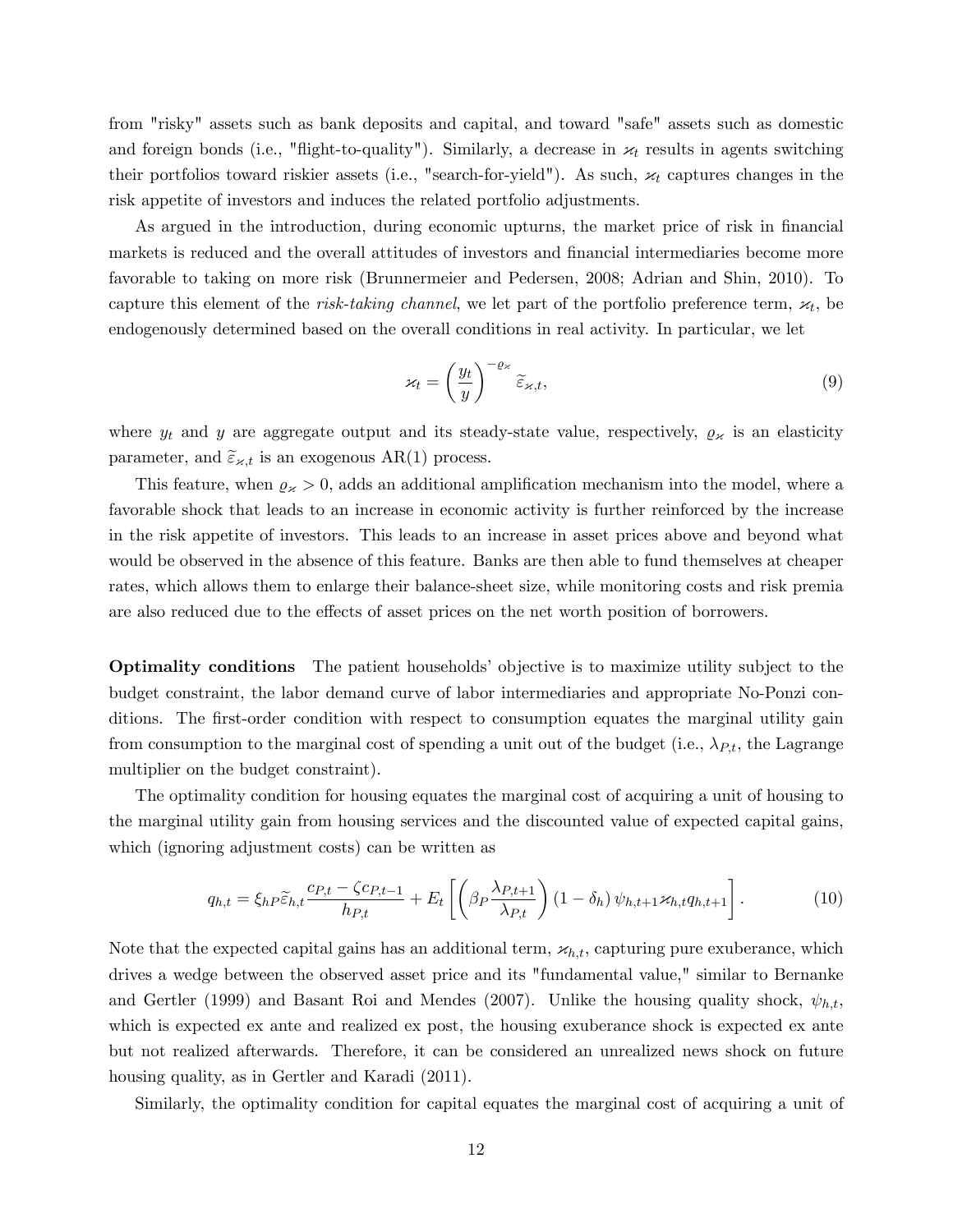capital to the expected marginal gains from rents and capital gains, which (ignoring adjustment costs) can be written as

$$
q_{k,t} = E_t \left[ \left( \beta_P \frac{\lambda_{P,t+1}}{\lambda_{P,t}} \right) \left[ (1 - \delta_k) q_{k,t+1} + (1 - \tau_{k,t}) r_{kP,t+1} + \tau_{k,t} \delta_k \right] \psi_{k,t+1} z_{k,t} \right],
$$
 (11)

where  $x_{k,t}$  is an exuberance shock for expected capital returns, similar to the one on housing. The exuberance shocks for housing and capital returns are specified as exogenous  $AR(1)$  processes.

Arbitrage between domestic bonds and bank deposits implies (after log-linearization):

$$
\widehat{R}_{d,t} - \widehat{R}_t = \widehat{\Upsilon}_{d,t} + \widehat{\varkappa}_t,\tag{12}
$$

which relates the funding spread faced by banks to banks' leverage ratio and the risk appetite of savers. Arbitrage between domestic and foreign bonds implies the UIP condition (after loglinearization):

$$
\hat{e}_t = (1 - \Phi_e) E_t \hat{e}_{t+1} + \Phi_e E_t \hat{e}_{t-1} - \left(\hat{R}_t - \hat{R}_t^*\right) - \Phi_a \left(n f a_t - \overline{n f a}\right) + \tilde{\Phi}_t.
$$
\n(13)

The optimality conditions with respect to labor and wages can be combined to derive a New Keynesian wage Phillips curve (after log-linearization):

$$
\widehat{\pi}_{wP,t} - \varsigma_w \widehat{\pi}_{t-1} = \beta_P E_t \left[ \widehat{\pi}_{wP,t+1} - \varsigma_w \widehat{\pi}_t \right] - \frac{1}{\kappa_w} \left[ \widehat{w}_{P,t} - \left( \widehat{v} \widehat{\mu}_{P,t} + \frac{1}{1-\zeta} \left( \widehat{c}_{P,t} - \zeta \widehat{c}_{P,t-1} \right) \right) - \widehat{\theta}_{w,t} \right], \tag{14}
$$

where the nominal wage inflation,  $\hat{\pi}_{wP,t}$ , and the real wage rate,  $\hat{w}_{P,t}$ , for patient households are related as

$$
\widehat{\pi}_{wP,t} - \widehat{\pi}_t = \widehat{w}_{P,t} - \widehat{w}_{P,t-1}.
$$
\n(15)

Since households are wage setters in the labor market, wages are marked up relative to the marginal rate of substitution (MRS) between leisure and consumption. Wage stickiness, along with exogenous markup shocks, provides variation in the wedge between wages and MRS with a long-run correction to the steady-state markup.

#### 3.1.2 Banks

There is a unit measure of banks indexed by  $i$ , which use deposits and their own capital to fund their lending to impatient households and entrepreneurs. Bank loans are modelled as perpetuities with exponentially decaying coupon payments, as in Woodford (2001). In particular, each unit of bank loan  $z \in \{I, E\}$  is valued at  $P_{z,t}$  dollars in period t, and gives the bank the right to payments of  $P_t \delta_z^{t+s}$  at period  $t+s+1$  for all  $s\geq 0$ . In other words, in return for a unit of loan, a bank is entitled to receive  $P_t$  in period  $t+1$ ,  $P_t \delta_I$  in period  $t+2$ ,  $P_t \delta_I^2$  in period  $t+3$ , etc., for household loans, and similar coupon payments for entrepreneurial loans.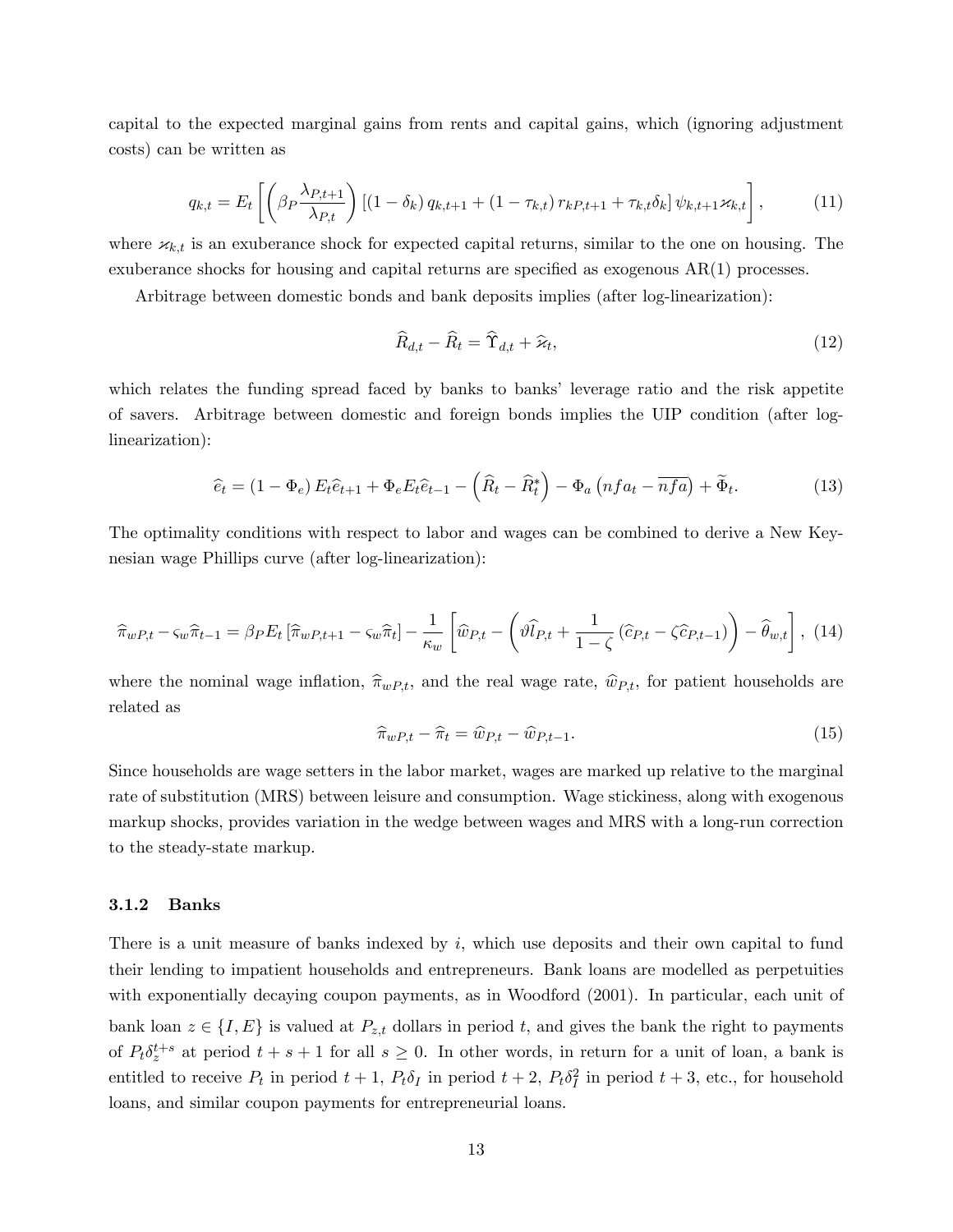Note that a long-term bank loan extended last period would pay coupon payments of  $P_{t-1}\delta_z^{t+s+1}$ at period  $t + s + 1$  for  $s \geq 0$ ; hence, this loan would be priced in period t as  $\delta_z P_{z,t}/\pi_t$ . This allows us to write the banks' cash flow in recursive form as

$$
\frac{D_{B,t}}{P_t} + R_{d,t-1} \frac{D_{t-1}}{P_t} + (1 + \Upsilon_{I,t}) \frac{P_{I,t}}{P_t} b_{I,t} + (1 + \Upsilon_{E,t}) \frac{P_{E,t}}{P_t} b_{E,t}
$$
\n
$$
\leq \frac{(P_{t-1} + \delta_I P_{I,t}/\pi_t)}{P_t} b_{I,t-1} + \frac{(P_{t-1} + \delta_E P_{E,t}/\pi_t)}{P_t} b_{E,t-1} + \frac{D_t}{P_t} - \text{adj. costs} \tag{16}
$$

where  $D_{B,t}$  are dividends paid out to shareholders,  $P_{I,t}b_{I,t}$  and  $P_{E,t}b_{E,t}$  denote the nominal market value of the stock of long-term loans extended to impatient households and entrepreneurs, respectively, and  $\Upsilon_{I,t}$  and  $\Upsilon_{E,t}$  denote monitoring costs incurred by banks when extending household and business loans (explained in more detail below). Banks also incur quadratic costs of adjustment for changing dividends, with level parameter  $\kappa_{dB}$ ; this feature is similar to Jermann and Quadrini  $(2012)$ , and captures evidence in the corporate finance literature regarding the smoothing of corporate dividend payouts. It also ensures that banks cannot decrease dividends too much during recessions, and therefore the decline in their net worth cannot be fully cushioned by a corresponding decline in dividend payments.

The balance-sheet position of bank i at the end-of-period  $t$  is given by

$$
\frac{P_{I,t}}{P_t}b_{I,t}(i) + \frac{P_{E,t}}{P_t}b_{E,t}(i) = \frac{D_t(i)}{P_t} + \frac{A_t(i)}{P_t},
$$
\n(17)

where  $A_t$  denotes the net worth of the bank (i.e., bank capital). Letting  $p_{z,t} = P_{z,t}/P_t$ , and defining the gross yield on bank asset z as

$$
R_{z,t} = \frac{1}{p_{z,t}} + \delta_z,\tag{18}
$$

we can write the bank's cash-flow condition as

$$
\frac{D_{B,t}(i)}{P_t} + R_{d,t-1} \frac{D_{t-1}(i)}{P_t} + (1 + \Upsilon_{I,t}) p_{I,t} b_{I,t}(i) + (1 + \Upsilon_{E,t}) p_{E,t} b_{E,t}(i)
$$
\n
$$
\leq \frac{R_{I,t}}{\pi_t} p_{I,t} b_{I,t-1}(i) + \frac{R_{E,t}}{\pi_t} p_{E,t} b_{E,t-1}(i) + \frac{D_t(i)}{P_t} - \text{adj. costs.}
$$
\n(19)

Monitoring costs of banks, the balance-sheet channel and the adverse feedback loop Banks incur monitoring costs when extending household and business loans. Similar to the funding spread, the monitoring costs help generate credit spreads between the lending rates of banks and their funding rate, as in Curdia and Woodford (2011). The monitoring costs of banks depend on the leverage position of borrowers; in particular, borrowers can get loans at cheaper rates if they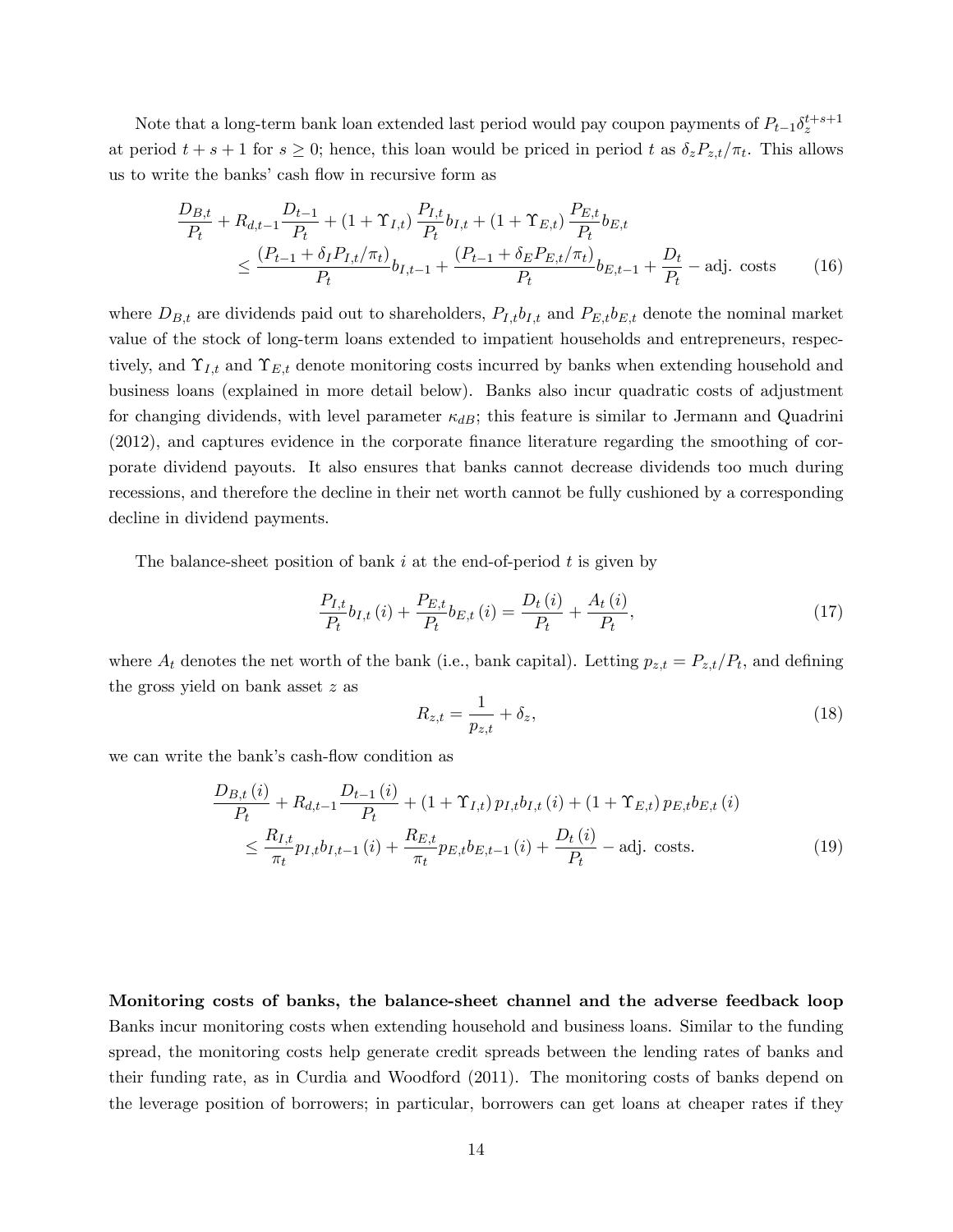have a larger equity stake in the asset purchased relative to the equity required by regulations:

$$
1 + \Upsilon_{I,t} = \chi_{I1}\left(\frac{\left(1 - m_{I,t}\right)q_{h,t}h_{I,t}}{n_{I,t}}\right)^{\chi_{I2}}\widetilde{\varepsilon}_{I,t},\tag{20}
$$

$$
1 + \Upsilon_{E,t} = \chi_{E1} \left( \frac{\left(1 - m_E\right) q_{k,t} k_{E,t}}{n_{E,t}} \right)^{\chi_{E2}} \widetilde{\varepsilon}_{E,t},\tag{21}
$$

where  $h_{I,t}$  and  $k_{E,t}$  denote housing and capital purchased by impatient households and entrepreneurs, respectively. Similarly,  $n_{I,t}$  and  $n_{E,t}$  denote the real net worth of impatient households and entrepreneurs, respectively, and are given by

$$
n_{I,t} = q_{h,t}h_{I,t} - p_{I,t}b_{I,t},
$$
\n(22)

$$
n_{E,t} = q_{k,t}k_{E,t} - p_{E,t}b_{E,t}.\tag{23}
$$

 $m_{I,t}$  is the regulatory loan-to-value (LTV) ratio on mortgage loans, whereas  $m_E$  denotes the debtto-asset ratio of entrepreneurs at the steady state.  $\chi_{I1}$  and  $\chi_{E1}$  are level parameters, while  $\chi_{I2}$  and  $\chi_{E2}$  regulate the elasticity of monitoring costs with respect to borrower leverage.  $\tilde{\varepsilon}_{I,t}$  and  $\tilde{\varepsilon}_{E,t}$  are exogenous shocks to monitoring costs, which follow  $AR(1)$  processes. These shocks reflect changes in the perceived riskiness of loans not captured by borrower leverage, similar to shocks to collateral quality in Boivin et al. (2010), and shocks to the variance of entrepreneurs' project returns in Christiano et al. (2010).

Note that the model features an adverse feedback loop similar to Davis (2010). In particular, adverse shocks that increase the monitoring costs of banks,  $\Upsilon_{I,t}$  and  $\Upsilon_{E,t}$ , also reduce the level of bank capital directly, since these costs reduce the amount of retained earnings that could be added to bank capital. The increase in lending rates also reduces the price of bank assets, since

$$
p_{z,t} = \frac{1}{R_{z,t} - \delta_z}.\tag{24}
$$

This leads to a further deterioration in banks' capital position, raising banks' funding costs, and adversely affecting bank lending.

Optimality conditions The objective of banks is to maximize the present value of dividend payouts:

$$
\max E_t \sum_{\tau=t}^{\infty} \beta_B^{\tau-t} \frac{\lambda_{P,\tau}}{\lambda_{P,t}} \left[ v_{B,\tau} \frac{D_{B,\tau}(i)}{P_{\tau}} \right],\tag{25}
$$

where they discount future flows using the stochastic discount factor of shareholders (i.e., patient households), except that their time-discount factor,  $\beta_B$ , is slightly lower than that of patient households, to ensure non-negative flows from patient households to banks at the steady state (Iacoviello, 2013).  $v_{B,t}$  is an exogenous AR(1) process capturing banks' preference changes with respect to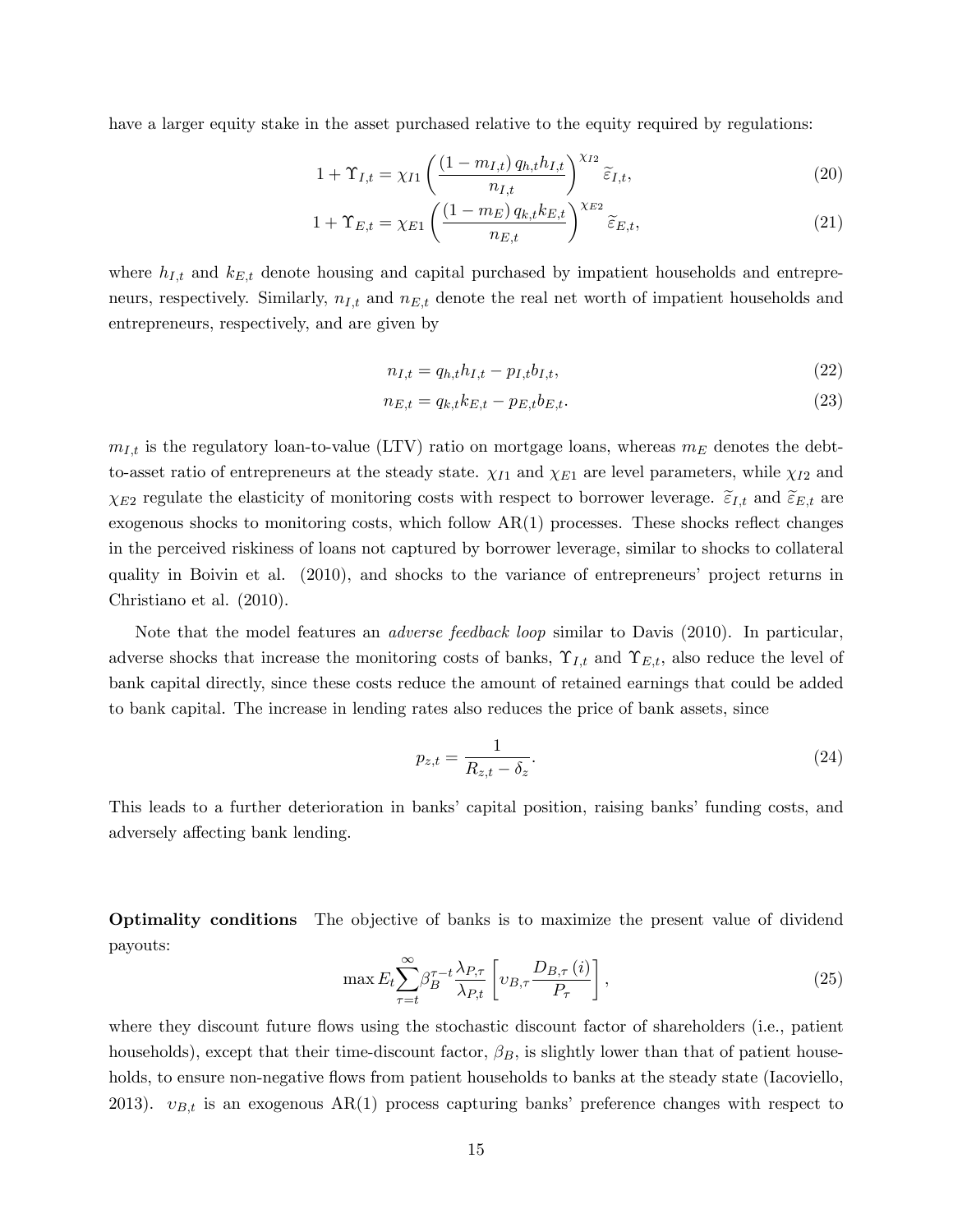paying dividends versus retaining earnings.<sup>8</sup>

The first-order condition with respect to dividends yields

$$
\left(\frac{d_{B,t}}{d_{B,t-1}}-1\right)\frac{d_{B,t}}{d_{B,t-1}} = E_t\left\{ \left(\beta_B \frac{\lambda_{P,t+1}}{\lambda_{P,t}} \frac{\lambda_{B,t+1}}{\lambda_{B,t}}\right) \left[\left(\frac{d_{B,t+1}}{d_{B,t}}-1\right) \left(\frac{d_{B,t+1}}{d_{B,t}}\right)^2\right] \right\} - \frac{1}{\kappa_{dB}} \left(1 - \frac{v_{B,t}}{\lambda_{B,t}}\right),\tag{26}
$$

where  $d_{B,t}$  are real dividends, and  $\lambda_{B,t}$  is the Lagrange multiplier on the cash-flow condition (which is equal to 1 at the steady state or when dividend adjustment costs are 0). Banks choose to attract deposits up to the point where they equate the marginal gain to the expected discounted funding cost, which is given by

$$
1 = E_t \left[ \left( \beta_B \frac{\lambda_{P,t+1}}{\lambda_{P,t}} \frac{\lambda_{B,t+1}}{\lambda_{B,t}} \right) \frac{R_{d,t}}{\pi_{t+1}} \right].
$$
 (27)

The optimality conditions for household and business loans similarly equate the marginal cost of increasing lending with the expected discounted return on these loans:

$$
(1+\Upsilon_{I,t})p_{I,t} = E_t \left[ \left( \beta_B \frac{\lambda_{P,t+1}}{\lambda_{P,t}} \frac{\lambda_{B,t+1}}{\lambda_{B,t}} \right) \frac{R_{I,t+1}p_{I,t+1}}{\pi_{t+1}} \right],
$$
\n(28)

$$
(1+\Upsilon_{E,t}) p_{E,t} = E_t \left[ \left( \beta_B \frac{\lambda_{P,t+1}}{\lambda_{P,t}} \frac{\lambda_{B,t+1}}{\lambda_{B,t}} \right) \frac{R_{E,t+1} p_{E,t+1}}{\pi_{t+1}} \right].
$$
 (29)

Log-linearizing these expressions, and combining them with (27) and (24), we get

$$
\widehat{R}_{z,t} = \left(1 - \frac{\delta_z}{R_z}\right) \sum_{s=0}^{\infty} \left(\frac{\delta_z}{R_z}\right)^s E_t \left[\widehat{R}_{d,t+s} + \widehat{\Upsilon}_{z,t+1}\right], \text{ for } z \in \{I, E\},\tag{30}
$$

which implies that the banks' lending rate depends not only on current, but also on expected future deposit rates and monitoring costs. We can further combine this with (12) to get

$$
\widehat{R}_{z,t} = \left(1 - \frac{\delta_z}{R_z}\right) \sum_{s=0}^{\infty} \left(\frac{\delta_z}{R_z}\right)^s E_t \left[\widehat{R}_{t+s} + \widehat{\varkappa}_{t+s} + \widehat{\Upsilon}_{d,t+s} + \widehat{\Upsilon}_{z,t+1}\right], \text{ for } z \in \{I, E\},\tag{31}
$$

which implies that long-term rates faced by borrowers depend on (i) the interest rate on long-term government bonds (based on the expectations hypothesis), (ii) the bank funding spread based on current and future bank leverage and investor appetite, and (iii) the bank lending spread based on current and future borrower leverage.

#### 3.1.3 Impatient households

The economy is also populated by a unit measure of infinitely lived impatient households. Their utility function is identical to that of patient households, except that their time-discount factor is

<sup>&</sup>lt;sup>8</sup>In principle, we can have negative dividends, which would capture new equity injections from shareholders; see Jermann and Quadrini (2012) and Alpanda (2013).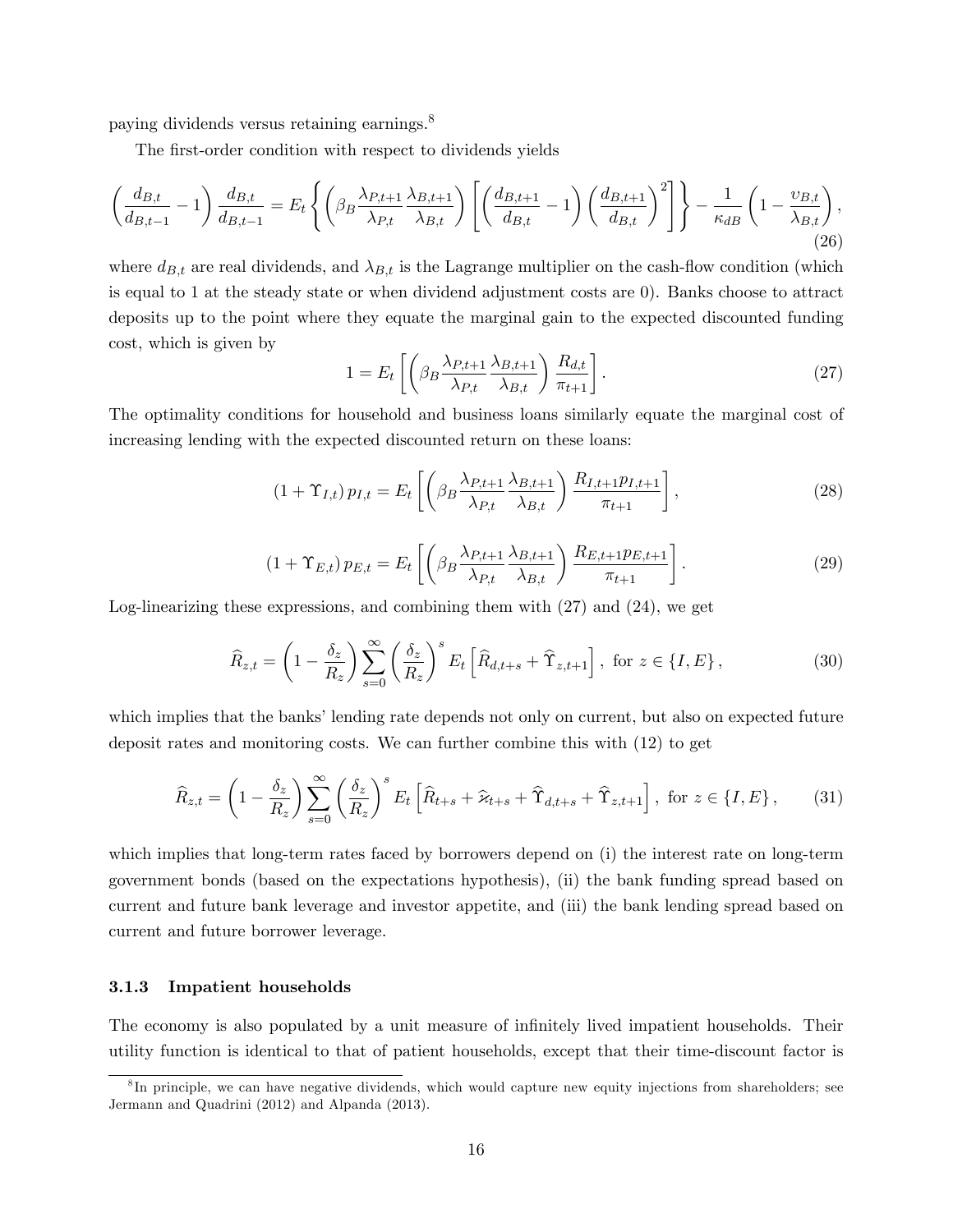assumed to be less than banks to facilitate borrowing; hence,  $\beta_I < \beta_B$ . Labor services of impatient households are also heterogeneous, and are aggregated into a homogeneous labor service by perfectly competitive labor intermediaries using a Dixit-Stiglitz aggregator. The labor demand curve facing each impatient household is thus given by

$$
l_{I,t}(i) = \left(\frac{W_{I,t}(i)}{W_{I,t}}\right)^{-\eta_{l,t}} l_{I,t},
$$
\n(32)

where  $W_{I,t}$  and  $l_{I,t}$  are the aggregate nominal wage rate and labor services for impatient households, respectively.

The impatient households' period budget constraint is given by

$$
c_{I,t}(i) + q_{h,t}[h_{I,t}(i) - (1 - \delta_h) \psi_{h,t} h_{I,t-1}(i)] + \frac{R_{I,t}}{\pi_t} p_{I,t} b_{I,t-1}(i)
$$
  
 
$$
\leq (1 - \tau_{l,t}) \frac{W_{I,t}(i)}{P_t} l_{I,t}(i) + p_{I,t} b_{I,t}(i) + \frac{TR_{I,t}}{P_t} - \text{adj. costs},
$$
 (33)

where  $TR_{I,t}$  denotes lump-sum transfers received from the government. Impatient households also face quadratic adjustment costs in the change in wage rates with level parameter  $\kappa_w$ .

The first-order conditions of the impatient households with respect to consumption, housing and wages are similar to those of patient households. The optimality condition for their borrowing is given by

$$
p_{I,t} = E_t \left[ \left( \beta_I \frac{\lambda_{I,t+1}}{\lambda_{I,t}} \right) \frac{R_{I,t+1} p_{I,t+1}}{\pi_{t+1}} \right],
$$
\n(34)

which equates the marginal gain of borrowing to the expected discounted interest cost.

#### 3.1.4 Entrepreneurs

There is a unit measure of entrepreneurs in the economy indexed by  $i$ . Entrepreneurs purchase capital from capital producers, financing this purchase through bank loans and retained earnings. Entrepreneur is cash-flow condition at period  $t$  is given by

$$
\frac{D_{E,t}(i)}{P_t} + q_{k,t} \left[ k_{E,t}(i) - (1 - \delta_k) \psi_{k,t} k_{E,t-1}(i) \right] + \frac{R_{E,t}}{\pi_t} p_{E,t} b_{E,t-1}(i)
$$
\n
$$
\leq (1 - \tau_{k,t}) \, r_{k,E,t} \psi_{k,t} k_{E,t-1}(i) + \tau_{k,t} \delta_k \psi_{k,t} k_{E,t-1}(i) + p_{E,t} b_{E,t}(i) - \text{adj. costs}, \tag{35}
$$

where  $k_{E,t}$  denotes entrepreneurial capital, and  $D_{E,t}$  denotes dividends paid out to shareholders. Entrepreneurs also face quadratic adjustment costs in the change in dividends with level parameter  $\kappa_{dE}$ .

The objective of the entrepreneur is to maximize the present value of dividend payouts:

$$
\max E_t \sum_{\tau=t}^{\infty} \beta_E^{\tau-t} \frac{\lambda_{P,\tau}}{\lambda_{P,t}} \left[ \nu_{E,\tau} \frac{D_{E,\tau}(i)}{P_{\tau}} \right],\tag{36}
$$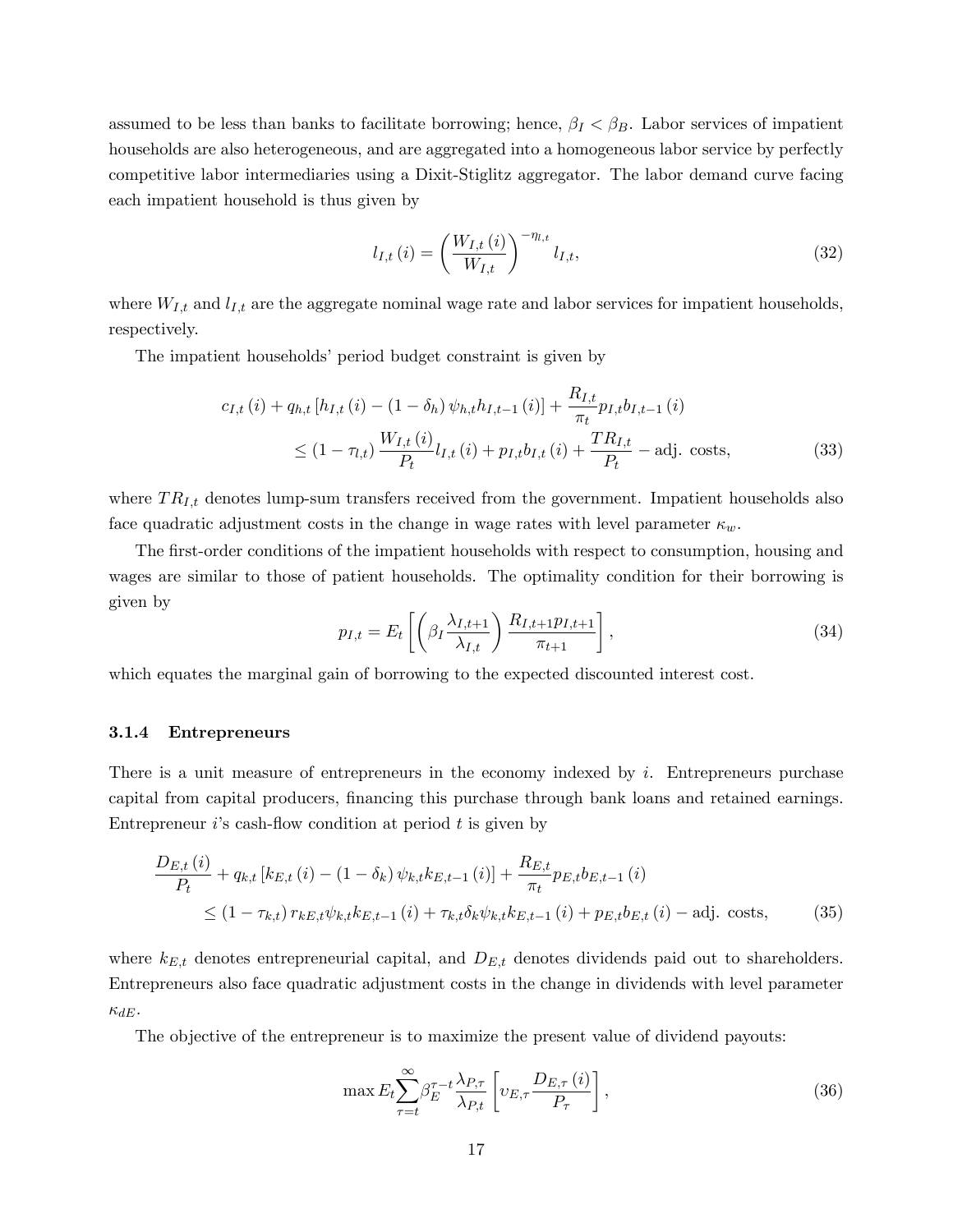where they discount future flows using the stochastic discount factor of shareholders (i.e., patient households), except that their time-discount factor is slightly lower (i.e.,  $\beta_E < \beta_B$ ), to ensure nonnegative flows from banks to entrepreneurs at the steady state (Iacoviello, 2013).  $v_{E,t}$  is an exogenous  $AR(1)$  process capturing entrepreneurs' preference changes with respect to paying dividends versus retaining earnings. The first-order condition with respect to dividends yields

$$
\left(\frac{d_{E,t}}{d_{E,t-1}}-1\right)\frac{d_{E,t}}{d_{E,t-1}} = E_t\left\{ \left(\beta_E \frac{\lambda_{P,t+1}}{\lambda_{P,t}} \frac{\lambda_{E,t+1}}{\lambda_{E,t}}\right) \left[\left(\frac{d_{E,t+1}}{d_{E,t}}-1\right) \left(\frac{d_{E,t+1}}{d_{E,t}}\right)^2\right] \right\} - \frac{1}{\kappa_{dE}} \left(1 - \frac{\upsilon_{E,t}}{\lambda_{E,t}}\right),\tag{37}
$$

where  $d_{E,t}$  is real dividends, and  $\lambda_{E,t}$  is the Lagrange multiplier on the cash-flow condition.

The optimality condition with respect to capital (ignoring adjustment costs) equates the marginal cost of purchasing capital with the expected discounted marginal capital gains and rental returns:

$$
q_{k,t} = E_t \left[ \left( \beta_E \frac{\lambda_{P,t+1}}{\lambda_{P,t}} \frac{\lambda_{E,t+1}}{\lambda_{E,t}} \right) \left[ (1 - \delta_k) q_{k,t+1} + (1 - \tau_{k,t}) r_{k,E,t+1} + \tau_{k,t} \delta_k \right] \psi_{k,t+1} z_{k,t} \right].
$$
 (38)

Entrepreneurs borrow up to the point where they equate the marginal gain from receiving a unit of loan to the expected discounted interest costs:

$$
p_{E,t} = E_t \left[ \left( \beta_E \frac{\lambda_{P,t+1}}{\lambda_{P,t}} \frac{\lambda_{E,t+1}}{\lambda_{E,t}} \right) \frac{R_{E,t+1} p_{E,t+1}}{\pi_{t+1}} \right]. \tag{39}
$$

The two conditions above imply that, at the optimum, the demand for entrepreneurial capital increases up to the point where the expected return from capital is equated to the cost of borrowing from banks.

#### 3.2 Goods production

#### 3.2.1 Final-goods aggregators

There are five different types of final-goods aggregators: for consumption goods,  $c_t$ , capital investment goods,  $i_{k,t}$ , housing investment goods,  $i_{h,t}$ , government expenditure goods,  $g_t$ , and export goods,  $y_{x,t}$ . In what follows, we describe the consumption-goods aggregators, but the others are modelled in an analogous fashion.

Non-residential consumption Önal-goods producers are perfectly competitive, and they produce consumption final goods,  $c_t$ , using domestic goods,  $c_{d,t}$ , and imported goods,  $c_{m,t}$ , as inputs:

$$
c_t = \left[ (1 - \phi_c \phi_t)^{\frac{1}{\eta_c}} \left( c_{d,t} \right)^{\frac{\eta_c - 1}{\eta_c}} + \left( \phi_c \phi_t \right)^{\frac{1}{\eta_c}} \left( c_{m,t} \right)^{\frac{\eta_c - 1}{\eta_c}} \right]^{\frac{\eta_c}{\eta_c - 1}},\tag{40}
$$

where  $\phi_c$  denotes the share of imports in the consumption-goods aggregator, and  $\eta_c$  is the elasticity of substitution between domestic and imported goods. To capture shocks to import demand, the share of imports for consumption Önal goods is assumed to be subject to exogenous variation following an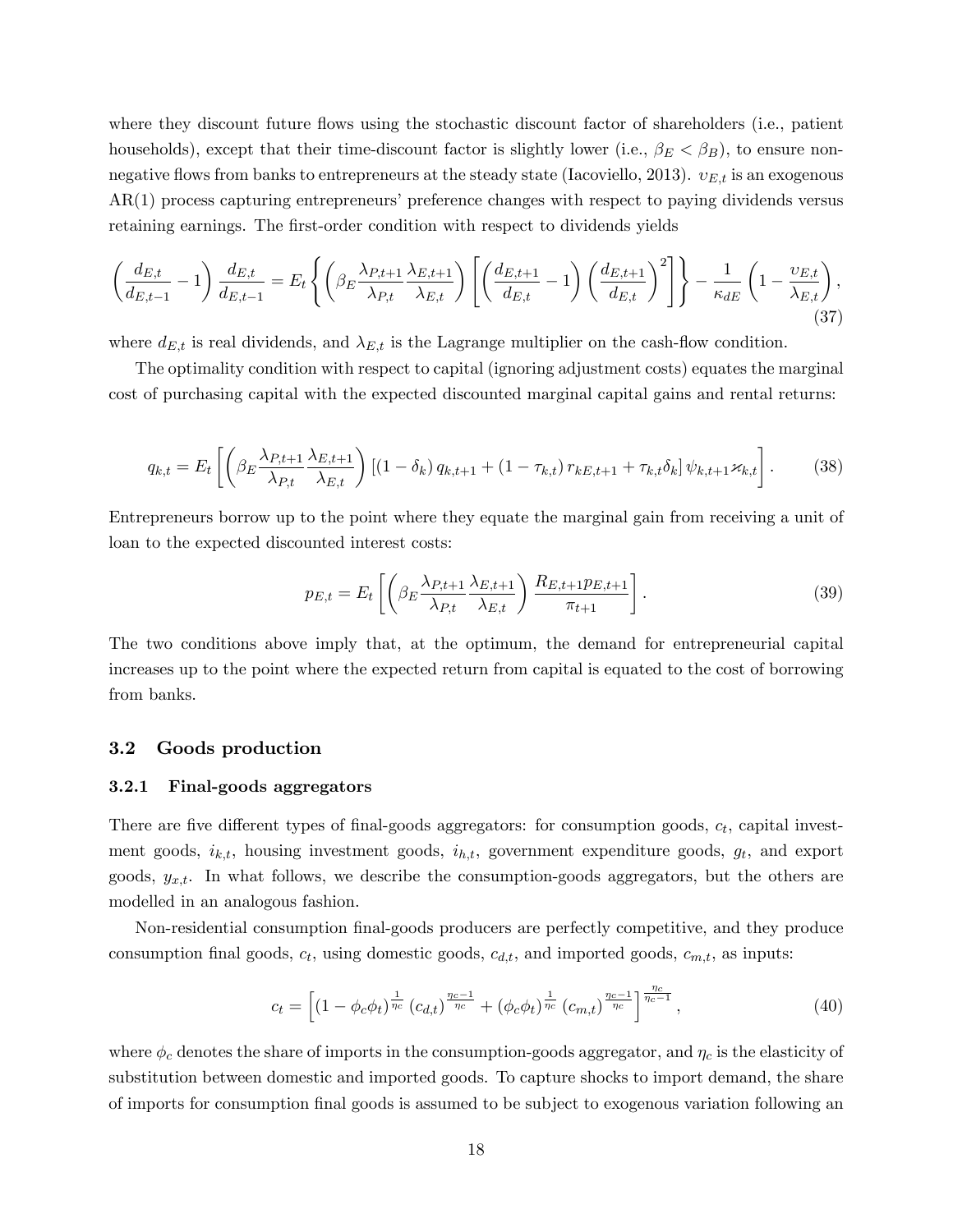$AR(1)$  process:

$$
\log \phi_t = \rho_\phi \log \phi_{t-1} + \varepsilon_{\phi, t}.\tag{41}
$$

Since the final-goods producers are perfectly competitive, they earn zero profits in equilibrium. For any level of output, their optimal demand for the domestic and imported goods is thus given by

$$
c_{d,t} = \left(\frac{P_{d,t}}{P_t}\right)^{-\eta_c} \left(1 - \phi_c \phi_t\right) c_t,\tag{42}
$$

$$
c_{m,t} = \left(\frac{P_{m,t}}{P_t}\right)^{-\eta_c} \phi_c \phi_t c_t,\tag{43}
$$

where  $P_{d,t}$  and  $P_{m,t}$  are the prices of the domestic and imported goods, respectively, while  $P_t$  is the price of the final consumption good. Note that, in equilibrium, the final consumption-goods production is equal to purchases by patient and impatient households:

$$
c_t = c_{P,t} + c_{I,t}.\tag{44}
$$

#### 3.2.2 Domestic Örms

There is a unit measure of monopolistically competitive domestic firms indexed by  $j$ . Their technology is described by the following production function:

$$
y_{d,t}(j) = z_t \left\{ \left[ u_{P,t}(j) \, k_{P,t-1}(j) \right]^{\mu_k} \left[ u_{E,t}(j) \, k_{E,t-1}(j) \right]^{1-\mu_k} \right\}^\alpha \left[ l_{P,t}(j)^{\mu_l} \, l_{I,t}(j)^{1-\mu_l} \right]^{1-\alpha} - f_d, \tag{45}
$$

where  $\alpha$  is the share of capital in overall production, and  $\mu_k$  and  $\mu_l$  denote the shares of patient households in capital and labor inputs.  $u_{P,t}$  and  $u_{E,t}$  denote the utilization rates for each type of capital, and  $f_d$  is a fixed cost of production.<sup>9</sup> The aggregate productivity shock,  $z_t$ , follows an AR(1) process.

Domestic goods produced are heterogeneous across firms, and are aggregated into a homogeneous domestic good by perfectly competitive final-goods producers using a standard Dixit-Stiglitz aggregator. The demand curve facing each firm is given by

$$
y_{d,t}(j) = \left(\frac{P_{d,t}(j)}{P_{d,t}}\right)^{-\eta_{d,t}} y_{d,t},\tag{46}
$$

where  $y_{d,t}$  is aggregate domestic output, and  $\eta_{d,t}$  is a time-varying elasticity of substitution between the differentiated goods. To capture cost-push shocks, we specify an exogenous  $AR(1)$  process on  $\theta_{d,t} = \eta_{d,t}/(\eta_{d,t} - 1),$ 

$$
\log \theta_{d,t} = (1 - \rho_d) \log \theta_d + \rho_d \log \theta_{d,t-1} + \varepsilon_{d,t},\tag{47}
$$

where  $\theta_d$  is the gross markup of price over marginal cost at the steady state.

<sup>&</sup>lt;sup>9</sup>The fixed-cost parameter  $f_d$  is set equal to  $\theta_d - 1$  times the steady-state level of output to ensure that pure economic profits are zero at the steady state; hence, there is no incentive for firm entry and exit in the long run.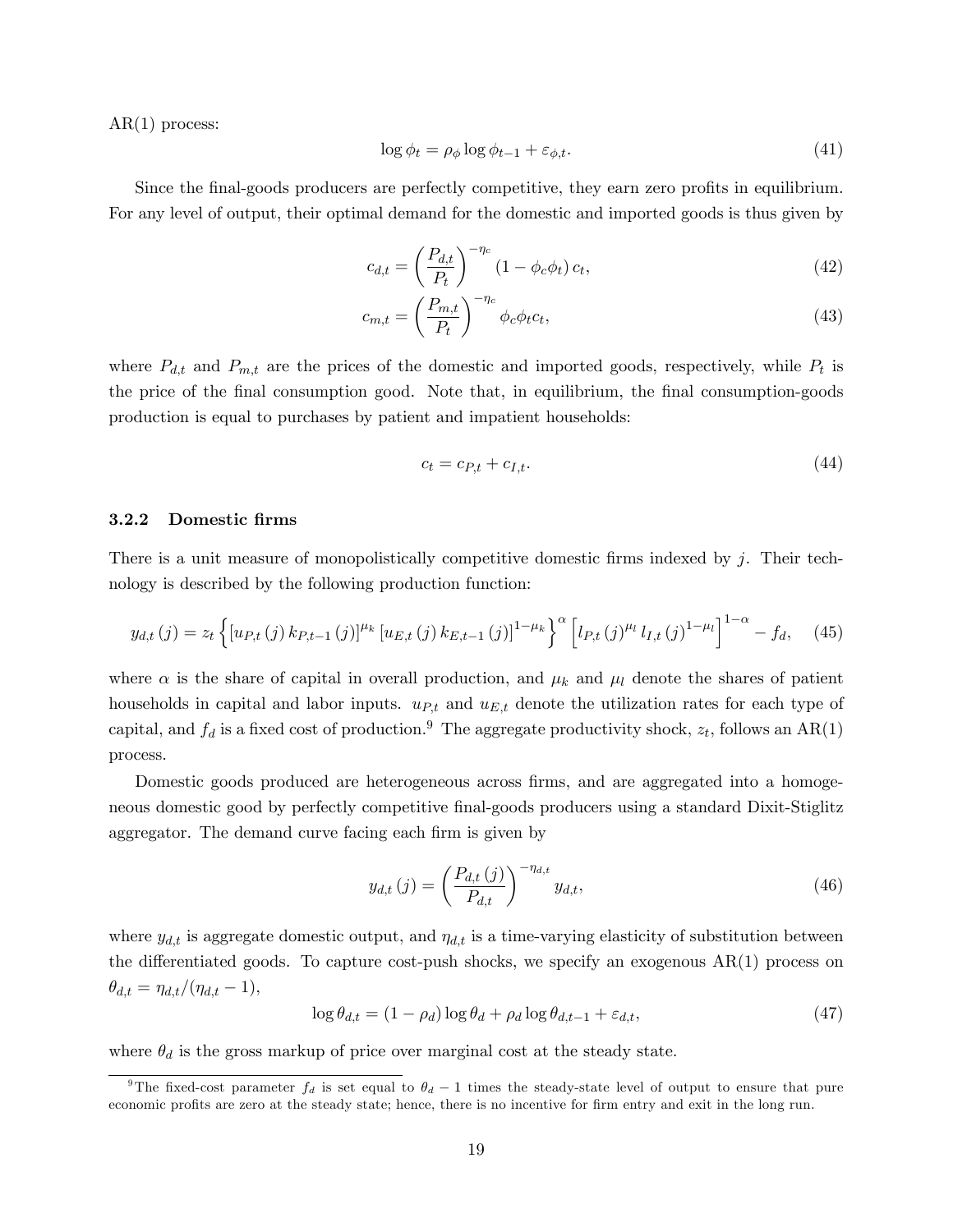Firm  $j$ 's profits at period  $t$  are given by

$$
\frac{\Pi_{d,t}(j)}{P_t} = \frac{P_{d,t}(j)}{P_t} y_{d,t}(j) - \frac{W_{P,t}}{P_t} l_{P,t}(j) - \frac{W_{I,t}}{P_t} l_{I,t}(j) - r_{kP,t} \psi_{k,t} k_{P,t-1}(j) - r_{kE,t} \psi_{k,t} k_{E,t-1}(j) \n- \frac{\kappa_{uP}}{1+\varpi} \left[ u_{Pt}(j)^{1+\varpi} - 1 \right] k_{P,t-1}(j) - \frac{\kappa_{uE}}{1+\varpi} \left[ u_{E,t}(j)^{1+\varpi} - 1 \right] k_{E,t-1}(j) - \text{adj. costs},
$$
\n(48)

where  $\kappa_{uP}$  and  $\kappa_{uE}$  are level parameters, and  $\varpi$  is the elasticity parameter for the utilization cost specification. Similar to wage stickiness, price stickiness is introduced via quadratic adjustment costs with level parameter  $\kappa_d$ , and  $\varsigma_d$  captures the extent to which price adjustments are indexed to past inflation.

A domestic Örmís objective is to choose the quantity of inputs and output, and the price of its output each period, to maximize the present value of profits (using the patient households' stochastic discount factor), subject to the demand function they are facing with respect to their individual output from the aggregators. At the optimum, the relative demand for the two types of labor is related to relative wage rates as

$$
\frac{l_{I,t}}{l_{P,t}} = \left(\frac{1-\mu_l}{\mu_l}\right) \frac{w_{P,t}}{w_{I,t}},\tag{49}
$$

where  $w_{P,t}$  and  $w_{I,t}$  are real wages deflated by the composite goods price,  $P_t$ . Similarly, the relative demand for the two types of capital is related to the relative rental rates of capital as

$$
\frac{k_{E,t-1}}{k_{P,t-1}} = \left(\frac{1-\mu_k}{\mu_k}\right) \frac{r_{kP,t} + \frac{\kappa_{uP}}{1+\varpi} \left(u_{P,t}^{1+\varpi}-1\right)}{r_{kE,t} + \frac{\kappa_{uE}}{1+\varpi} \left(u_{E,t}^{1+\varpi}-1\right)}.\tag{50}
$$

The optimality condition for capital utilization similarly equates the marginal cost of increasing utilization at the margin with the revenue gain that arises from increased production.

The first-order condition for prices yields (after log-linearization) the following New Keynesian Phillips curve for domestic-goods inflation:

$$
\widehat{\pi}_{d,t} = \frac{\beta_P}{1 + \beta_{PSd}} E_t \widehat{\pi}_{d,t+1} + \frac{\varsigma_d}{1 + \beta_{PSd}} \widehat{\pi}_{d,t-1} + \frac{1}{(1 + \beta_{PSd}) \kappa_d} \left( \widehat{w}_{P,t} + \widehat{l}_{P,t} - \widehat{p}_{d,t} - \frac{1}{\theta_d} \widehat{y}_{d,t} + \widehat{\theta}_{d,t} \right). (51)
$$

Due to market power, domestic producers set the price of their goods at a markup relative to marginal cost. The adjustment costs in price setting, as well as exogenous markup shocks, introduce variation in these markups with a long-run adjustment to the steady-state markup. The nominal rigidities in price setting imply that shocks that alter the marginal cost of production feed into domestic-goods inflation slowly.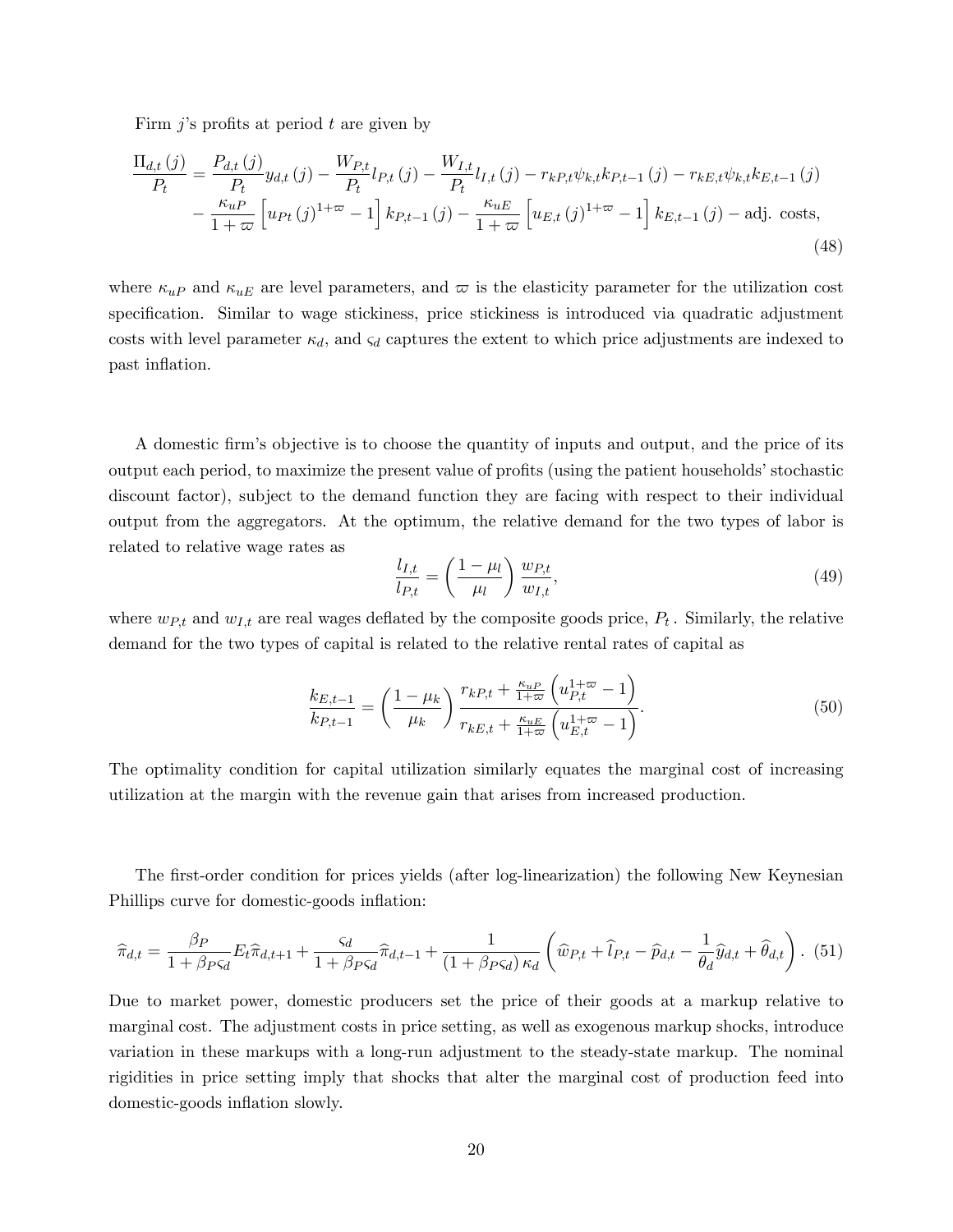#### 3.3 International trade

#### 3.3.1 Importers

There is a unit measure of monopolistically competitive importers indexed by i. They import foreign goods from abroad, differentiate them and mark up their price, and then sell these heterogeneous goods to perfectly competitive import aggregators, who aggregate them into a homogeneous import good using a standard Dixit-Stiglitz aggregator. The demand curve facing each importer is given by

$$
y_{m,t}(j) = \left(\frac{P_{m,t}(j)}{P_{m,t}}\right)^{-\eta_{m,t}} y_{m,t},
$$
\n(52)

where  $y_{m,t}$  is aggregate imports, and  $\eta_{m,t}$  is a time-varying elasticity of substitution between the differentiated goods. To capture cost-push shocks, we specify an exogenous AR(1) process on  $\theta_{m,t} =$  $\eta_{m,t}/(\eta_{m,t} - 1),$ 

$$
\log \theta_{m,t} = (1 - \rho_{\theta m}) \log \theta_m + \rho_{\theta m} \log \theta_{m,t-1} + \varepsilon_{\theta m,t},\tag{53}
$$

where  $\theta_m$  is the gross markup of the domestic price of imported goods over its import price at the steady state.

Importers maximize the present value of profits (using the patient households' stochastic discount factor) subject to the demand function they are facing from the aggregators with respect to their own output. The importer's profits at period  $t$  are given by

$$
\frac{\Pi_{m,t}(j)}{P_t} = \frac{P_{m,t}(j)}{P_t} y_{m,t}(j) - \frac{e_t P_t^*}{P_t} y_{m,t}(j) - \text{adj. cost},
$$
\n(54)

where importers face quadratic price adjustment costs, which helps generate partial exchange rate pass-through to domestic prices.  $\kappa_m$  and  $\zeta_m$  are the price adjustment cost and indexation parameters, respectively.

The first-order conditions of importers yield the following New Keynesian Phillips curve for import prices (after log-linearization): $^{10}$ 

$$
\widehat{\pi}_{m,t} = \frac{\beta_P}{1 + \beta_P \varsigma_m} E_t \widehat{\pi}_{m,t+1} + \frac{\varsigma_m}{1 + \beta_P \varsigma_m} \widehat{\pi}_{m,t-1} - \frac{1}{(1 + \beta_P \varsigma_m) \kappa_m} \left( \widehat{p}_{m,t} - \widehat{r} \widehat{e} r_t - \widehat{\theta}_{m,t} \right),\tag{55}
$$

where  $rer_t = e_t P_t^* / P_t$  is the real exchange rate. Due to market power, importers set the price of imported goods at a markup relative to the price at which they imported the goods. The adjustment costs in price setting, as well as exogenous markup shocks, introduce variation in these markups with a long-run adjustment to the steady-state markup. The nominal rigidities in the domestic price of imports also introduce partial exchange rate pass-through; variations in the nominal exchange rate alter the costs of importers, but these are not reflected fully on domestic import-goods prices immediately.

 $10$ We assume the existence of subsidies that correct the inefficiencies created by price markups on importers and exporters. This allows us to set relative prices equal to 1 at the steady state.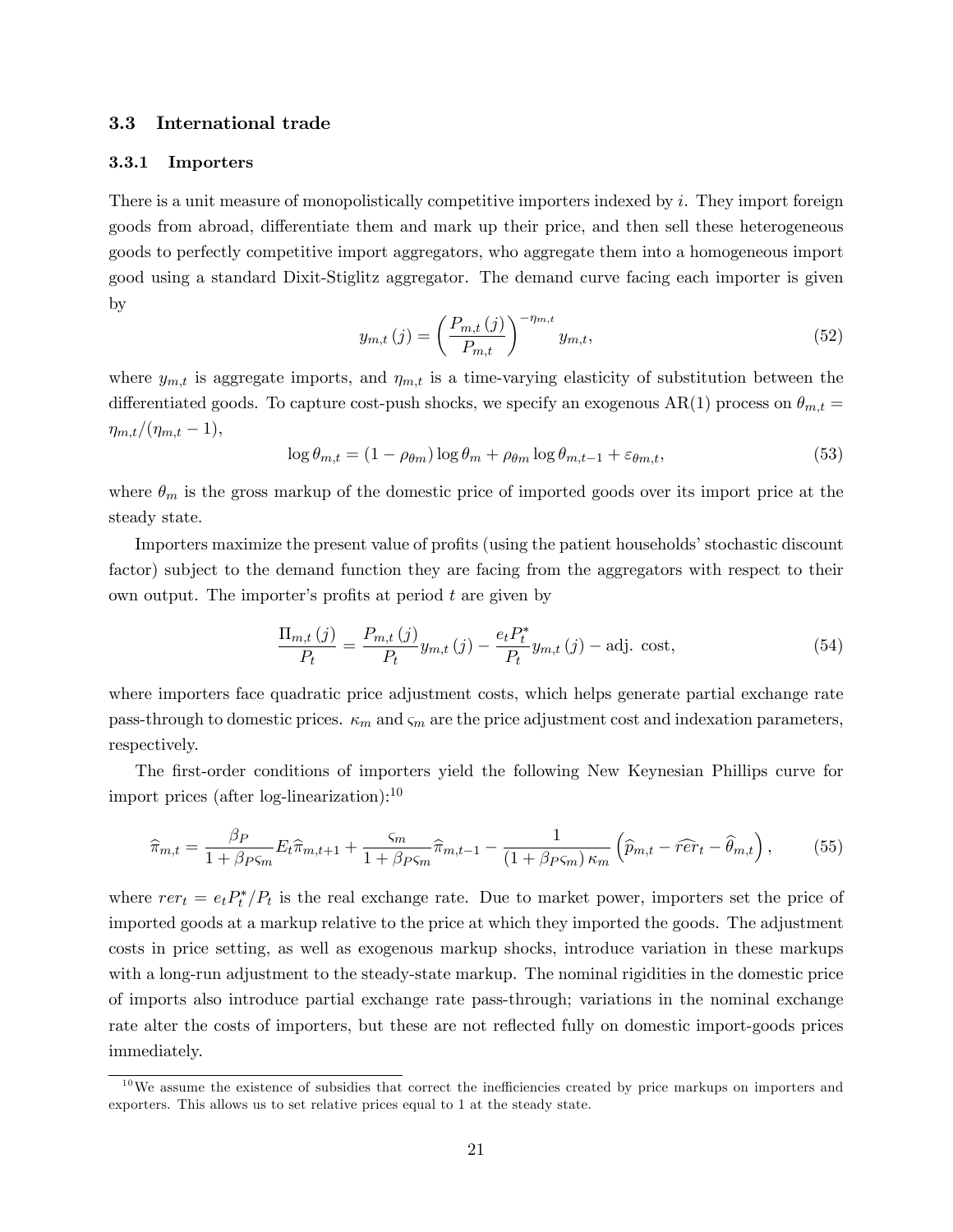#### 3.3.2 Exporters

Export firms are modelled analogous to importers, but are located in foreign countries. They purchase the domestic goods for  $P_t$  in Canadian dollars, but sell them abroad for  $P_{m,t}^*(j)$  in terms of the foreign currency. The demand curve facing each monopolistically competitive exporter is given by

$$
y_{x,t}(j) = \left(\frac{P_{m,t}^*(j)}{P_{m,t}^*}\right)^{-\eta_{x,t}} y_{x,t},
$$
\n(56)

where  $y_{x,t}$  is aggregate exports, and  $\eta_{x,t}$  is a time-varying elasticity of substitution between the differentiated goods. To capture cost-push shocks, we specify an exogenous AR(1) process on  $\theta_{x,t} =$  $\eta_{x,t}/(\eta_{x,t} - 1),$ 

$$
\log \theta_{x,t} = (1 - \rho_x) \log \theta_x + \rho_x \log \theta_{x,t-1} + \varepsilon_{x,t},\tag{57}
$$

where  $\theta_x$  is the gross markup of export prices over the domestic-goods price at the steady state.

The exporter's real profit at period  $t$  in terms of the foreign currency is given by

$$
\frac{\Pi_{x,t}(j)}{P_t^*} = \frac{P_{m,t}^*(j)}{P_t^*} y_{x,t}(j) - \frac{P_{x,t}/e_t}{P_t^*} y_{x,t}(j) - \text{adj. costs},\tag{58}
$$

where  $\kappa_x$  and  $\zeta_x$  are the level and indexation parameters, respectively, for the quadratic price adjustment costs. Similar to the importers' problem, the optimality conditions of exporters yield (after log-linearization) a New Keynesian Phillips curve for export prices:

$$
\widehat{\pi}_{m,t}^* = \frac{\beta_P}{1 + \beta_{PSx}} E_t \widehat{\pi}_{m,t+1}^* + \frac{\varsigma_x}{1 + \beta_{PSx}} \widehat{\pi}_{m,t-1}^* - \frac{1}{(1 + \beta_{PSx}) \kappa_x} \left( \widehat{p}_{m,t}^* + \widehat{r}\widehat{er}_t - \widehat{p}_{x,t} - \widehat{\theta}_{x,t} \right),\tag{59}
$$

where  $p_{m,t}^* = P_{m,t}^* / P_t^*$  is the relative price of exports in the foreign country. Similar to importers, exporters charge a markup over the domestic price when they export the good abroad, but this markup varies over time due to price adjustment costs and the presence of exogenous markup shocks. Variations in the domestic price are only slowly reflected in export prices due to the presence of nominal rigidities.

Foreign demand for the domestic economy's exports is modelled in reduced form as

$$
y_{x,t} = y_{x,t-1}^{\zeta^*} \left[ \phi^* \left( p_{m,t}^* \right)^{-\eta^*} y_t^* \right]^{1-\zeta^*} \widetilde{\varepsilon}_{x,t},\tag{60}
$$

where exports depend on past exports, the relative price of exports and foreign output.  $\zeta^*$  determines the persistence of exports, and captures the habit formation of foreigners for domestic goods.  $y_t^*$ is the foreign output level,  $\eta^*$  determines the elasticity of exports with respect to the relative price and  $\phi^*$  is a level parameter.  $\tilde{\epsilon}_{x,t}$  is an exogenous export demand shock given by an AR(1) process. Note that the balance-of-payments identity in the model is given by

$$
\frac{e_t B_t^*}{\varkappa_t \Phi_t R_t^* P_t} - \frac{e_t B_{t-1}^*}{P_t} = \frac{P_{x,t}}{P_t} y_{x,t} - \frac{e_t P_t^*}{P_t} y_{m,t}.
$$
\n(61)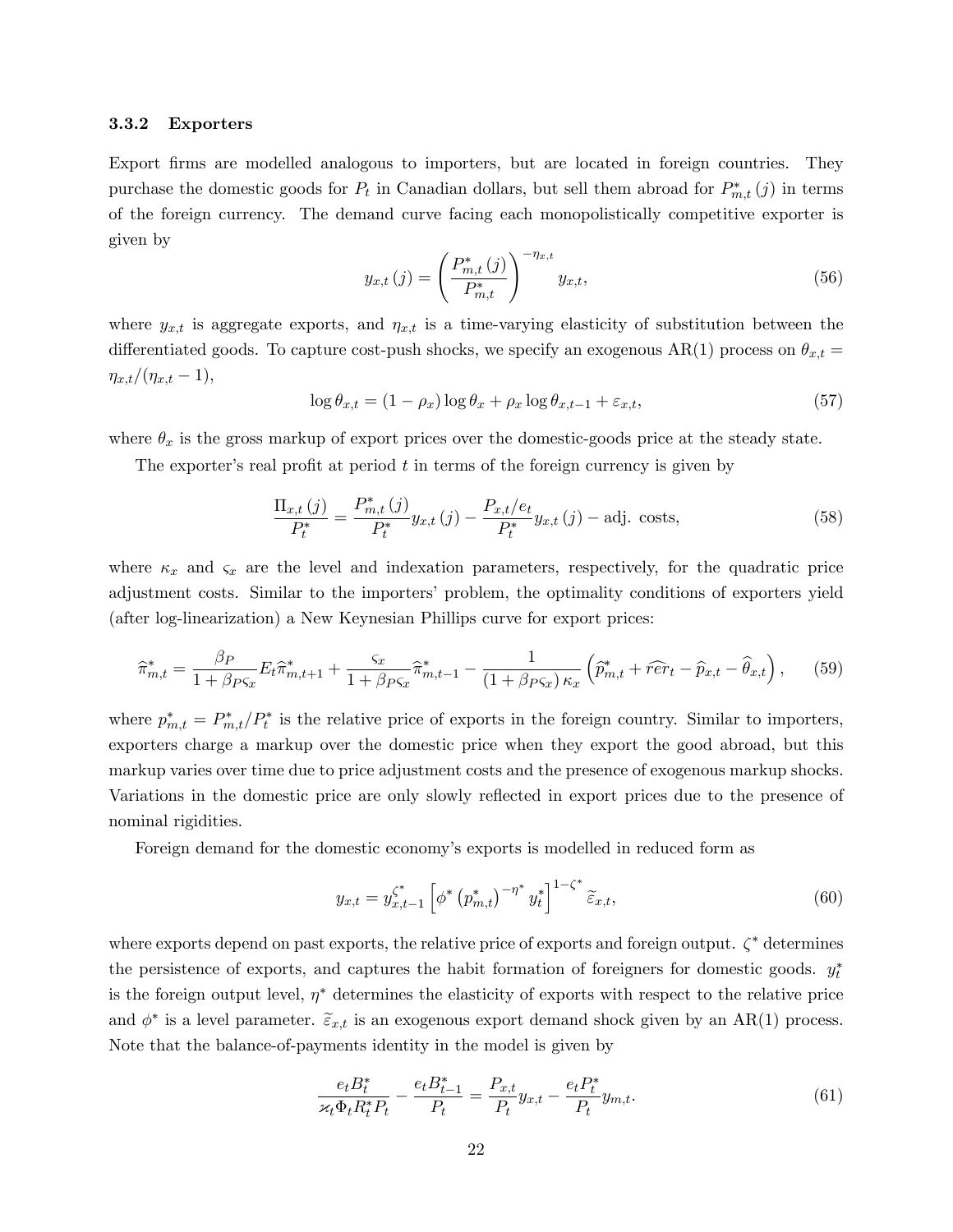#### 3.4 Capital and housing producers

#### 3.4.1 Capital producers

Capital producers are perfectly competitive. After goods production takes place, these firms purchase the undepreciated part of the installed capital from patient households and entrepreneurs at a relative price of  $q_{k,t}$ , and the new capital investment goods from final-goods firms at a relative price of  $p_{ik,t}$ , and produce the capital stock to be carried over to the next period. This production is subject to adjustment costs in the change in investment, and is described by the following law of motion for capital:

$$
k_t = (1 - \delta_k) \psi_{k,t} k_{t-1} + z_{k,t} i_{k,t} - \frac{\kappa_k}{2} \left( \frac{i_{k,t}}{i_{k,t-1}} - 1 \right)^2 z_{k,t} i_{k,t},
$$
(62)

where  $k_t = k_{P,t} + k_{E,t}$ , and  $\kappa_k$  is the adjustment cost parameter.  $z_{k,t}$  captures investment-specific technological change, which is assumed to be exogenous and follows an AR(1) process.

After capital production, the end-of-period installed capital stock is sold back to patient households and entrepreneurs at the installed capital price of  $q_{k,t}$ . The capital producers' objective is thus to maximize

$$
E_t \sum_{\tau=t}^{\infty} \beta_P^{\tau-t} \frac{\lambda_{P,\tau}}{\lambda_{P,t}} \left[ q_{k,\tau} k_{\tau} - q_{k,\tau} \left( 1 - \delta_k \right) \psi_{\tau} k_{\tau-1} - \frac{P_{ik,\tau}}{P_t} i_{k,\tau} \right], \tag{63}
$$

subject to the law of motion for capital, where future profits are again discounted using the patient households' stochastic discount factor. The first-order condition (after log-linearization) of capital producers yields a q-equation of investment:

$$
\widehat{i}_{k,t} = \frac{\beta_P}{1 + \beta_P} E_t \widehat{i}_{k,t+1} + \frac{1}{1 + \beta_P} \widehat{i}_{k,t-1} + \frac{1}{(1 + \beta_P) \kappa_k} (\widehat{q}_{k,t} + \widehat{z}_{k,t} - \widehat{p}_{ik,t}).
$$
\n(64)

#### 3.4.2 Housing producers

Housing producers are modelled analogous to capital producers. The law of motion for housing is given by

$$
h_t = (1 - \delta_h) \psi_{h,t} h_{t-1} + z_{h,t} i_{h,t} - \frac{\kappa_h}{2} \left( \frac{i_{h,t}}{i_{h,t-1}} - 1 \right)^2 z_{h,t} i_{h,t}, \tag{65}
$$

where  $h_t = h_{P,t} + h_{I,t}$ , and  $\kappa_h$  is the adjustment cost parameter.  $z_{h,t}$  captures investment-specific technological change in housing, which is assumed to be exogenous and follows an AR(1) process. Similar to capital producers, the first-order condition of housing producers yields a  $q$ -equation for housing investment demand:

$$
\widehat{i}_{h,t} = \frac{\beta_P}{1 + \beta_P} E_t \widehat{i}_{h,t+1} + \frac{1}{1 + \beta_P} \widehat{i}_{h,t-1} + \frac{1}{(1 + \beta_P) \kappa_h} (\widehat{q}_{h,t} + \widehat{z}_{h,t} - \widehat{p}_{ih,t}).
$$
\n(66)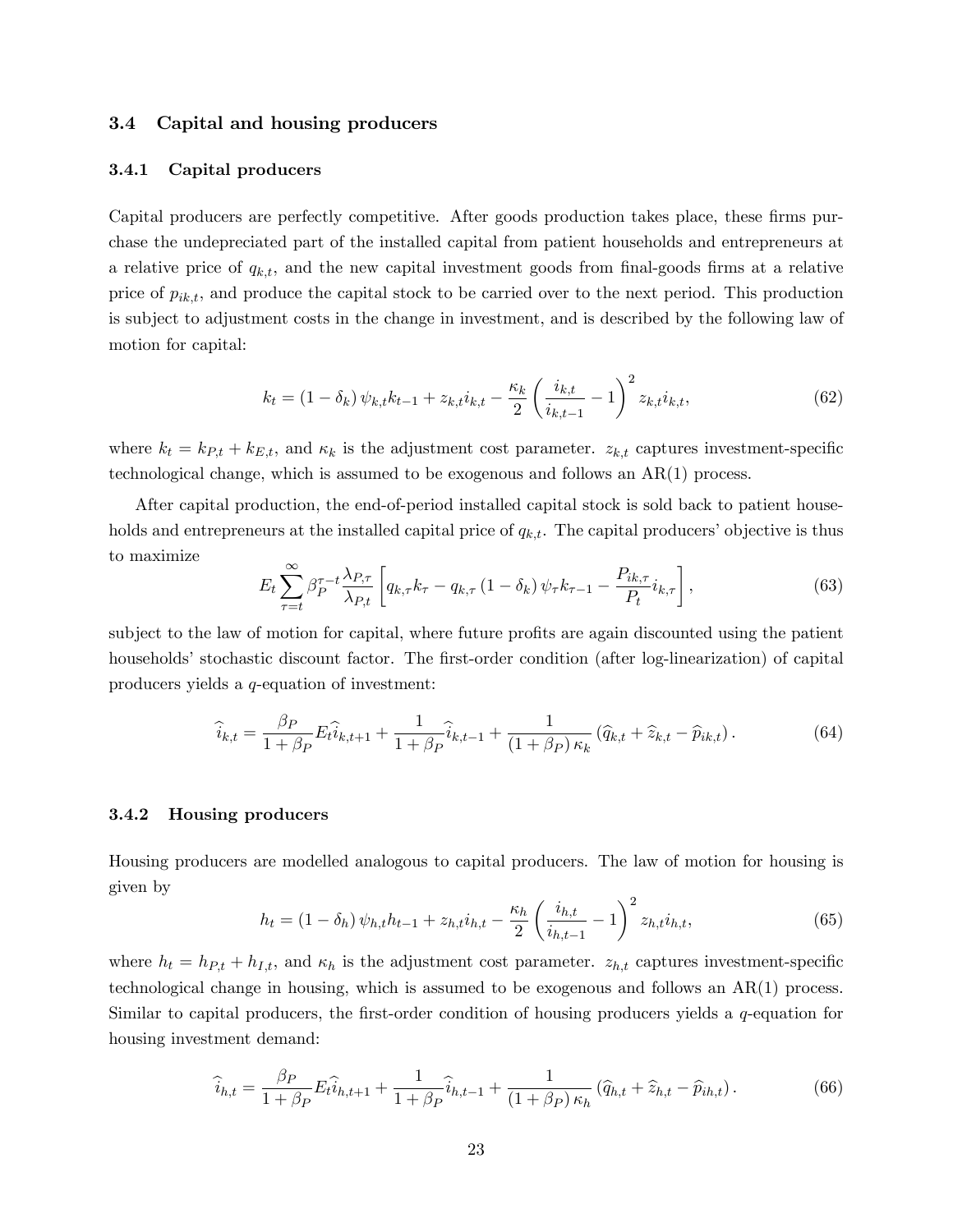#### 3.5 Monetary, fiscal and macroprudential policy

The central bank targets the nominal interest rate using a Taylor rule,

$$
\log R_t = \rho \log R_{t-1} + (1 - \rho) \left[ \log R + a_\pi \log \frac{\pi_t}{\pi} + a_y \log \frac{y_t}{y} \right] + \widetilde{\varepsilon}_{r,t},\tag{67}
$$

where R is the steady-state value of the (gross) nominal policy rate,  $\rho$  determines the extent of interest rate smoothing, and the parameters  $a_{\pi}$  and  $a_{y}$  determine the importance of inflation and the output gap in the Taylor rule.  $\tilde{\epsilon}_{r,t}$  is the monetary policy shock, which follows an AR(1) process.

The government's budget constraint is given by

$$
g_t + tr_{P,t} + tr_{I,t} + \frac{B_{t-1}(i)}{P_t}
$$
  
=  $\tau_{l,t} (w_{P,t}l_{P,t} + w_{I,t}l_{I,t}) + \tau_{k,t} (r_{kP,t}k_{P,t-1} + r_{kE,t}k_{E,t-1}) \psi_{k,t} + \frac{B_t(i)}{R_t P_t},$  (68)

where final government expenditure,  $g_t$ , follows an exogenous  $AR(1)$  process:

$$
\log g_t = (1 - \rho_g) \log g + \rho_g \log g_{t-1} + \varepsilon_{g,t}.
$$
\n(69)

Transfer payments to households are given by

$$
tr_{i,t} = \Xi_i y_d \left(\frac{y_t}{y}\right)^{-\varrho_y} \widetilde{\varepsilon}_{tr,t} - \varrho_b b_{t-1}^g, \text{ for } i = P, I,
$$

where  $\Xi_P$  and  $\Xi_I$  are level parameters,  $\varrho_y$  is the automatic stabilizer component of transfers, and  $\varrho_b$  determines the response of transfers to government debt.<sup>11</sup> Note that, with our specification, an increase in tax revenue would be used to retire government debt and slowly increase transfers to each type of household.

To capture possibly countercyclical macroprudential policy, we allow regulatory bank capital and LTV ratios to respond to total and household credit gaps, respectively:

$$
\gamma_t = \gamma + \alpha_\gamma \left(\frac{b_t}{y_t} - \frac{b}{y}\right) + \widetilde{\varepsilon}_{\gamma, t},\tag{70}
$$

$$
m_{I,t} = m_I - \alpha_m \left( \frac{p_{I,t} b_{I,t}}{y_t} - \frac{p_I b_I}{y} \right) + \widetilde{\varepsilon}_{m,t},\tag{71}
$$

where the market value of total bank credit is given by  $b_t = p_{I,t}b_{I,t} + p_{E,t}b_{E,t}$ , and  $\alpha_{\gamma}$  and  $\alpha_m$ measure the sensitivity of each countercyclical policy to the corresponding credit gap.

 $11$ Either taxes, government expenditure or transfers need to adjust with the level of government debt, so that the government cannot run a Ponzi scheme. We choose to make the adjustment through transfers based on the results of Leeper et al. (2010).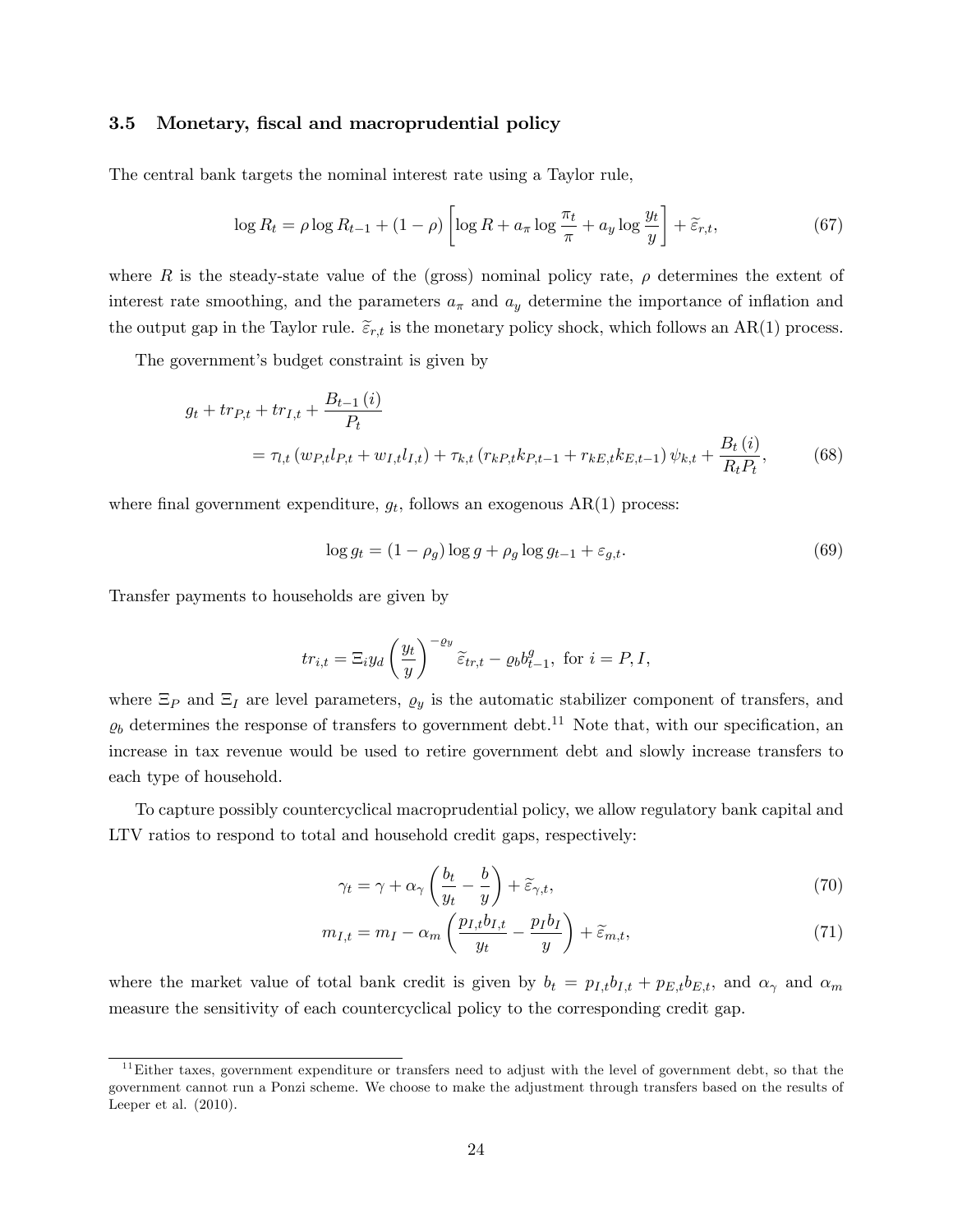#### 3.6 Market clearing conditions

The intermediate domestic goods are used in the final-goods production for consumption, capital investment, housing investment, government expenditure and exports:<sup>12</sup>

$$
c_{d,t} + i_{kd,t} + i_{hd,t} + g_{d,t} + y_{xd,t} = y_{d,t}.
$$
\n(72)

Similarly, the intermediate imported goods are used by final-goods producers as

$$
c_{m,t} + i_{km,t} + i_{hm,t} + g_{m,t} + y_{xm,t} = y_{m,t}.\tag{73}
$$

The model's equilibrium is defined as prices and allocations such that households maximize the discounted present value of utility, banks and entrepreneurs maximize the discounted present value of dividends, and all firms maximize the discounted present value of profits, subject to their constraints, and all markets clear.

### 4 Calibration

We calibrate the parameters that pin down the model's steady-state ratios in order to match data targets obtained using averages from the Canadian National Income Accounts and Financial Flow Accounts since the start of the inflation-targeting period in Canada  $(1991Q1-2012Q4).<sup>13</sup>$  For the parameters that mainly determine dynamics, we pick values from related literature and models currently used at the Bank. Table 1 summarizes the list of parameter values, and Table 2 lists the implied steady-state ratios of the model.

The trend inflation factor,  $\pi$ , is set to 1.005, corresponding to a 2% annual inflation target. The time-discount factors of patient and impatient households,  $\beta_P$  and  $\beta_I$ , are set to match an annualized 3% real risk-free interest rate, and a total spread on household loans of 240 bp, the latter based on data for the effective household borrowing rate. Similarly, the discount rates for banks and entrepreneurs,  $\beta_B$  and  $\beta_E$ , are set to match a 14 bp funding spread for banks, and a 200 bp total spread on entrepreneurial loans, based on data for the 3-month bankers' acceptance rate and the effective business borrowing rate.

The inverse of labor supply elasticity,  $\vartheta$ , is set to 5 to ensure a Frisch elasticity of labor supply of 0.2, as in Smets and Wouters (2007). Similarly, the habit parameter for consumption,  $\zeta$ , is set to 0.94, as in ToTEM II (Dorich et al., 2013). The level parameters for housing in the utility function,  $\xi_{hP}$  and  $\xi_{hI}$ , are calibrated to ensure that the total housing value is 1.5 times the annual GDP, and impatient households own about 32% of the total housing. At the steady state of the model, households altogether have 70% equity in total housing, and the ratio of quarterly consumption to housing is around 0.1, consistent with the Financial Flow Accounts data and Basant Roi and

 $12$ Utilization costs and financial costs are modelled as transfer payments to patient households.

 $13$ Inflation targeting was adopted in Canada in February 1991.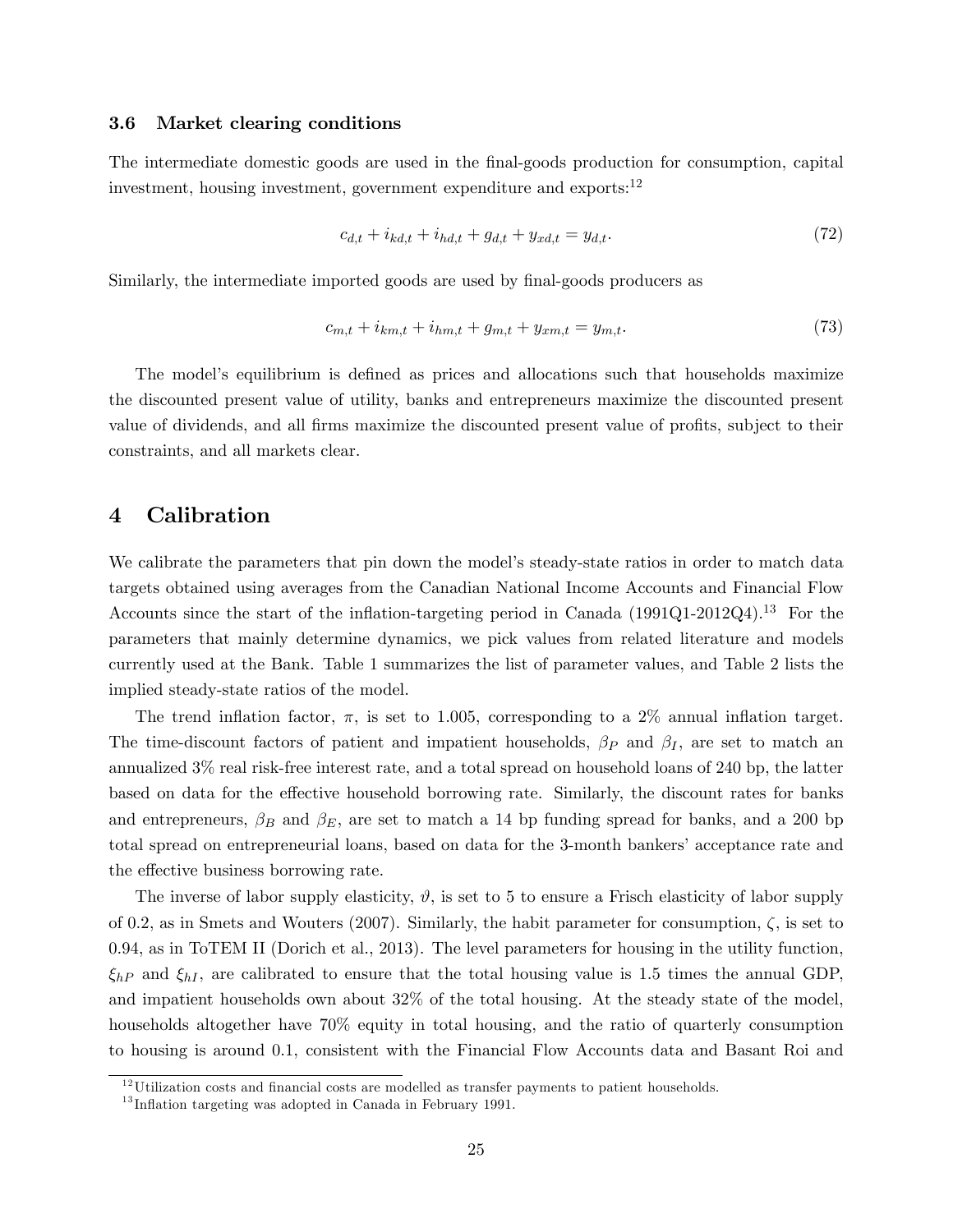Mendes (2007). The level parameters for labor supply,  $\xi_{IP}$  and  $\xi_{II}$ , are calibrated to ensure that labor supply is equal to 1 at the steady state for both types of households.

According to Canadian Financial Flow and National Accounts data, residential and business investment relative to output are about 6.5% and 12.2%, while housing-to-GDP and capital-to-GDP ratios are about 1.5 and 2.0 on an annualized basis. Based on these, we calibrate the quarterly depreciation rates for housing and capital stocks,  $\delta_h$  and  $\delta_k$ , to 1.08% and 1.53%, respectively. The share of capital in domestic production,  $\alpha$ , is set to 0.3, implying an income share of labor equal to 70%. We set the capital share of patient households,  $\mu_k$ , to 0.43 to match a 75% equity share in total capital, while entrepreneurs' equity share in their own capital,  $1 - m_E$ , is 50%.<sup>14</sup> We set the wage share of patient households,  $\mu_l$ , to 0.68, and the transfer-to-output ratio for impatient households,  $\Xi_I$ , is calibrated to ensure that the shares of impatient households in total wage income and total consumption are both 32%, similar to their share in total housing.

The shares of imported goods in final-goods production,  $\phi_c$ ,  $\phi_{ik}$ ,  $\phi_{ih}$ ,  $\phi_q$  and  $\phi_x$ , are set to 0.3, 0.18, 0, 0.08 and 0.33, respectively, similar to values used in ToTEM II. The implied aggregate import-to-GDP ratio is 32%. The elasticities of substitution between domestic and foreign goods,  $\eta_c$ ,  $\eta_{ik}$ ,  $\eta_{ih}$ ,  $\eta_g$  and  $\eta_x$ , are all set to 0.5, also following ToTEM II. The elasticity of the exchange rate to the net foreign asset position,  $\Phi_a$ , is set to 0.003, while the backward-looking component,  $\Phi_e$ , is set to 0.25 in the benchmark calibration, between the values used in ToTEM (Murchison and Rennison, 2006) and ToTEM II. For the export demand specification, the persistence parameter,  $\zeta^*$ , is set to 0.8, while the elasticity with respect to the relative price,  $\eta^*$ , is set to 1.5, following corresponding figures in ToTEM II. The level parameter for exports,  $\phi^*$ , is set to 0.32, to ensure that there is balanced trade at the steady state of the model.

The price and wage markup parameters,  $\theta_w$ ,  $\theta_d$ ,  $\theta_m$  and  $\theta_x$ , are all set to 1.25, to reflect 25% markup. The price and wage adjustment cost parameters,  $\kappa_w$ ,  $\kappa_d$ ,  $\kappa_m$  and  $\kappa_x$ , are set to 333, 84, 84 and 2, respectively, based on the slopes of Phillips curves in ToTEM II, while the indexation parameters,  $\zeta_w$ ,  $\zeta_d$ ,  $\zeta_m$  and  $\zeta_x$ , are set to 0.5. The inverse of the elasticity of the utilization rate to the rental rate of capital,  $\varpi$ , is set to 5, similar to ToTEM, while the level parameters in the utilization cost specification,  $\kappa_{u}$  and  $\kappa_{u}$ , are calibrated to ensure that the utilization rate of each type of capital is equal to 1 at the steady state. The investment adjustment costs,  $\kappa_k$  and  $\kappa_h$ , are set to 6, implying that the elasticity of investment demand to Tobin's  $q$  is around 0.08, similar to Smets and Wouters  $(2007).^{15}$ 

For the financial parameters, the coupon rates for the long-term bank loans,  $\delta_I$  and  $\delta_E$ , are set

<sup>&</sup>lt;sup>14</sup>The debt-to-asset ratio of non-financial corporations is around 0.5 in the Financial Flow Accounts of Canada when we consider only the liability side of the balance sheet. If we subtract financial assets from debt, then the net debt-to-asset ratio is close to 0, and recently negative. We therefore target a total debt-to-asset ratio of 0.25 for capital owners. Also note that the steady-state loan-to-value ratio for business loans,  $m_E$ , is set to 0.5, as in Bernanke et al.  $(1999)$ , reflecting a debt-to-equity ratio of 1 for borrowing firms.

<sup>&</sup>lt;sup>15</sup>The adjustment costs for the housing and capital stocks of patient households,  $\kappa_{hP}$  and  $\kappa_{kP}$ , are set to 50 in the benchmark calibration, to ensure slow adjustment in the distribution of real assets across the different types of agents. The dividend adjustment cost parameters for banks and entrepreneurs,  $\kappa_{dB}$  and  $\kappa_{dE}$ , are also set to 50, to capture dividend smoothing observed in the data (Jermann and Quadrini, 2012).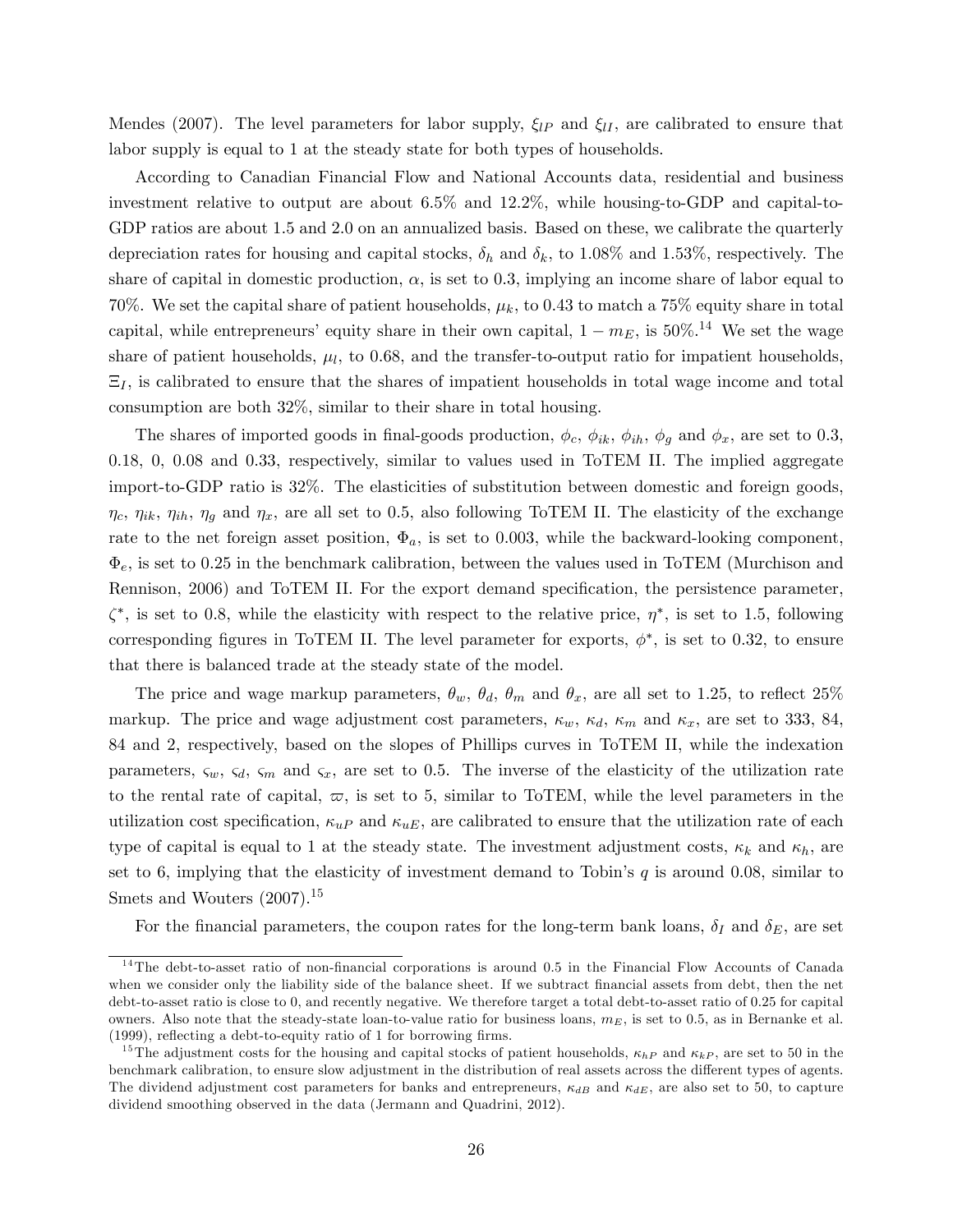to 0.97 and 0.92, reflecting average loan lives of 20 and 10 quarters, respectively. The elasticity of monitoring costs with respect to bank leverage,  $\chi_{d2}$ , is set to 0.002, while the elasticity of monitoring costs with respect to bank capital regulations,  $\chi_{d3}$ , is set to 0.01. The latter is calibrated such that a 1 pp increase in bank capital requirements reduces output by about 0.35 per cent, consistent with the Macroeconomic Assessment Group (MAG) report of the Financial Stability Board and the Basel Committee on Banking Supervision (BIS, 2010), while the former ensures a more limited role for the bank capital channel in the benchmark case.<sup>16</sup> Similarly, the elasticity of monitoring costs with respect to impatient households' leverage,  $\chi_{I2}$ , is set to 0.005, to ensure that reducing LTV from 0.95 to 0.9 would result in an 80 bp increase in the household loan rate, consistent with estimates in the literature. This also implies a 1.6 per cent decline in household debt in the first year, largely consistent with the estimates from the Bank of Canadaís micro-data-based Household Risk Assessment Model (HRAM) (Faruqui et al., 2012). The monitoring cost elasticity for business loans,  $\chi_{E2}$ , is set to 0.05, similar to Bernanke et al. (1999). This also ensures that a 1 pp increase in capital requirements leads to a 28 bp increase in the spread faced by entrepreneurs at impact, largely consistent with the MAG report.<sup>17</sup>

For the policy parameters, the steady-state LTV ratio,  $m<sub>I</sub>$ , is set to 0.95, which is the maximum LTV allowed for first-time homebuyers in Canada since  $2009$ .<sup>18</sup> The bank capital requirement ratio,  $\gamma$ , is set to 0.1, and the risk weights that apply to capital requirements,  $\omega_I$  and  $\omega_E$ , are set to 0.5 and 1 for household and business loans, respectively, consistent with Basel III regulations. In the benchmark calibration, we set the countercyclicality parameters for macroprudential policy,  $\alpha_{\gamma}$  and  $\alpha_m$ , to 0. The smoothing parameter in the monetary policy rule,  $\rho$ , is set to 0.75, the long-run response coefficient for inflation,  $a_{\pi}$ , is set to 2.5, similar to ToTEM, while the output response coefficient in the Taylor rule is set to  $0$  in the benchmark calibration. The government's share in output,  $g/y$ , is 0.23, while labor and capital income tax rates,  $\tau_l$  and  $\tau_k$ , are set to 0.3 and 0.55, respectively, the latter being calibrated using the data targets for capital-output and investmentoutput ratios and the model-implied rental rates of capital.

The persistence parameters for the macroprudential policy shocks are set arbitrarily close to 1 (i.e., these are permanent shocks), while the persistence parameter for the monetary policy shock is set to 0.15. For the capital quality and exuberance shocks, as well as the preference and riskappetite shocks, the persistence parameters are set to 0.5. For the rest of the shocks, the persistence

<sup>&</sup>lt;sup>16</sup>Setting  $\chi_{d2}$  to 0.01 would lead to an overstated role for the bank capital channel, while setting  $\chi_{d3}$  to 0.002 would imply that capital regulations are far less effective than what is implied by the MAG report. Given these considerations, we decided to have a more flexible specification for banks' funding spread.

<sup>&</sup>lt;sup>17</sup>The level parameters in the monitoring cost specifications,  $\chi_{d1}$ ,  $\chi_{I1}$  and  $\chi_{E1}$ , are calibrated such that they are consistent with the steady-state funding and lending spreads reported previously. The elasticity parameter in the portfolio preference term of investors,  $\varrho_{\varkappa}$ , is set to 0 in the benchmark calibration.

<sup>&</sup>lt;sup>18</sup>Three-fourths of all Canada Mortgage and Housing Corporation (CMHC) originations for first-time homebuyers have LTVs at the regulatory maximum. The average LTV for first-time homebuyers is around 0.934, slightly lower than the regulatory maximum, while survey evidence suggests that around 40% of borrowers also borrow part of their downpayments, which are not reflected in these numbers. Note that 75% of CMHC mortgage originations for first-time homebuyers had LTVs close to 0.95, the regulatory maximum, since 2009. 20% of mortgages had LTVs close to 0.9, and only about 5% had lower LTVs.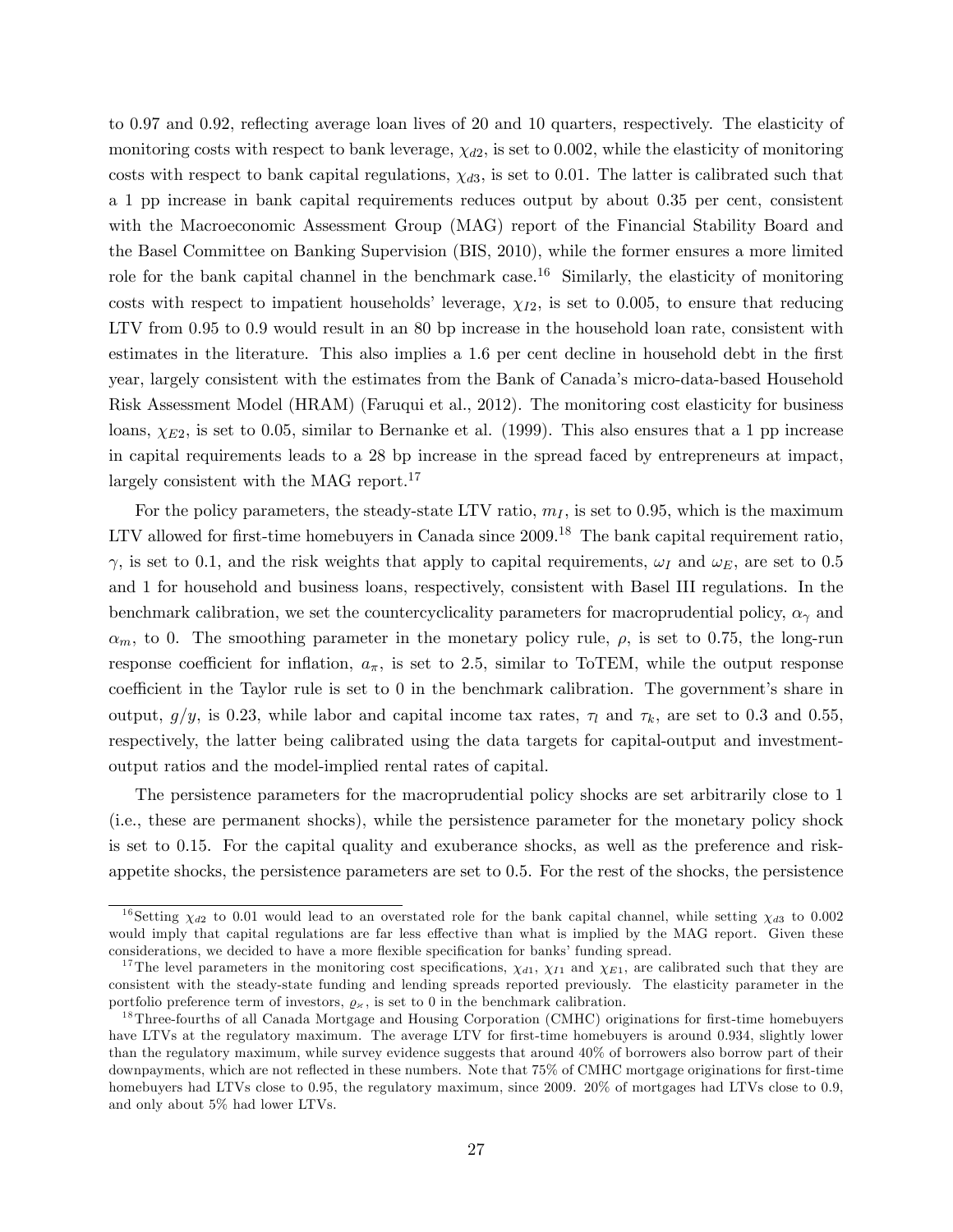parameters are set to 0.9.

## 5 Results

In this section, we discuss the transmission of key financial shocks using impulse-response functions, and illustrate how the bank capital and risk-taking channels can provide amplification in the model. We then examine the effects of macroprudential regulations and monetary policy, and compare their effects on household debt and output.

#### 5.1 Transmission of spread shocks and amplification channels

To illustrate how shocks are transmitted to the rest of the economy in the model, we first consider the effects of a (positive) 100 bp shock to banks' funding spread,  $\tilde{\epsilon}_{d,t}$  (Figure 3). The increase in the funding rate,  $R_{d,t}$ , is only partially passed through to the borrowing rates faced by impatient households and entrepreneurs,  $R_{I,t}$  and  $R_{E,t}$ , respectively. In particular, the household and business loan rates increase by 23 bp and 38 bp, respectively; household loan rates respond less, since they are of longer duration. The increase in loan rates leads borrowers to reduce the amount of bank loans,  $b_{I,t}$  and  $b_{E,t}$ , which in turn leads them to reduce their holdings of housing and capital,  $h_{I,t}$  and  $k_{E,t}$ , as well as their consumption,  $c_{I,t}$ . This leads to a decline in demand for investment goods,  $i_{k,t}$  and  $i_{h,t}$ , and to a reduction in asset prices,  $q_{h,t}$  and  $q_{k,t}$ . The overall impact of the shock is to decrease aggregate output,  $y_t$ , along with a decline in wages and inflation,  $\pi_t$ . The policy rate,  $R_t$ , is reduced as a result of the decline in inflation, which leads to capital outflows. This depreciates the currency in real terms and increases exports. Also, the decline in asset prices incentivizes patient households to increase purchases of housing and capital. These general-equilibrium effects help dampen the adverse effects of the shock. On the other hand, the fall in asset prices leads to an increase in the leverage of borrowers, and therefore an increase in banks' monitoring costs. This amplifies the effects of the shock on lending rates, since the increase in monitoring costs is reflected in lending rates  $R_{I,t}$  and  $R_{E,t}$ . This is the well-known financial accelerator (i.e., balance-sheet channel). There is, however, an additional amplification in the model that is due to the bank capital channel. The fall in asset prices also leads to a reduction in the prices of long-term assets held by banks. Coupled with the increase in their monitoring costs, bank capital is adversely affected as a result of the shock. This leads to an increase in the banks' funding rate,  $R_{d,t}$ , above and beyond what would be generated in the absence of the bank capital channel.

To illustrate the amplification provided by the bank capital channel, we now consider the impulse responses from a (negative) 100 bp shock to the mortgage spread,  $\tilde{\varepsilon}_{I,t}$ . Figure 4 plots the impulse responses of key variables in the model in the benchmark case where the bank capital channel is present (i.e., the elasticity parameter on the funding spread,  $\chi_{d2} = 0.02$ ), and compares it to a case where the bank capital channel is absent (i.e.,  $\chi_{d2} = 0$ ).<sup>19</sup> In the benchmark case, the decline

 $19$ The usual financial accelerator arising from the borrower balance-sheet channel is nevertheless present in both.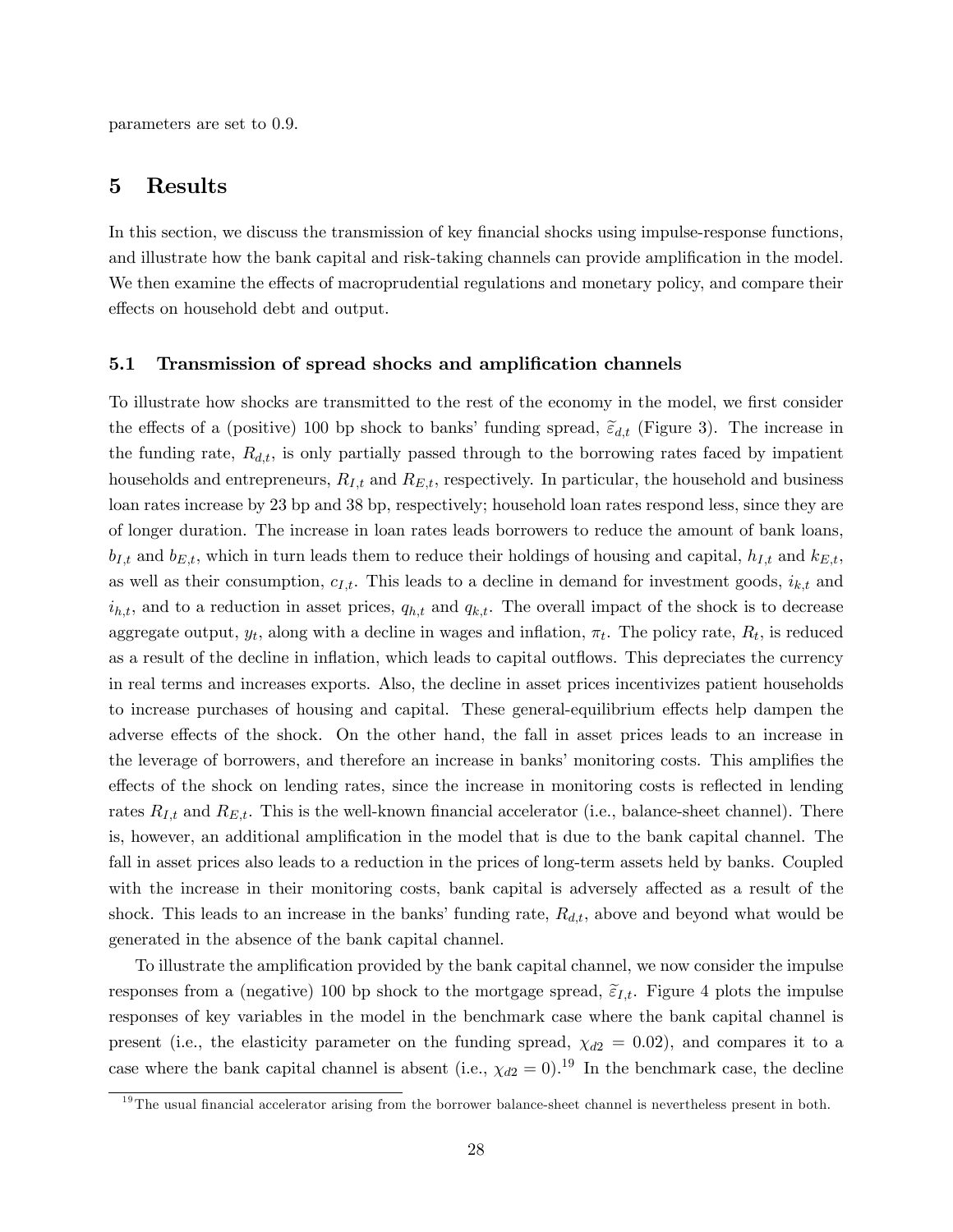in the lending rate faced by impatient households,  $R_{I,t}$ , induces them to increase their borrowing,  $b_{I,t}$ , and their demand for housing and consumption,  $h_{I,t}$  and  $c_{I,t}$ , respectively. The increase in housing demand translates into a rise in overall residential investment,  $i_{h,t}$ , and house prices,  $q_{h,t}$ . The increase in demand for consumption and residential investment goods also leads to an increase in business investment,  $i_{k,t}$ , and capital prices,  $q_{k,t}$ . Thus, the overall impact of the shock on the economy is to raise aggregate output,  $y_t$ , which is accompanied by an increase in inflation,  $\pi_t$ , since the derived demand for labor also increases along with wages. The pickup in ináation prompts the central bank to raise the policy rate,  $R_t$ . This prompts patient households to curtail their consumption expenditures,  $c_{P,t}$ , but aggregate consumption,  $c_t$ , increases nevertheless, due to the demand generated from impatient households. Also, the increase in housing and capital prices induces patient households to reduce their holdings of housing and capital,  $h_{Pt}$  and  $k_{Pt}$ , but not by so much that it changes the overall direction of residential and business investment. These general-equilibrium effects on patient households' consumption and housing demand help moderate the effects of the shock on the real economy. Another moderating factor is the resulting capital inflows, which lead to an appreciation in the real exchange rate,  $rer_t$ , and a decrease in exports,  $y_{x,t}$ . On the other hand, the increase in asset prices leads to an increase in the price of long-term assets held by banks and decreases their monitoring costs, inducing an increase in bank capital,  $a_t$ . This reduces banks' funding rate,  $R_{d,t}$ , despite the rise in the policy rate, which translates into lower lending rates in the economy for both household and business borrowers. This last channel is absent when we set  $\chi_{d2}$  equal to 0. In particular, the funding rate moves along with the policy rate, and thus business loans slightly decline due to the rise in the policy rate. Capital investment declines more overall as patient households also decrease their capital holdings, and capital prices decline as a result of the decline in demand. In the absence of the bank capital channel, sector-specific shocks such as the mortgage spread shock do not necessarily lead to a co-movement between residential and non-residential investment, or between mortgage and business loans. The presence of the bank capital channel is key to generate these co-movements.<sup>20</sup>

Although we abstract from the effects of the risk-taking channel in our benchmark calibration (i.e., we set  $\varrho_{\varkappa} = 0$  in equation (9)), we illustrate how it can potentially generate further amplification in the system by setting  $\varrho_{\varkappa}$  to 0.05 in Figure 5, and consider a (negative) 100 bp shock to the business spread,  $\tilde{\epsilon}_{E,t}$ . In the benchmark case, the effects of the shock are qualitatively similar to the mortgage spread shock described above, but the effects are relatively stronger for the business loans and investment, rather than for household loans and residential investment. When the risk-taking channel is on, the pickup in real activity reduces  $\varkappa_t$ , and prompts savers to rebalance their portfolios toward riskier assets (i.e., away from short-term government bonds, and toward bank deposits and capital). This effect reduces the funding spread, and leads to a reduction in the funding rate of banks,  $R_{d,t}$ , despite the increase in the policy rate,  $R_t$ . As a result, the lending rates of banks,  $R_{I,t}$ 

 $^{20}$ Part of the co-movement is due to the effects of the decline in demand for residential investment on overall output, and firms' demand for new capital. This channel, however, is not sufficient to generate co-movement in the absence of the bank capital channel.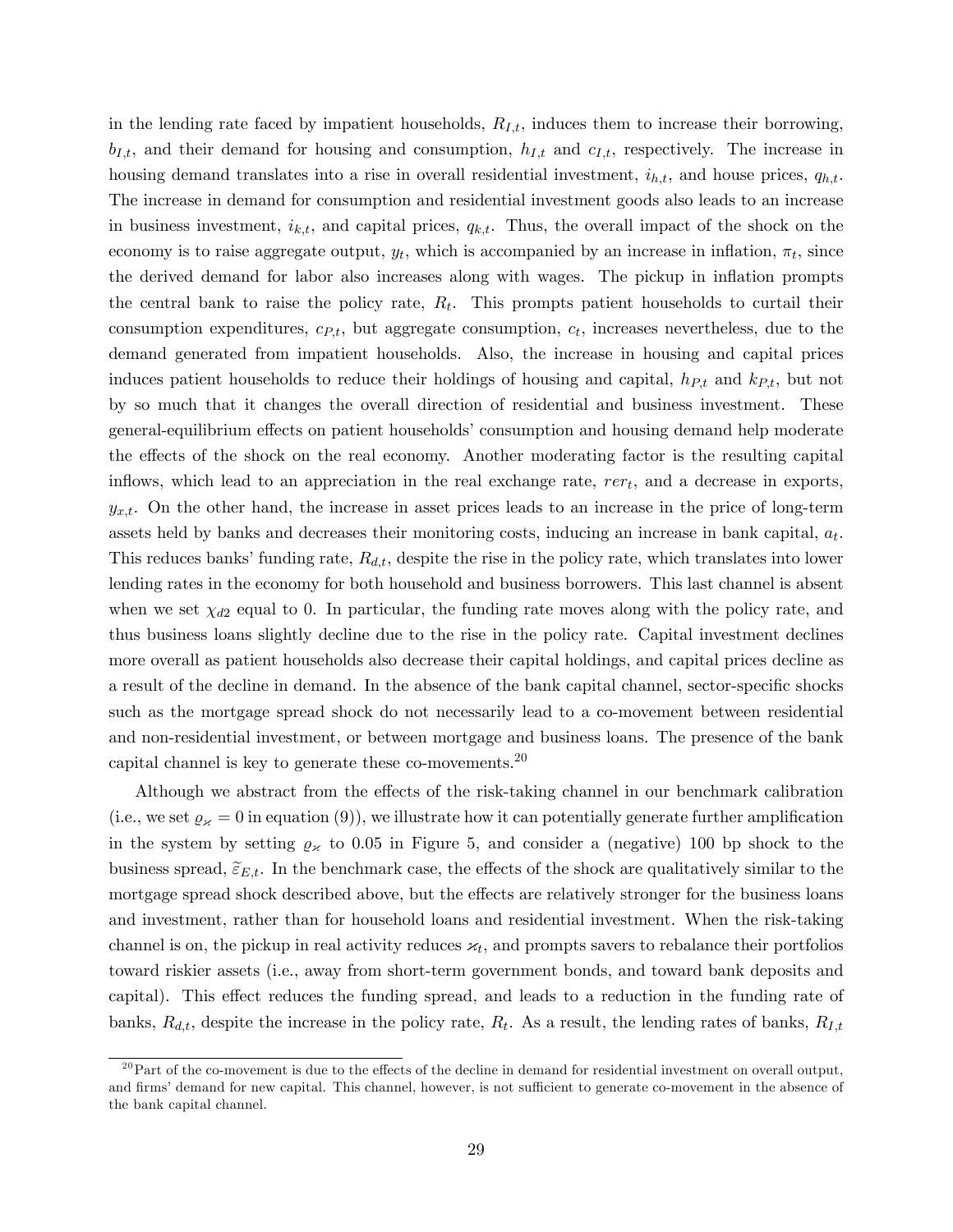and  $R_{E,t}$ , decline more, and asset prices,  $q_{h,t}$  and  $q_{k,t}$ , increase further than the benchmark case. Thus, borrowers also further increase their demand for housing and capital purchases,  $h_{I,t}$  and  $k_{E,t}$ , as well as consumption,  $c_{I,t}$ . The decline in  $\varkappa_t$  also reduces the rate at which patient households discount future returns, thus leading them to increase their consumption demand,  $c_{P,t}$ , resulting in a substantial increase in aggregate consumption,  $c_t$ . In summary, the overall effect of the risk-taking channel is to amplify the effects of the shock, including its effects on output,  $y_t$ , and inflation,  $\pi_t$ , separately from the amplification provided by the balance-sheet and bank capital channels.

#### 5.2 The effects of exuberance and risk-appetite shocks

In this subsection, we illustrate how our model can help explain the buildup of financial imbalances by analyzing the impact of housing and capital exuberance shocks and a shock to the risk appetite of patient households.

Figure 6 plots the effects of an increase in exuberance for housing,  $x_{h,t}$ . Recall that the housing exuberance shock causes private agents to expect higher capital gains from housing than would actually be realized. The increase in expected returns from housing leads to an increase in the current price of housing,  $q_{h,t}$ . This reduces the leverage of impatient households, lowering the monitoring costs of banks, which leads to a decline in the lending rate faced by impatient households,  $R_{I,t}$ . As the balance sheets of impatient households improve, banks' funding costs are reduced, benefiting the non-housing sector as well as the housing sector. The shock leads to an overall increase in residential investment,  $i_{h,t}$ , and consumption,  $c_t$ , increasing aggregate output,  $y_t$ , and inflation,  $\pi_t$ . The increase in the policy rate,  $R_t$ , and the appreciation in the exchange rate,  $rer_t$ , help moderate the positive effects of the shock on the economy.

Similarly, in Figure 7 we consider the effects of an increase in exuberance for capital,  $x_{k,t}$ , where agents expect higher capital gains from their investments than would actually be realized. The results are qualitatively very similar to an exuberance shock to housing, except that the relative effects of the shock are much larger for business loans and capital investment, rather than the stronger effects observed for household loans and residential investment in Figure 6.

Figure 8 plots the impulse responses from a shock to the risk appetite of patient households,  $\varkappa_t$ , which is the risk premium shock considered in Smets and Wouters (2007). Similar to the risk-taking channel mechanism described in the previous subsection, the decline in  $\varkappa_t$  prompts investors to rebalance their portfolios toward riskier assets, including bank deposits, and reduces the funding rate of banks,  $R_{d,t}$ . As a result, lending rates  $R_{I,t}$  and  $R_{E,t}$  decline, increasing borrowers' demand for consumption, housing and capital purchases. The increase in house prices prompts patient households to reduce their holdings of housing. This, along with the increase in the policy rate,  $R_t$ , and the appreciation in the real exchange rate, moderates the effects of the risk-appetite shock, but, overall, output,  $y_t$ , rises, along with inflation,  $\pi_t$ .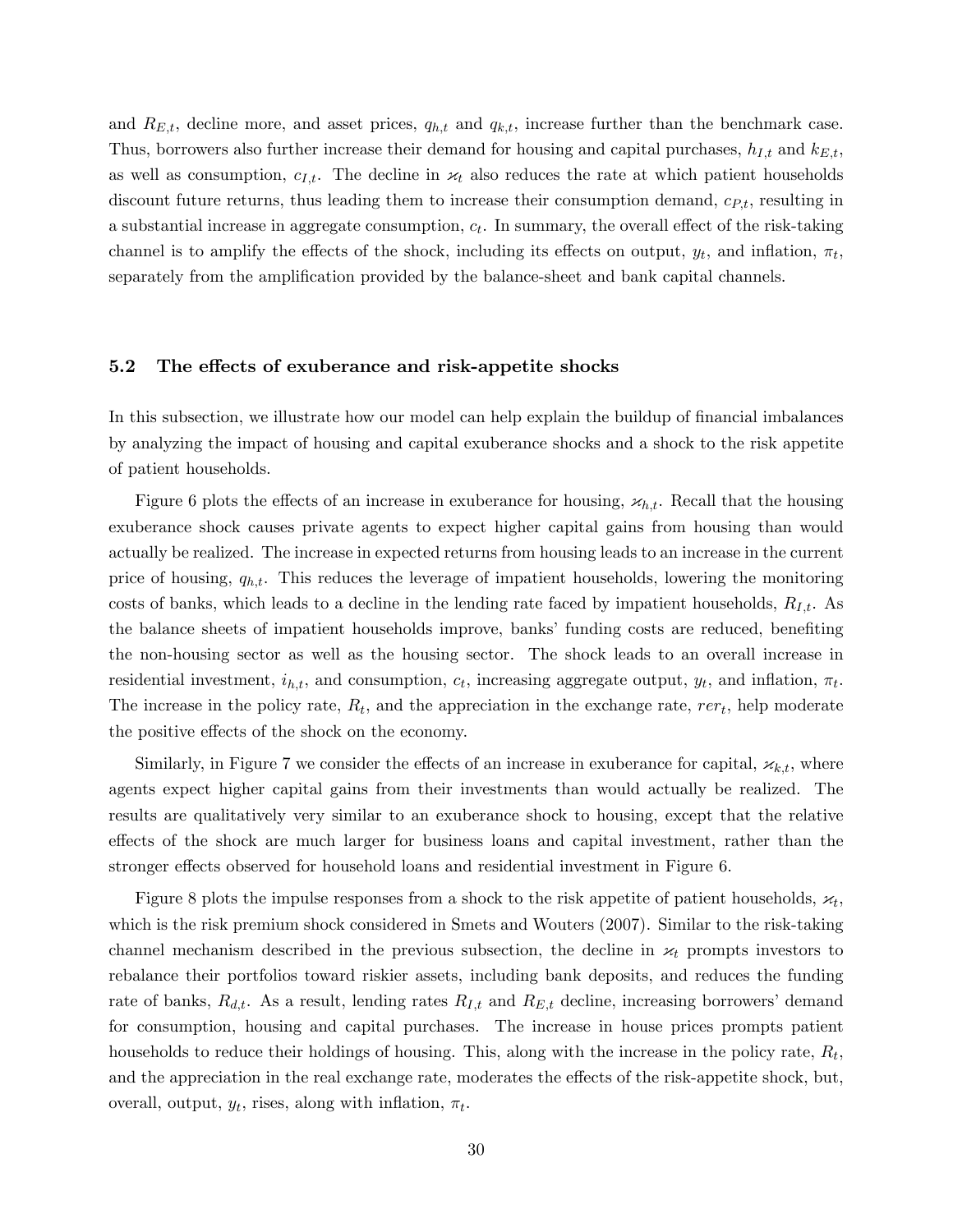#### 5.3 The effects of macroprudential regulations and monetary policy

In Figure 9, we consider a permanent tightening in the regulatory LTV ratio,  $m_{I,t}$ , by 5 pp (from 95% to 90%). The increase in required housing equity leads to an increase in the current and expected monitoring costs of banks,  $\Upsilon_{I,t}$ . This in turn leads to an increase in the lending rate faced by impatient households,  $R_{I,t}$ , inducing them to reduce their borrowing,  $b_{I,t}$ , and their demand for housing and consumption,  $h_{I,t}$  and  $c_{I,t}$ , respectively. The decline in housing demand translates into a reduction in overall residential investment,  $i_{h,t}$ , and a decline in housing prices,  $q_{h,t}$ . The reduction in demand for consumption and residential investment goods also leads to a reduction in business investment,  $i_{k,t}$ , along with a decline in capital prices,  $q_{k,t}$ , as businesses find themselves with excess capital. Thus, the overall impact of the LTV policy on the economy is to reduce aggregate output,  $y_t$ , which is accompanied by a decline in inflation,  $\pi_t$ , as the derived demand for labor declines and wages fall. The fall in inflation prompts the central bank to reduce the policy rate,  $R_t$ . This prompts patient households to increase their consumption expenditures,  $c_{P,t}$ , but aggregate consumption,  $c_t$ , declines nevertheless, due to the decline in impatient households' consumption. Also, the decline in housing and capital prices induces patient households to increase their purchases of housing and capital,  $h_{P,t}$  and  $k_{P,t}$ , but not by so much that it changes the overall direction of residential and business investment. These general-equilibrium effects on patient households consumption and housing demand help contain the adverse effects of the LTV policy change on the economy. Another moderating factor is the resulting capital outflows, which lead to a depreciation in the real exchange rate,  $rer_t$ , and an increase in exports,  $y_{x,t}$ . On the other hand, the decline in asset prices leads to a reduction in the price of long-term assets held by banks, and increases their monitoring costs, inducing a decline in bank capital,  $a_t$ . This raises banks' funding rate,  $R_{d,t}$ , despite the decline in the policy rate, which translates into higher lending rates in the economy, and helps exacerbate the adverse effects of the LTV policy change.

In Figure 10, we consider a permanent increase in the regulatory bank capital requirement ratio,  $\gamma_t$ , by 1 pp (from 10% to 11%). The increase in regulatory bank capital leads to an increase in the spread faced by banks,  $\Upsilon_{d,t}$ , given that they have insufficient net worth at impact. This leads to an increase in the funding rate,  $R_{d,t}$ , which is partially passed through to the borrowing rates faced by impatient households and entrepreneurs,  $R_{I,t}$  and  $R_{E,t}$ , respectively. As a result, the amount of bank loans,  $b_{I,t}$  and  $b_{E,t}$ , declines, and borrowers are forced to reduce their holdings of housing and capital,  $h_{I,t}$  and  $k_{E,t}$ , as well as their consumption,  $c_{I,t}$ . This leads to a decline in demand for investment goods,  $i_{k,t}$  and  $i_{h,t}$ , and to a reduction in asset prices,  $q_{h,t}$  and  $q_{k,t}$ . As in the case of the LTV policy, the overall impact of the capital regulatory policy is to decrease aggregate output,  $y_t$ , along with a decline in wages and inflation,  $\pi_t$ . Again, the purchases of consumption, housing and capital by patient households due to falling asset prices and the decline in the policy rate, along with depreciation in the real exchange rate in the short run, dampen the adverse effects of the regulatory change in bank capital requirements. On the other hand, the fall in asset prices leads to a reduction in the price of long-term assets held by banks, and to an increase in monitoring costs incurred by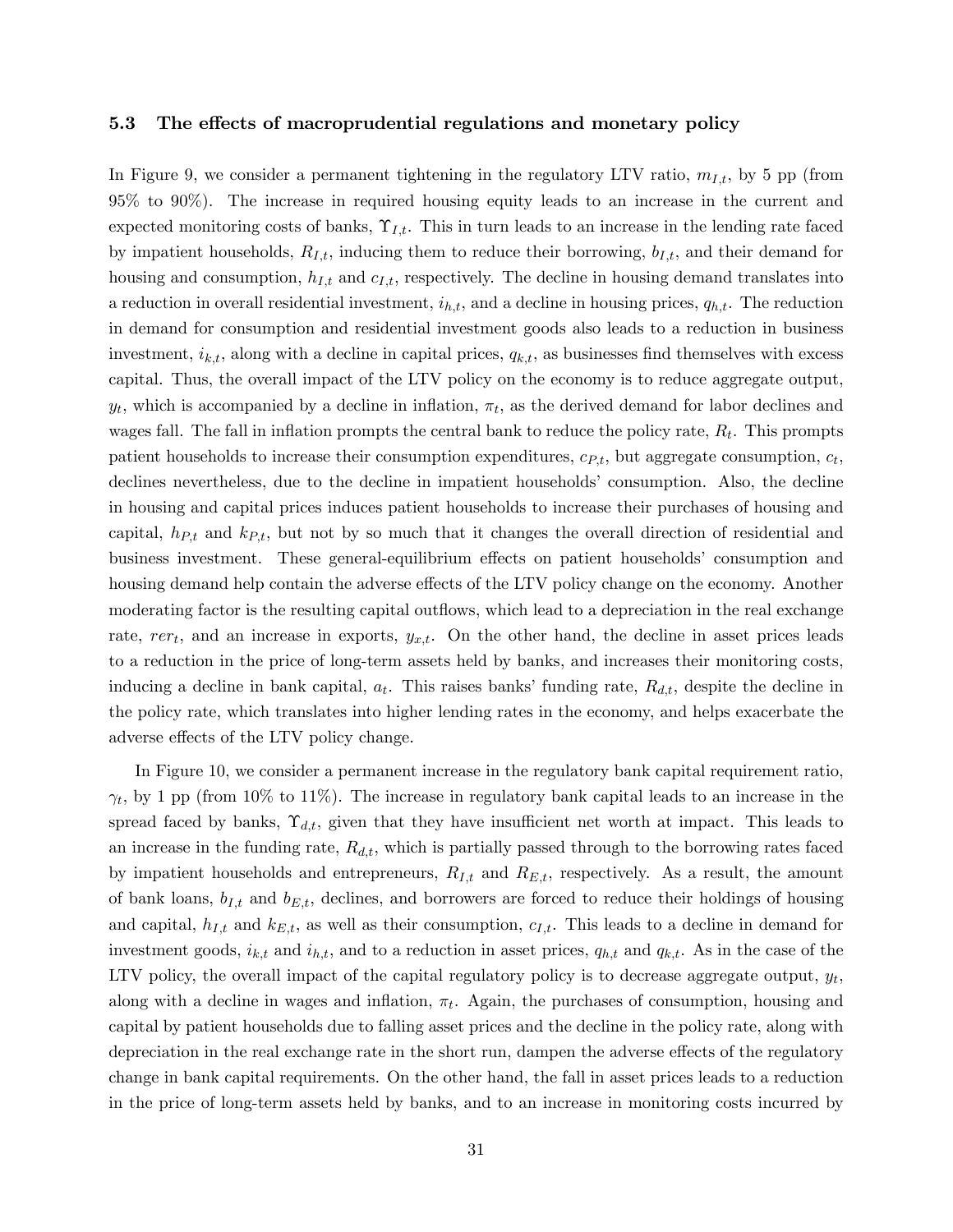banks, which complicates their efforts to recapitalize. This keeps banks' funding rate,  $R_{d,t}$ , higher than it would otherwise be, and amplifies the adverse effects of the regulatory change.

Figure 11 plots the impulse responses of model variables to a 100 bp (annualized) shock to the policy rate,  $\tilde{\varepsilon}_{r,t}$ .<sup>21</sup> Note that the long-term rates faced by households,  $R_{I,t}$ , and entrepreneurs,  $R_{E,t}$ , increase by only a fraction of the change in the policy rate, since the policy rate is expected to slowly decline from its peak. Facing higher rates, both impatient households and entrepreneurs reduce their borrowing,  $b_{I,t}$  and  $b_{E,t}$ , and their purchases of housing and capital,  $h_{I,t}$  and  $k_{E,t}$ , respectively. Impatient households also reduce their consumption expenditures,  $c_{I,t}$ . As before, these effects lead to a reduction in overall residential and business investment activity,  $i_{h,t}$  and  $i_{k,t}$ , along with a reduction in aggregate output,  $y_t$ , and inflation,  $\pi_t$ . Also as before, the fall in asset prices,  $q_{h,t}$  and  $q_{k,t}$ , leads to an increase in the monitoring cost of banks, amplifying the adverse effects of the monetary shock. Note, however, that some of the factors that helped moderate the effects of macroprudential policies now work in the opposite direction, and exacerbate the situation. In particular, the increase in the policy rate leads to a reduction in the consumption demand of patient households,  $c_{P,t}$ , and to a real appreciation of currency, leading to a fall in exports,  $y_{x,t}$ .

## 5.3.1 Comparing the effects of macroprudential and monetary policies on household debt

The impulse responses described above suggest that all three tools (regulatory LTV, capital requirements and monetary policy) can be utilized to reduce household debt, but their respective costs in terms of the reduction in output are quite different (Table 3). In particular, a 5 pp tightening in regulatory LTV decreases household debt by 1.6 per cent in the first year of the policy change, and reduces it by another 6 per cent at the peak during the transition path. The output impact at the peak is about 0.7 per cent. In contrast, a 1 pp increase in capital requirements reduces household debt by about 1.4 per cent, while reducing output by about 0.35 per cent at the peak. Thus, an increase of about 2 pp in bank capital would have the same impact on output as a 5 pp reduction in LTV, but its impact on household debt would be about half of LTV at the peak.<sup>22</sup> Similarly, a 100 bp temporary increase in the policy rate reduces household debt by about 0.5 per cent at the peak, but this comes at an output cost of about 0.4 per cent, offering an even worse trade-off than capital requirements in terms of reducing household debt.

In summary, among the three policies, regulatory LTV is identified as the most effective policy for reducing household indebtedness with the least output cost, followed by capital requirements

 $21$ Inflation is reduced as a result of the decrease in demand and the appreciation of currency, which induces the policy rate to increase slightly less than the monetary policy shock of 100 bp at impact.

 $22$ Among the two macroprudential policies considered here, only the LTV policy has a permanent impact on the level of household debt in the long run. In particular, with a 5 pp permanent reduction in LTV, household debt is permanently lower by 4.8 per cent at the terminal steady state relative to its value at the initial steady state. Although capital regulations are also permanent changes, their impact on household debt is temporary, since in the long run the banks' cost of debt versus equity is equalized, given the temporary nature of dividend adjustment costs. Thus, at the terminal steady state, banks increase their bank capital and reduce the level of funding through deposits, while keeping the size of their balance sheets, and the level of their lending, the same as in the initial steady state.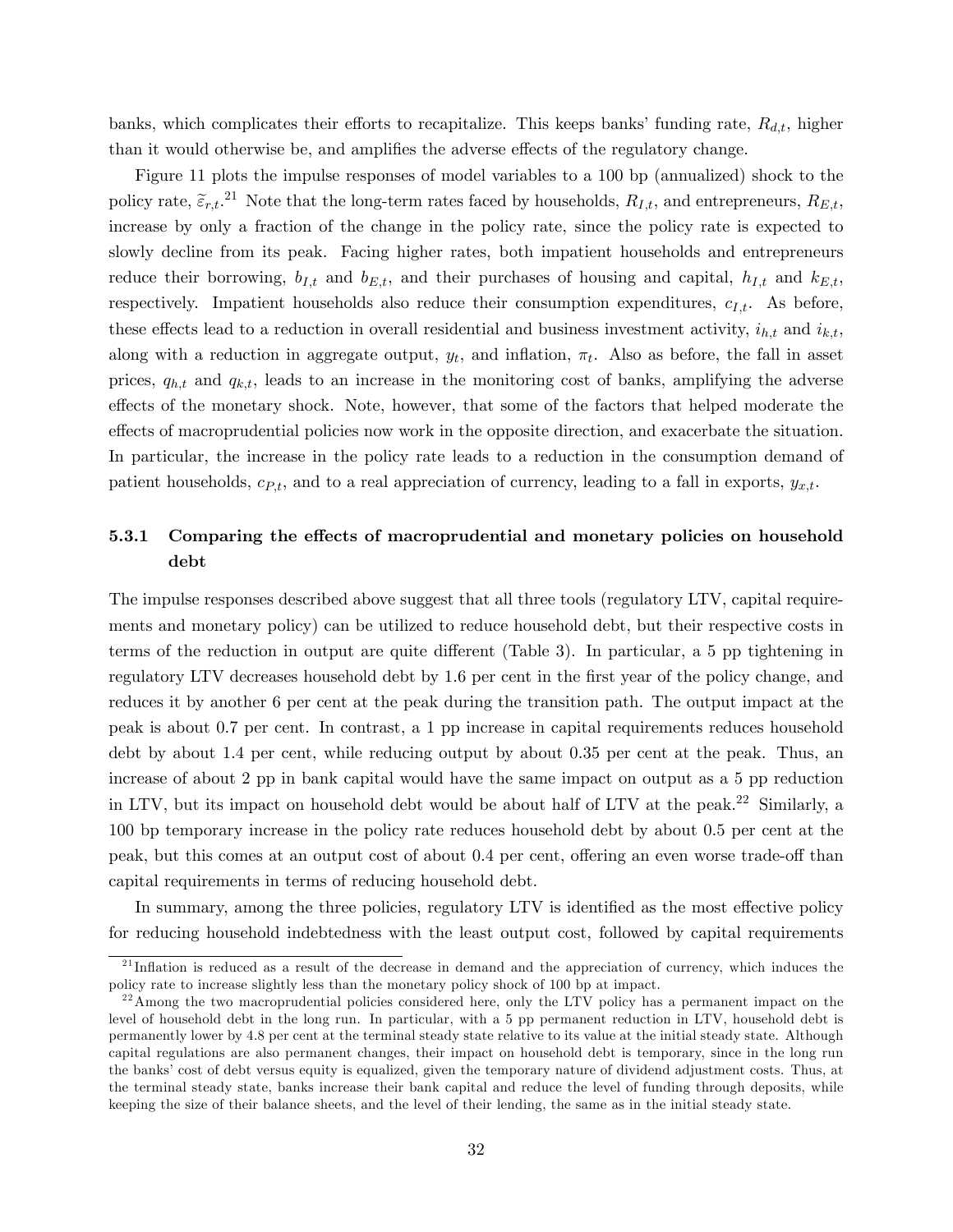and monetary policy, respectively. LTV policy is a targeted tool with respect to household debt, directly affecting the source of the issue (i.e., the borrowing of impatient households). The effects of LTV do spill over to other parts of the economy as the decline in consumption and housing demand of impatient households affects entrepreneurs' demand for capital. The decline in asset prices also affects banks' capital position and their funding costs. Nevertheless, the overall impact of the LTV policy is more contained within the residential sector, and is partly offset by the increased demand for consumption and housing by patient households, and the increased export demand due to real depreciation. This is in contrast to bank capital regulations, which directly affect the business sector as well as borrower households; in particular, capital regulations have a direct impact on the borrowing costs of entrepreneurs, leading to a faster decline in entrepreneurial loans, business investment and the price of capital. Capital regulations therefore provide a broader tool in reducing household debt, relative to regulatory LTV policy. Finally, monetary policy provides the broadest tool in this respect, since it also adversely impacts patient households' consumption demand, as well as foreign demand for domestic goods, while also reducing household debt.

## 6 Conclusion

In this paper, we build a medium-scale small-open-economy DSGE model with nominal, real and Önancial frictions. In terms of modelling Önancial frictions, we aim to keep the model tractable and flexible, while capturing the main themes emphasized in the literature on real-financial linkages. In this paper, we primarily study the effects of financial shocks, and consider the effectiveness of macroprudential and monetary policies in reducing household debt. We find that, for reducing household indebtedness, targeted policies such as LTV regulations are the most effective and least costly, followed by bank capital regulations and monetary policy, respectively.

In future work, we plan to formally estimate the model to impose more discipline on the choice of parameters, and improve its quantitative predictions. We also plan to extend the model to capture additional financial features (e.g., currency mismatch in bank balance sheets, working capital needs of exporters), and exploit other solution techniques to better capture the effects of non-linearities  $(e.g., zero lower bound, time-varying risk, the effect of risk taking on the probability of crisis).$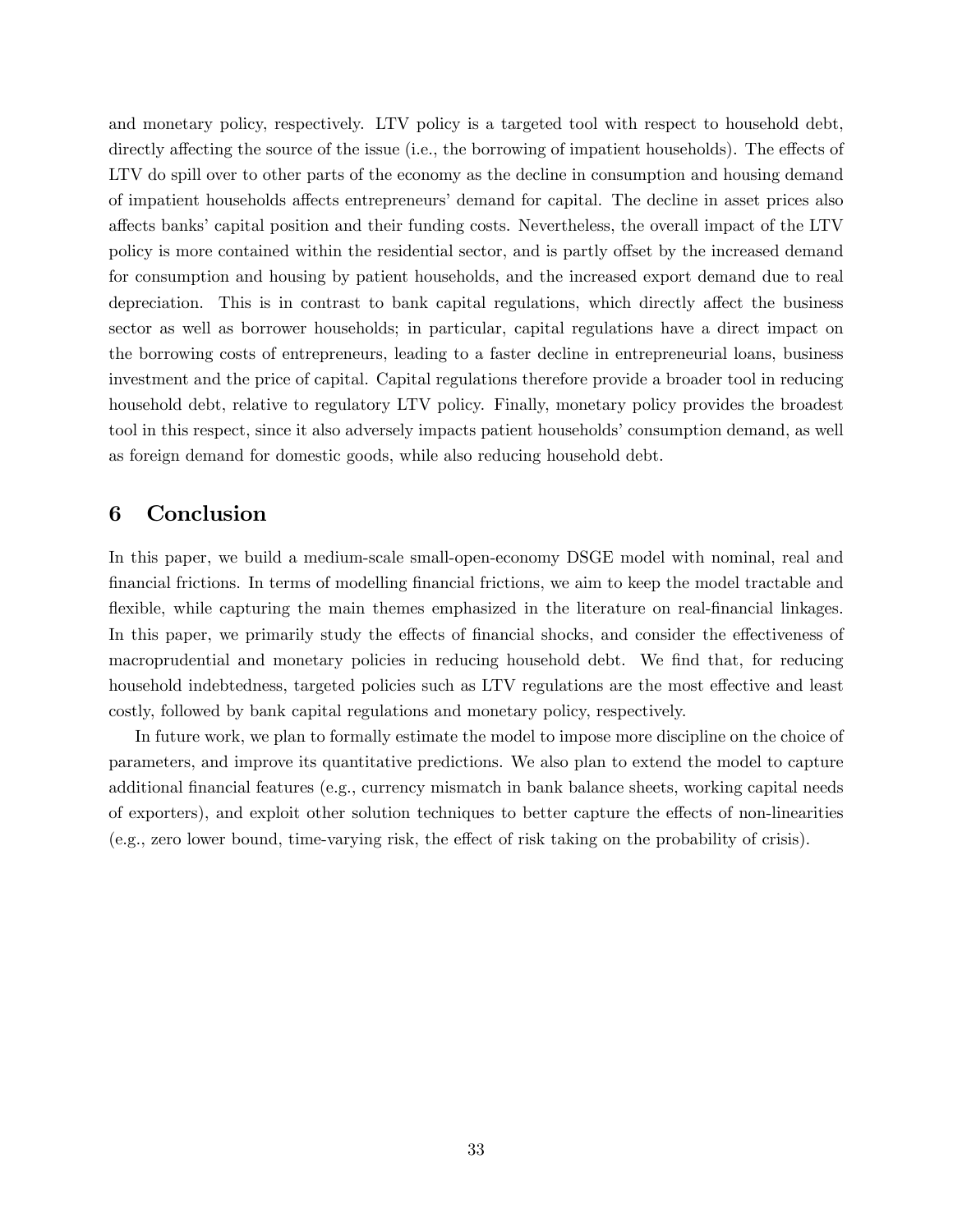## References

- [1] Adolfson, M., S. Laseen, J. Linde, and M. Villani (2008). "Evaluating an Estimated New Keynesian Small Open Economy Model," Journal of Economic Dynamics and Control, 32, 2690-2721.
- [2] Adrian, T. and H. S. Shin (2010). "Liquidity and Leverage," Journal of Financial Intermediation, 19, 418-437.
- [3] Aikman, D., and M. Paustian (2006). "Bank capital, asset prices and monetary policy," Bank of England Working Paper No. 305.
- [4] Alpanda, S. (2013). "Identifying the Role of Risk Shocks in the Business Cycle Using Stock Price Data," *Economic Inquiry*, 51, 304-335.
- [5] Alpanda, S., and J. Dorich (2013). "Quantitative Easing and the Financial Accelerator in a DSGE Model," mimeo, Bank of Canada.
- [6] Alpanda, S., and A. Peralta-Alva (2010). "Oil Crisis, Energy-Saving Technological Change, and the Stock Market Crash of 1973-74," Review of Economic Dynamics, 13, 824-842.
- [7] Alpanda, S., and S. Zubairy (2013). "Housing and Tax Policy," Bank of Canada Working Paper No. 2013-33.
- [8] Amano, R., and M. Shukayev (2012). "Risk Premium Shocks and the Zero Bound on Nominal Interest Rates," Journal of Money, Credit and Banking, 44, 1475-1505.
- [9] Amdur, D. (2010). "A Business Cycle Model of Aggregate Debt and Equity Flows," mimeo, Muhlenberg College.
- [10] Aoki, K., J. Proudman, and G. Vlieghe (2004). "House prices, consumption, and monetary policy: a financial accelerator approach," Journal of Financial Intermediation, 13, 414-435.
- [11] Bank for International Settlements (BIS) (2010). "Macroeconomic Assessment Group Final Report: Assessing the macroeconomic impact of the transition to stronger capital and liquidity requirements," December.
- [12] Basant Roi, M., and R. R. Mendes (2007). "Should Central Banks Adjust Their Target Horizons in Response to House-Price Bubbles?" Bank of Canada Discussion Paper No. 2007-4.
- [13] Bernanke, B. S., and M. Gertler (1999). "Monetary Policy and Asset Price Volatility," Federal Reserve Bank of Kansas City Economic Review, fourth quarter 1999, 17-41.
- [14] Bernanke, B. S., M. Gertler, and S. Gilchrist (1999). "The Financial Accelerator in a Quantitative Business Cycle Framework." in Handbook of Macroeconomics Volume 1C, ed. by J. B. Taylor and M. Woodford, 1341-93. Amsterdam: Elsevier Science, North-Holland.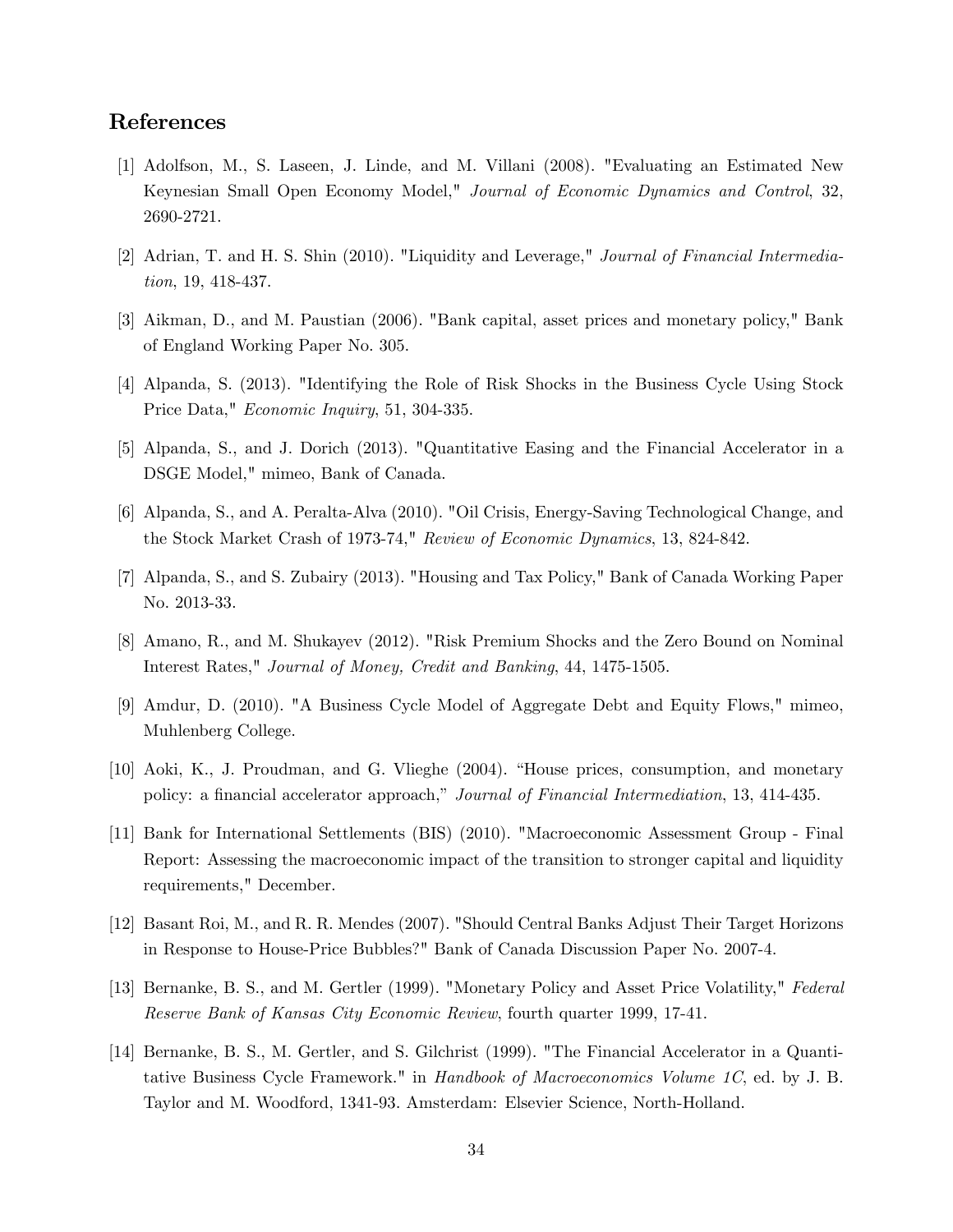- [15] Bianchi, J., and E. G. Mendoza (2010). "Overborrowing, Financial Crises and ëMacroprudential' Taxes," NBER Working Paper No. 16091.
- [16] Boivin, J., T. Lane, and C. Meh (2010). "Should Monetary Policy Be Used to Counteract Financial Imbalances?" Bank of Canada Review (Summer): 23-36.
- [17] Brunnermeier, M. K., and L. H. Pedersen (2008). "Market Liquidity and Funding Liquidity," Review of Financial Studies, 22, 2201-2238.
- [18] Carlstrom, C. T., and T. S. Fuerst (1997). "Agency Costs, Net Worth, and Business Fluctuations: A Computable General Equilibrium Analysis," American Economic Review, 87, 893-910.
- [19] Cesa-Bianchi, A. and A. Rebucci (2013). "Does Easing Monetary Policy Increase Financial Instability?" Inter-American Development Bank Working Paper Series No. 387.
- [20] Chari, V. V., L. J. Christiano, and P. J. Kehoe (2007). "Business Cycle Accounting," Econometrica, 75, 781-836.
- [21] Chari, V. V., and P. J. Kehoe (2009). "Bailouts, Time Inconsistency and Optimal Regulation," Federal Reserve Bank of Minneapolis Research Department Staff Report.
- [22] Chatterjee, S., and B. Eyigungor (2011). "A Quantitative Analysis of the US Housing and Mortgage Markets and the Foreclosure Crisis," Federal Reserve Bank of Philadelphia Working Paper No. 11-26.
- [23] Chen, H., V. Curdia, and A. Ferrero (2012). "The Macroeconomic Effects of Large-Scale Asset Purchase Programmes," Economic Journal, 122, F289-F315.
- [24] Chen, N. K. (2001). "Bank net worth, asset prices and economic activity," Journal of Monetary Economics, 48, 415-436.
- [25] Christensen, I., P. Corrigan, C. Mendicino, and S. Nishiyama (2009). "Consumption, Housing Collateral, and the Canadian Business Cycle," Bank of Canada Working Paper No. 2009-26.
- [26] Christensen, I., and A. Dib (2008). "The Financial Accelerator in an Estimated New Keynesian Model," Review of Economic Dynamics, 11, 155-178.
- [27] Christensen, I., and C. Meh  $(2011)$ . "Countercyclical loan-to-value ratios and monetary policy," mimeo, Bank of Canada.
- [28] Christensen, I., C. Meh, and K. Moran (2011). "Bank Leverage Regulation and Macroeconomic Dynamics," Bank of Canada Working Paper No. 2011-32.
- [29] Christiano, L. J., M. Eichenbaum, and C. L. Evans (2005). "Nominal Rigidities and the Dynamic Effects of a Shock to Monetary Policy," Journal of Political Economy, 113, 1-45.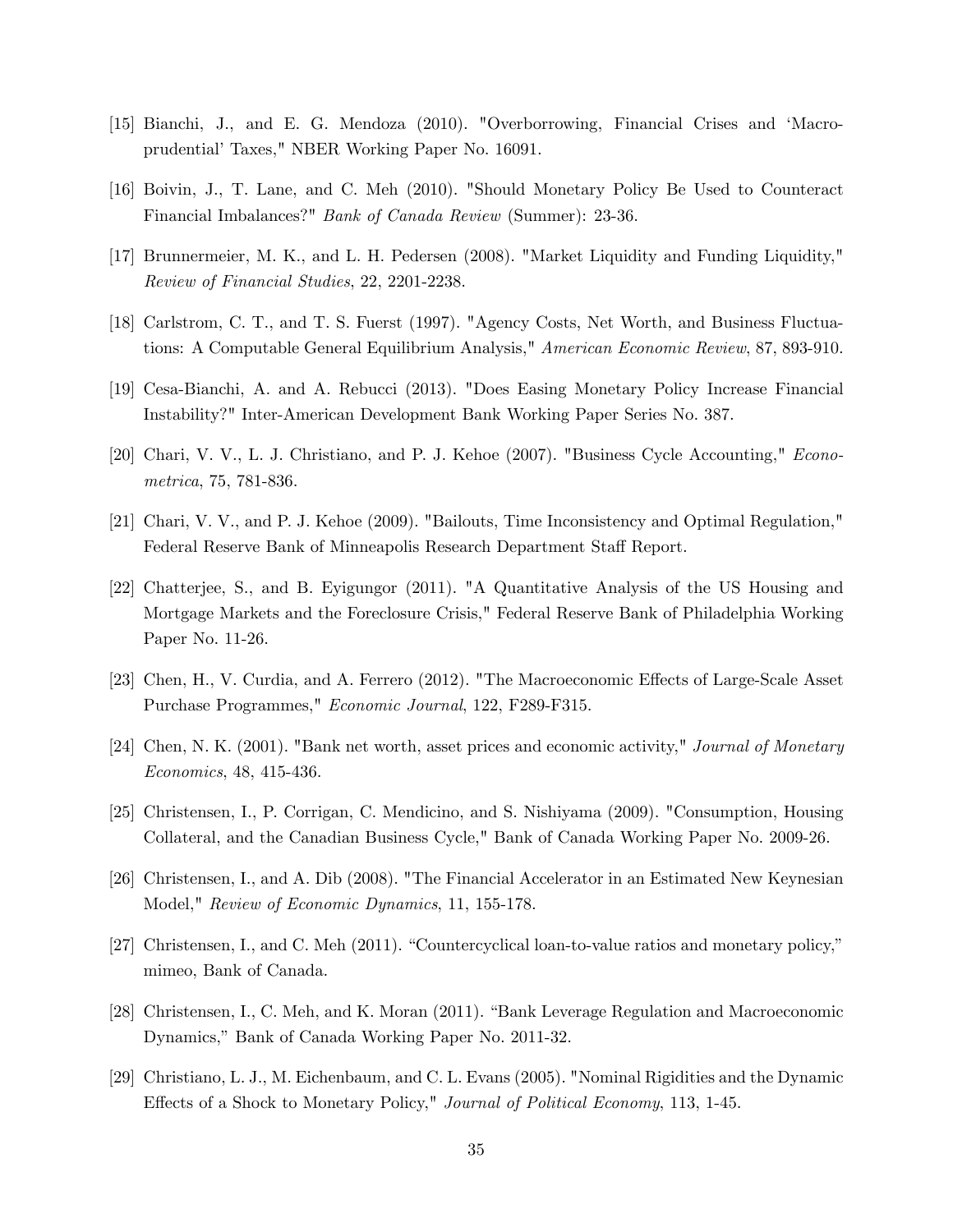- [30] Christiano, L. J., R. Motto, and M. Rostagno (2010). "Financial Factors in Economics Fluctuations," European Central Bank Working Paper Series No. 1192 / May 2010.
- [31] Cociuba, S., M. Shukayev, and A. Ueberfeldt (2011). "Do Low Interest Rates Sow the Seeds of Financial Crises?" Bank of Canada Working Paper No. 2011-31.
- [32] Curdia, V., and M. Woodford (2011). "The Central Bank Balance Sheet as an Instrument of Monetary Policy," Journal of Monetary Economics, 58, 54-79.
- [33] Davis, J. S. (2010). "The adverse feedback loop and the effects of risk in both the real and financial sectors," Federal Reserve Bank of Dallas Working Paper No. 66.
- [34] Dell'Ariccia, G., D. Igan, L. Laeven, and H. Tong, with B. Bakker, and J. Vandenbussche (2012). "Policies for Macrofinancial Stability: How to Deal with Credit Booms," IMF working paper.
- [35] De Nicolo, G., G. Favara, and L. Ratnovski (2012). "Externalities and Macroprudential Policy," IMF Staff Discussion Note.
- [36] Diamond, D. W., and R. G. Rajan (2005). "Liquidity Shortages and Banking Crises," Journal of Finance, 60, 615-647.
- [37] Dib, A. (2010a). "Banks, credit market frictions, and business cycles," Bank of Canada Working Paper No. 2010-24.
- [38] Dib, A. (2010b). "Capital requirement and financial frictions in banking: macroeconomic implications," Bank of Canada Working Paper No. 2010-26.
- [39] Dorich, J., M. Johnston, R. Mendes, S. Murchison, and Y. Zhang (2013). "ToTEM II: An Updated Version of the Bank of Canada's Quarterly Projection Model," Bank of Canada Technical Report No. 100.
- [40] Farhi, E., and J. Tirole (2012). "Collective Moral Hazard, Maturity Mismatch, and Systemic Bailouts," American Economic Review, 102, 60-93.
- [41] Faruqui, U., X. Liu, and T. Roberts (2012). "An Improved Framework for Assessing the Risks Arising from Elevated Household Debt," Bank of Canada Financial System Review (June): 51-57.
- [42] Galati, G., and R. Moessner (2010). "Macroprudential Policy a literature review," BIS Working Papers No. 337.
- [43] Gali, J., and T. Monacelli (2005). "Monetary Policy and Exchange Rate Volatility in a Small Open Economy," Review of Economic Studies, 72, 707-734.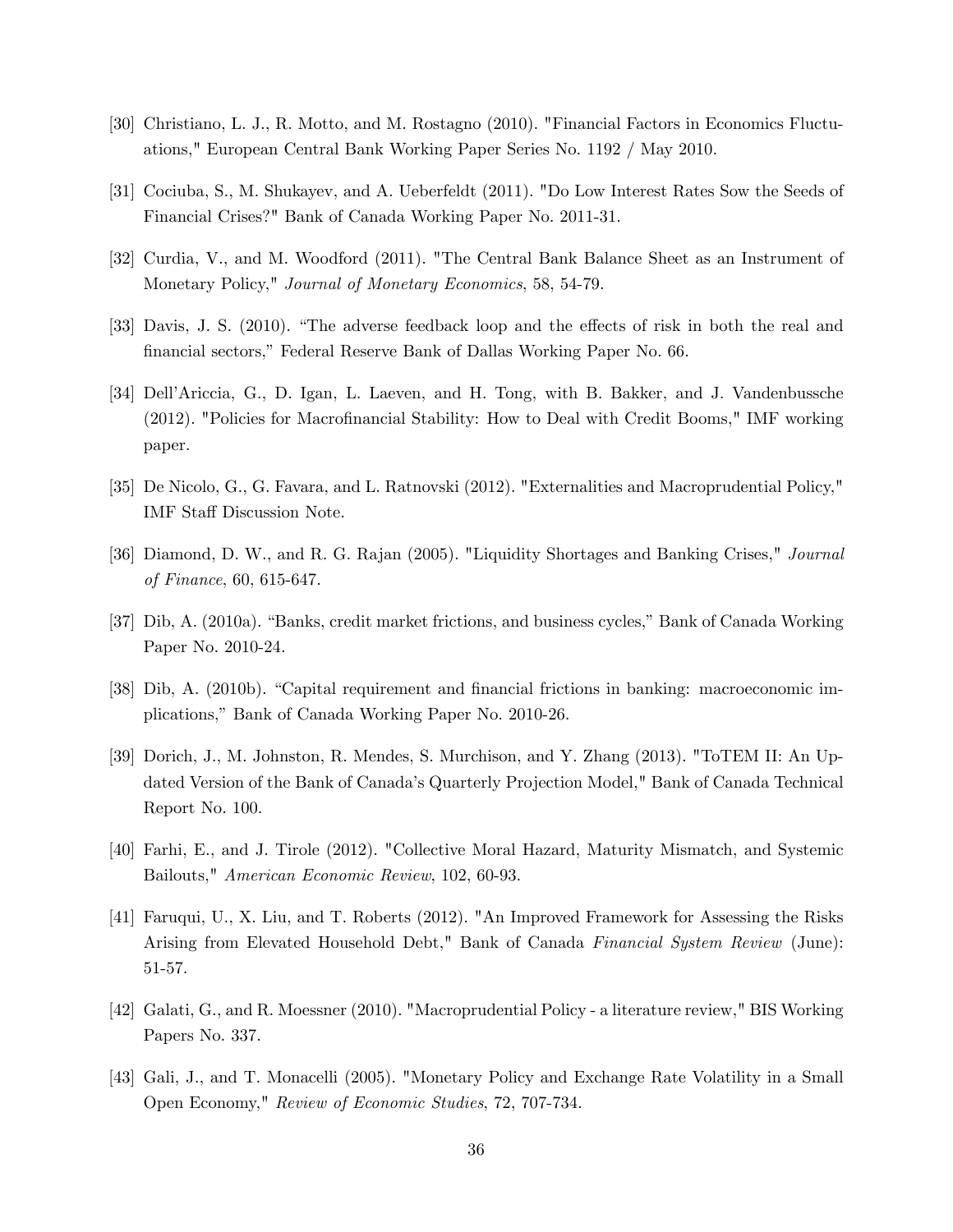- [44] Garriga, C., R. Manuelli, and A. Peralta-Alva (2012). "A Model of Price Swings in the Housing Market," Federal Reserve Bank of St. Louis Working Paper No. 2012-022A.
- [45] Gerali, A., S. Neri, L. Sessa, and F. Signoretti (2010). "Credit and banking in a DSGE model of the Euro areaî, Journal of Money Credit and Banking, 42, 107-141.
- [46] Gertler, M., S. Gilchrist, and F. M. Natalucci (2007). "External Constraints on Monetary Policy and the Financial Accelerator," Journal of Money, Credit and Banking, 39, 295-330.
- [47] Gertler, M., and P. Karadi (2011). "A Model of Unconventional Monetary Policy," Journal of Monetary Economics, 58, 17-34.
- [48] Gertler, M. and N. Kiyotaki (2010). "Financial Intermediation and Credit Policy in Business Cycle Analysis," Handbook of Monetary Economics, vol. 3, 547-599.
- [49] Gilchrist, S., A. Ortiz, and E. Zakrajöek (2009). "Credit Risk and the Macroeconomy: Evidence from an Estimated DSGE Model," mimeo, Boston University.
- [50] Granziera, E., and S. Kozicki (2012). "House Price Dynamics: Fundamentals and Expectations," Bank of Canada Working Paper No. 2012-12.
- [51] Greenwood, J., and B. Jovanovic (1999). "The Information-Technology Revolution and the Stock Market," American Economic Review, 89, 116-122.
- [52] Holmstrom, B. and J. Tirole (1997). "Financial intermediation, loanable funds and the real sector," Quarterly Journal of Economics, 112, 663-691.
- [53] Iacoviello, M. (2005). "House Prices, Borrowing Constraints, and Monetary Policy in Business Cycles," American Economic Review, 95, 739-764.
- [54] Iacoviello, M. (2013). "Financial Business Cycles," mimeo, Federal Reserve Board.
- [55] Iacoviello, M., and S. Neri (2010). "Housing Market Spillovers: Evidence from an Estimated DSGE Model," American Economic Journal: Macroeconomics, 2, 125-164.
- [56] Jermann, U. J., and V. Quadrini (2012). "Macroeconomic Effects of Financial Shocks," American Economic Review, 102, 238-271. [erratum: AER, 102, 1186].
- [57] Kareken, J. H., and N. Wallace (1978). "Deposit Insurance and Bank Regulation: A Partial-Equilibrium Exposition," Journal of Business, 51, 413-438.
- [58] Kiyotaki, N., and J. Moore (1997). "Credit Cycles," Journal of Political Economy, 105, 211-48.
- [59] Kiyotaki, N., and J. Moore (2012). "Liquidity, Business Cycles, and Monetary Policy," NBER Working Paper No. 17934.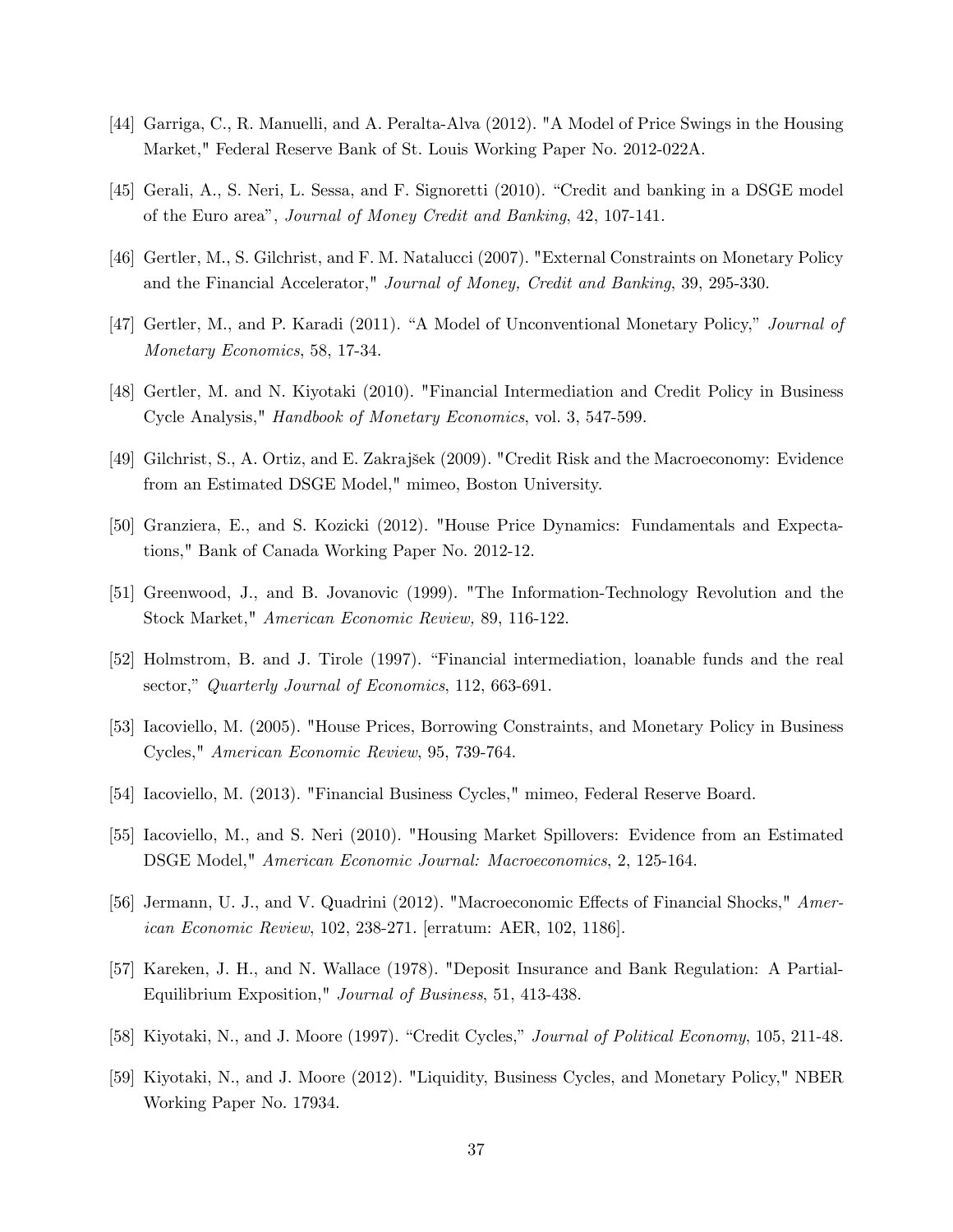- [60] Leeper, E. M., M. Plante, and N. Traum (2010). "Dynamics of fiscal financing in the United States," Journal of Econometrics, 156, 304-321.
- [61] McGrattan, E. R., and E. C. Prescott (2005). "Taxes, Regulations, and the Value of U.S. and U.K. Corporations," Review of Economic Studies, 72, 767-796.
- [62] Meh, C., and K. Moran (2010). "The Role of Bank Capital in the Propagation of Shocks," Journal of Economic Dynamics and Control, 34, 555-576.
- [63] Murchison, S., and A. Rennison (2006). "ToTEM: The Bank of Canada's New Quarterly Projection Model," Bank of Canada Technical Report No. 97.
- [64] Rajan, R. G. (2006). "Has Finance Made the World Riskier?," European Financial Management, 12, 499-533.
- [65] Rotemberg, J. J. (1982). "Monopolistic Price Adjustment and Aggregate Output," Review of Economic Studies, 49, 517-31.
- [66] Schmitt-Grohe, S. and M. Uribe (2003). "Closing Small Open Economy Models," Journal of International Economics, 61, 163-185.
- [67] Shiller, R. (2000). Irrational Exuberance, Princeton University Press (second edition 2005).
- [68] Smets, F., and R. Wouters (2007). "Shocks and Frictions in US Business Cycles: A Bayesian DSGE Approach," American Economic Review, 97, 586-606.
- [69] Van den Heuvel, S. J. (2008). "The welfare cost of bank capital requirements," Journal of Monetary Economics, 55, 298-320.
- [70] Woodford, M. (2001). "Fiscal Requirements for Price Stability," Journal of Money, Credit and Banking, 33, 669-728.
- [71] Woodford, M. (2012). "Ináation Targeting and Financial Stability," NBER Working Paper No. 17967.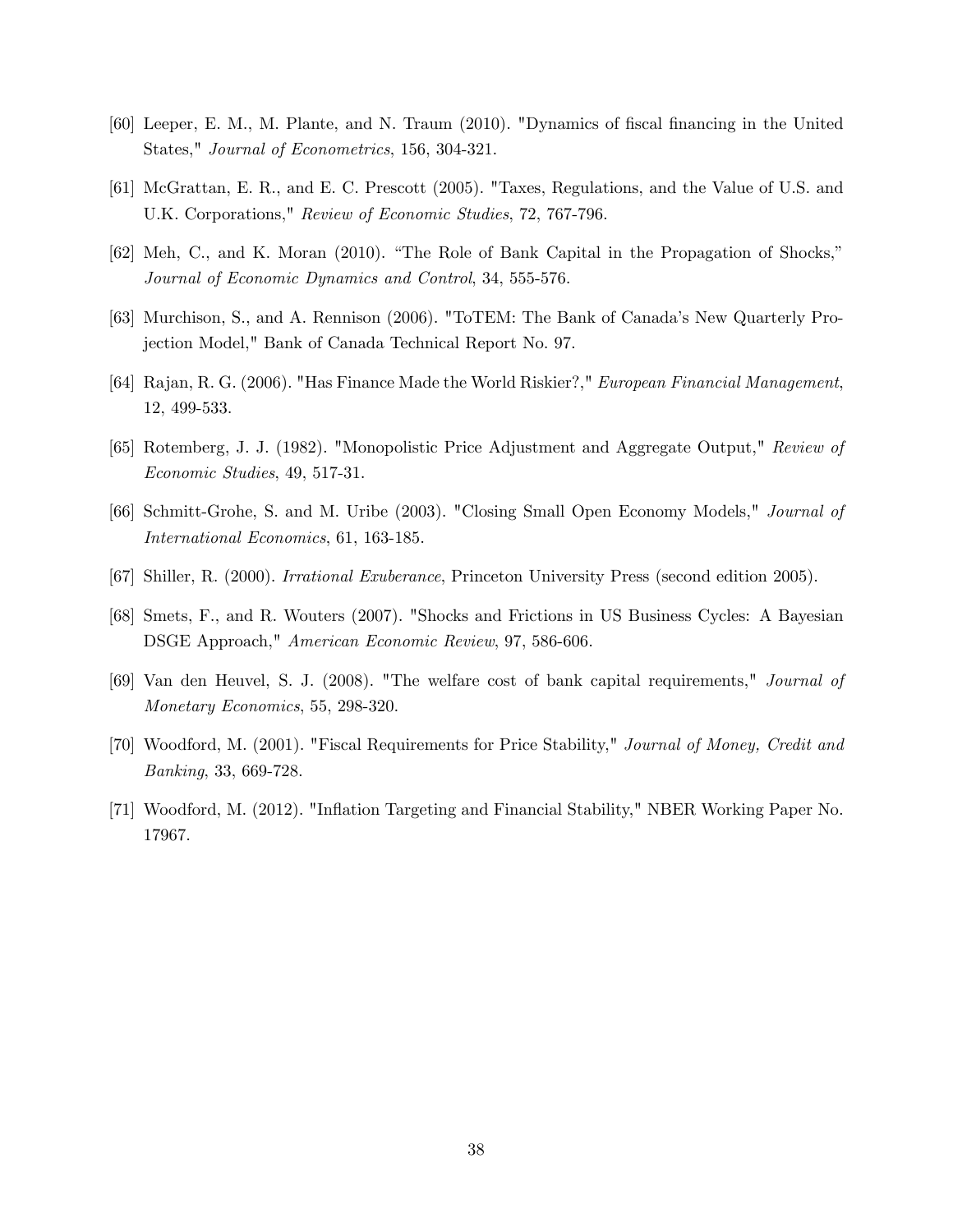| Table 1. Parameters                  |                                                            |                            |
|--------------------------------------|------------------------------------------------------------|----------------------------|
|                                      | Symbol                                                     | Value                      |
| Discount factor                      | $\beta_P$ , $\beta_B$ , $\beta_I$ , $\beta_F$              | 0.993, 0.992, 0.987, 0.988 |
| Inverse labor supply elasticity      | $\vartheta$                                                | 5                          |
| Habit in consumption                 | $\zeta$                                                    | 0.94                       |
| Level for housing in utility         | $\xi_{hP}, \xi_{hI}$                                       | 3.1, 4.1                   |
| Level for labor in utility           | $\xi_{lP}$ , $\xi_{lI}$                                    | 11.2, 11.2                 |
| Depreciation rate                    | $\delta_h, \, \delta_k$                                    | 0.011, 0.015               |
| Capital share in production          | $\alpha$                                                   | 0.3                        |
| Patient HH share in K and L          | $\mu_k, \mu_l$                                             | 0.43, 0.68                 |
| Import share in final goods          | $\phi_c$ , $\phi_{ik}$ , $\phi_{ih}$ , $\phi_a$ , $\phi_x$ | 0.3, 0.18, 0, 0.08, 0.33   |
| EOS - domestic and foreign goods     | $\eta_c$ , $\eta_{ik}$ , $\eta_{ih}$ , $\eta_g$ , $\eta_x$ | 0.5, 0.5, 0.5, 0.5, 0.5    |
| Export demand (habit, elast., share) | $\zeta^*, \eta^*, \phi^*$                                  | 0.8, 1.5, 0.32             |
| Wage and price and markup            | $\theta_w$ , $\theta_d$ , $\theta_m$ , $\theta_x$          | 1.25                       |
| Wage and price stickiness            | $\kappa_w, \kappa_d, \kappa_m, \kappa_x$                   | 333, 84, 84, 2             |
| Wage and price indexation            | $\zeta_w$ , $\zeta_d$ , $\zeta_m$ , $\zeta_x$              | 0.5, 0.5, 0.5, 0.5         |
| Utilization $\cos t$ – elasticity    | $\varpi$                                                   | 5                          |
| Investment adj. cost                 | $\kappa_h, \, \kappa_k$                                    | 6, 6                       |
| Stock adj. cost                      | $\kappa_{hP},\,\kappa_{kP}$                                | 50, 50                     |
| Coupon rates on long-term loans      | $\delta_I$ , $\delta_E$                                    | 0.97, 0.92                 |
| Dividend adj. costs                  | $\kappa_{dB}, \kappa_{dE}$                                 | 50, 50                     |
| Monitoring cost elasticity           | $\chi_{d2}, \chi_{I2}, \chi_{E2}; \chi_{d3}$               | 0.002, 0.005, 0.05; 0.01   |
| Portfolio preference term            | $\varrho_{\varkappa}$                                      | $\theta$                   |
| Regulatory LTV and capital ratio     | $m_I, \gamma$                                              | 0.95, 0.1                  |
| Taylor rule                          | $\rho, a_{\pi}, a_{\eta}$                                  | 0.75, 2.5, 0               |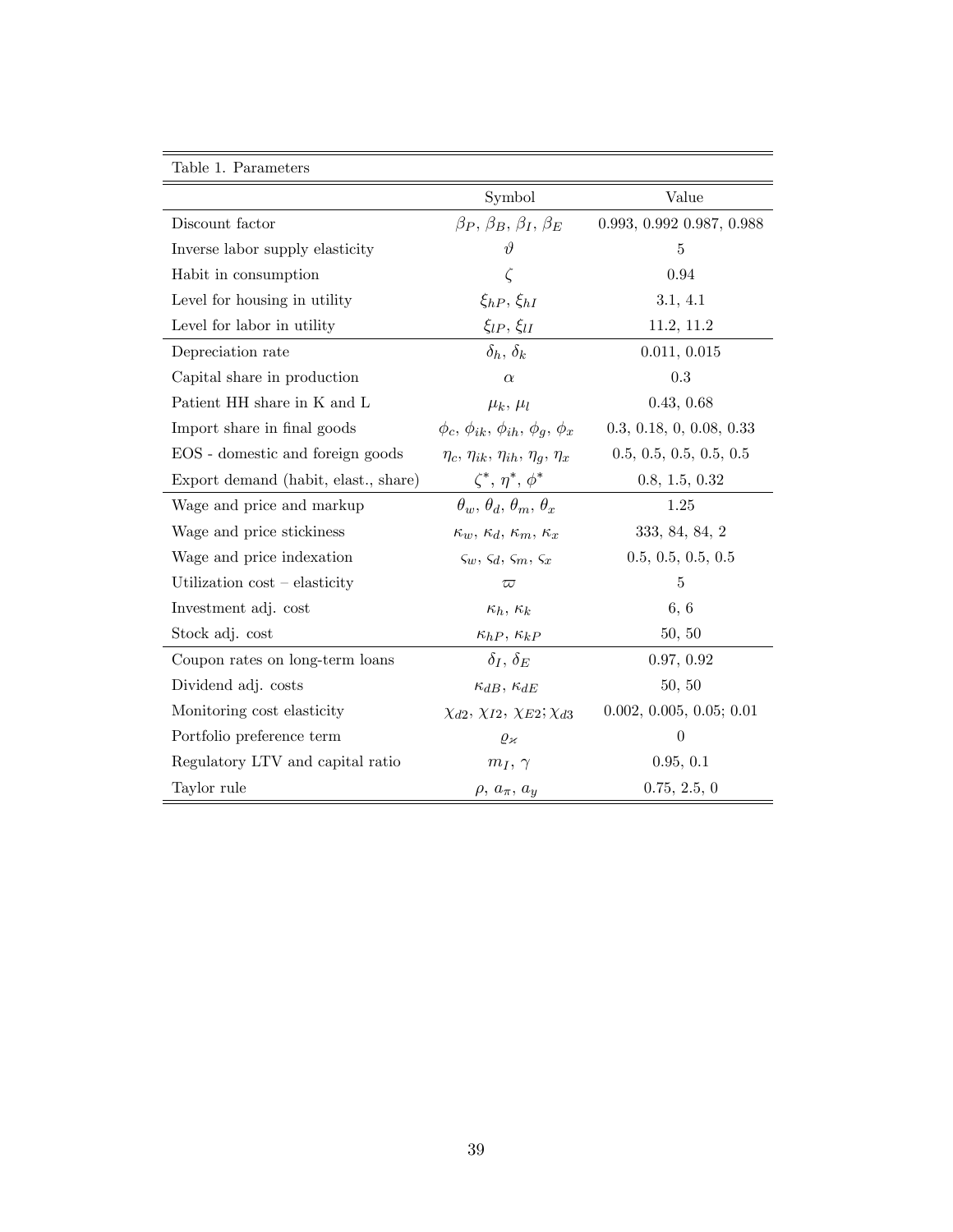| Table 2. Model steady-state ratios   |                                           |         |
|--------------------------------------|-------------------------------------------|---------|
|                                      | Symbol                                    | Model   |
| Consumption / GDP                    | c/y                                       | 0.583   |
| Business investment /GDP             | $i_k/y$                                   | 0.122   |
| Residential investment /GDP          | $i_h/y$                                   | 0.065   |
| Government exp. $\int$ GDP           | g/y                                       | 0.230   |
| Exports / $GDP$ (= Imports / $GDP$ ) | $y_x/y = y_m/y$                           | 0.320   |
| Capital stock $/$ GDP (qrt.)         | k/y                                       | 8.0     |
| Housing stock $\int$ GDP (qrt.)      | h/y                                       | 6.0     |
| Wage share in total income           | $1-\alpha$                                | 0.7     |
| Wage share of impatient hh.          | $1-\mu_l$                                 | 0.32    |
| Consumption share of impatient hh.   | $c_I/c$                                   | 0.32    |
| Housing share of impatient hh.       | $h_I/h$                                   | 0.32    |
| Capital share of entrepreneurs       | $k_E/k$                                   | $0.5\,$ |
| Business debt / total capital        | $p_Eb_E/k$                                | 0.25    |
| for entrepreneurs only               | $p_E b_E/k_E$                             | 0.5     |
| Mortgage debt / total housing        | $p_Ib_I/h$                                | 0.3     |
| for impatient hh. only               | $p_Ib_I/h_I$                              | 0.95    |
| Bank capital ratio                   | $a/(\omega_I p_I b_I + \omega_E p_E b_E)$ | 0.1     |

| Table 3. Comparing peak effects of macroprudential and monetary policies (in pp) |          |                                                           |                                  |  |  |
|----------------------------------------------------------------------------------|----------|-----------------------------------------------------------|----------------------------------|--|--|
|                                                                                  |          | $5$ pp $\downarrow$ in LTV $1$ pp $\uparrow$ in cap. req. | 100 bp $\uparrow$ in policy rate |  |  |
| Output                                                                           | $-0.67$  | $-0.35$                                                   | $-0.44$                          |  |  |
| Consumption                                                                      | $-0.50$  | $-0.10$                                                   | $-0.16$                          |  |  |
| Business inv.                                                                    | $-0.87$  | $-2.68$                                                   | $-1.35$                          |  |  |
| Residential inv.                                                                 | $-11.56$ | $-2.58$                                                   | $-1.78$                          |  |  |
| Inflation                                                                        | $-0.14$  | $-0.07$                                                   | $-0.16$                          |  |  |
| House price                                                                      | $-5.54$  | $-1.21$                                                   | $-1.50$                          |  |  |
| Household debt                                                                   | $-7.60$  | $-1.37$                                                   | $-0.50$                          |  |  |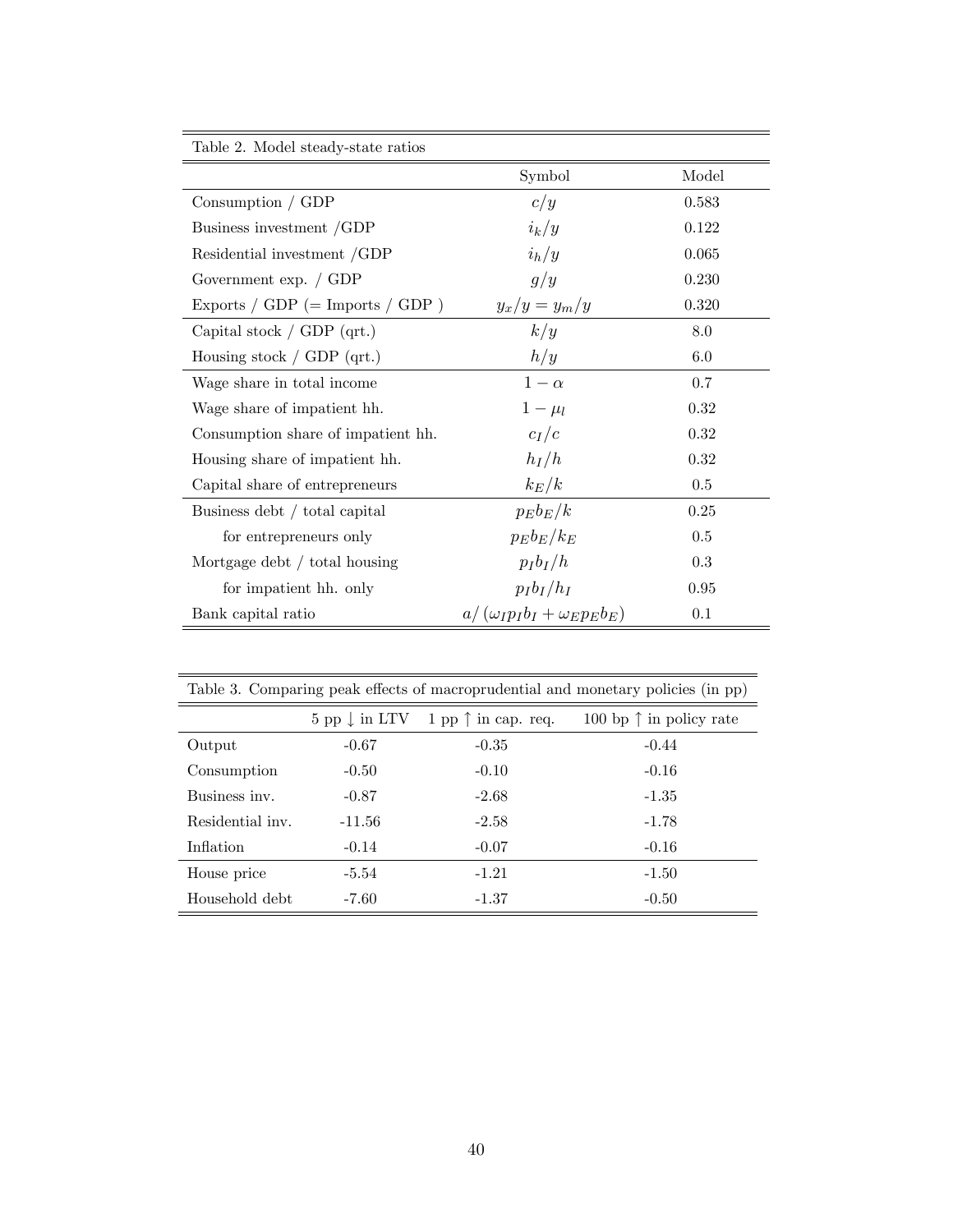

Figure 1: Household debt (as per cent of disposable income) in Canada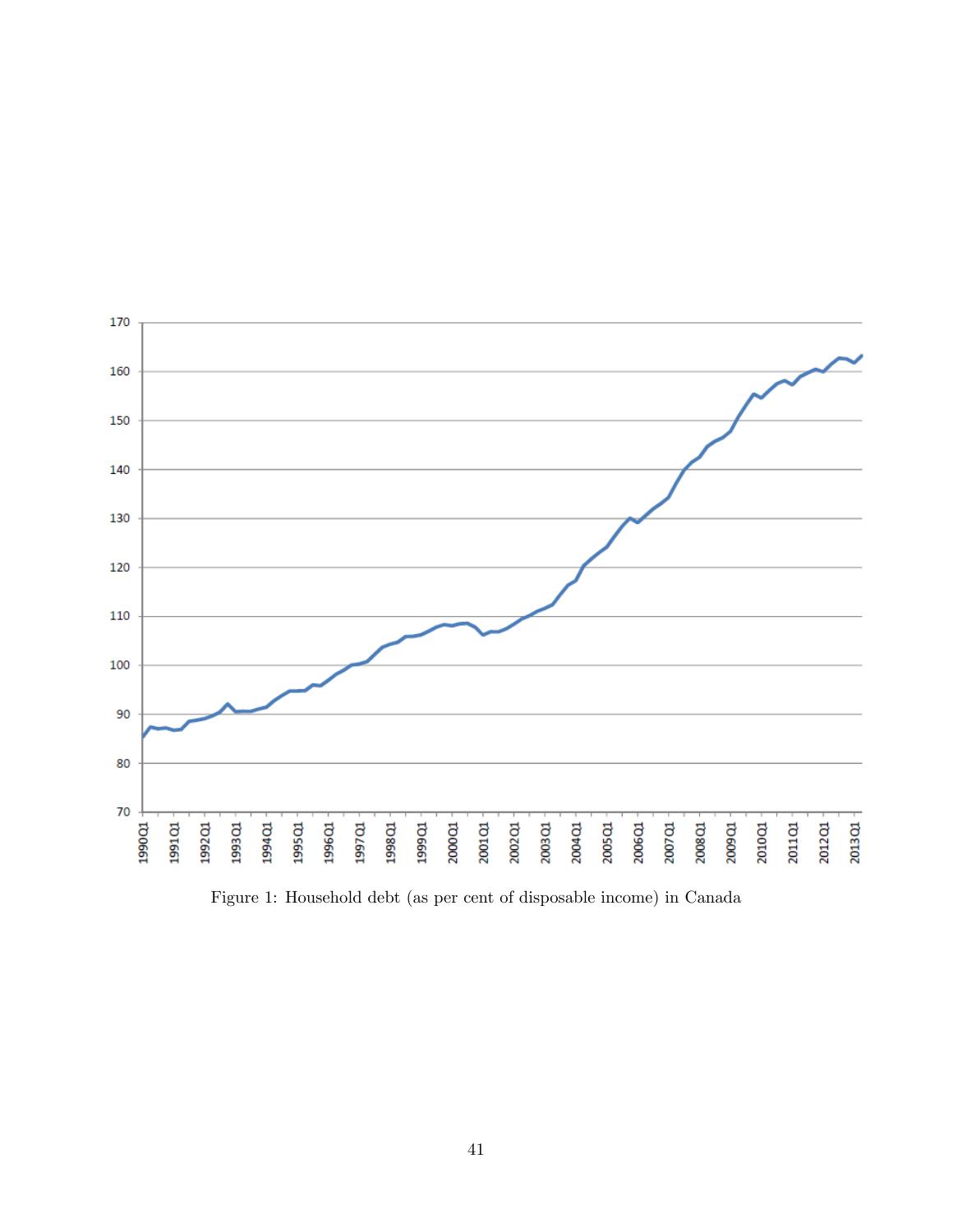

Figure 2: Model agents and key flows of funds, inputs and goods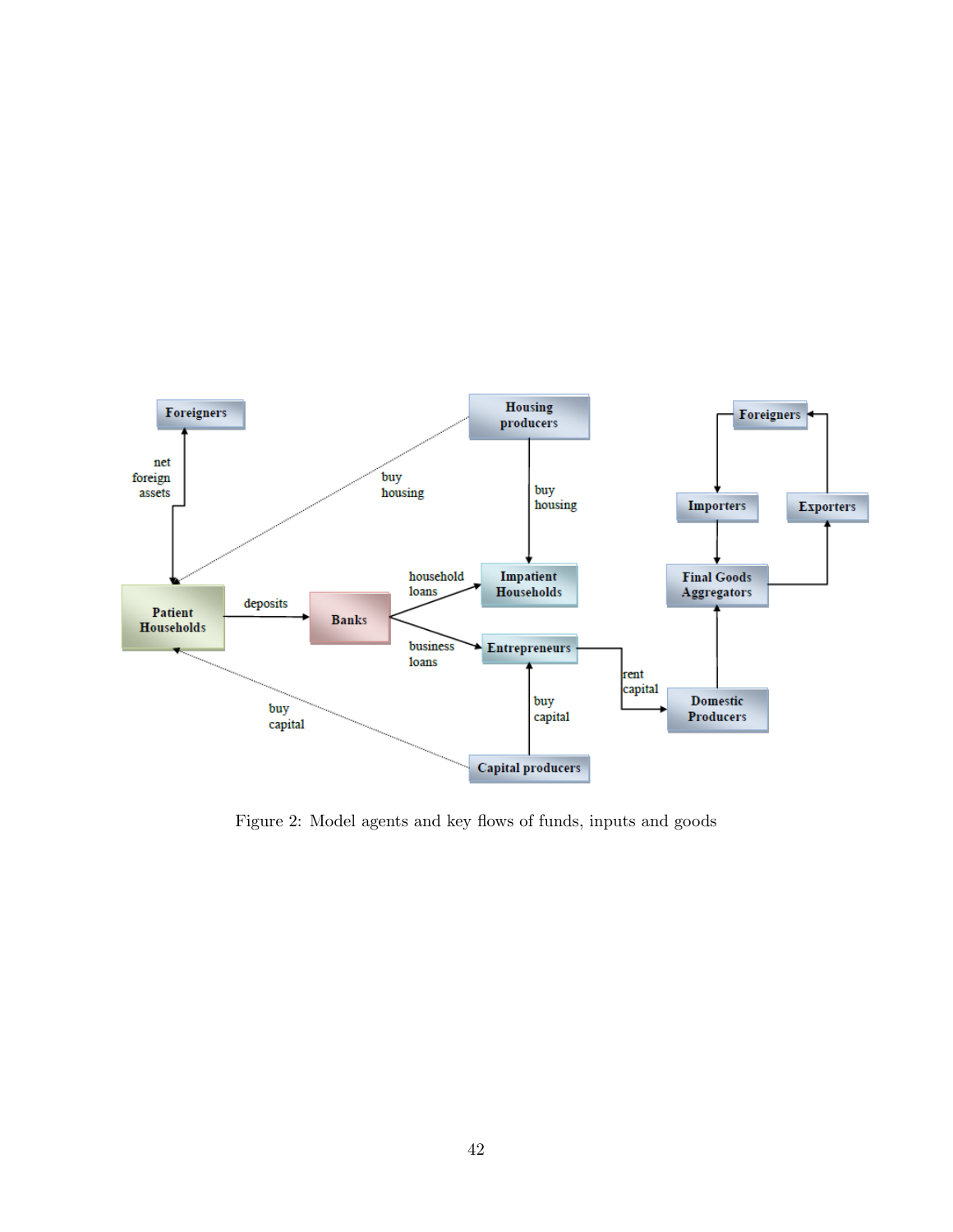

Figure 3: The effects of an exogenous increase in the funding spread (in bp). For household and business debt, the quantity of loans,  $b_{I,t}$  and  $b_{E,t}$ , are indicated by solid lines, while the market value of loans,  $p_{I,t}b_{I,t}$  and  $p_{E,t}b_{E,t},$  are indicated by dotted lines.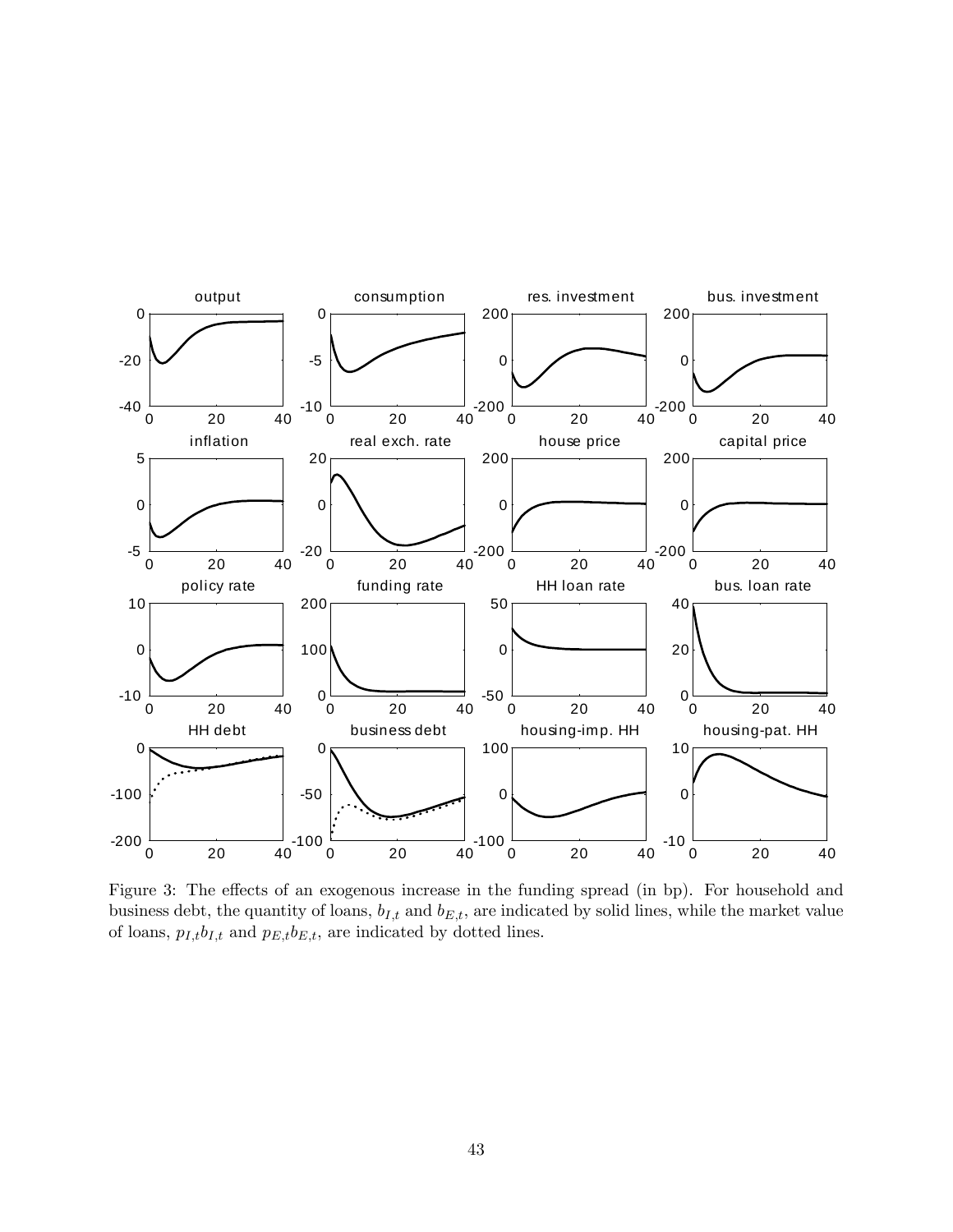

Figure 4: The effects of an exogenous decrease in the mortgage spread (in bp). The benchmark model with the bank capital channel is indicated by solid lines, while the alternative without the bank capital channel is indicated by dotted lines.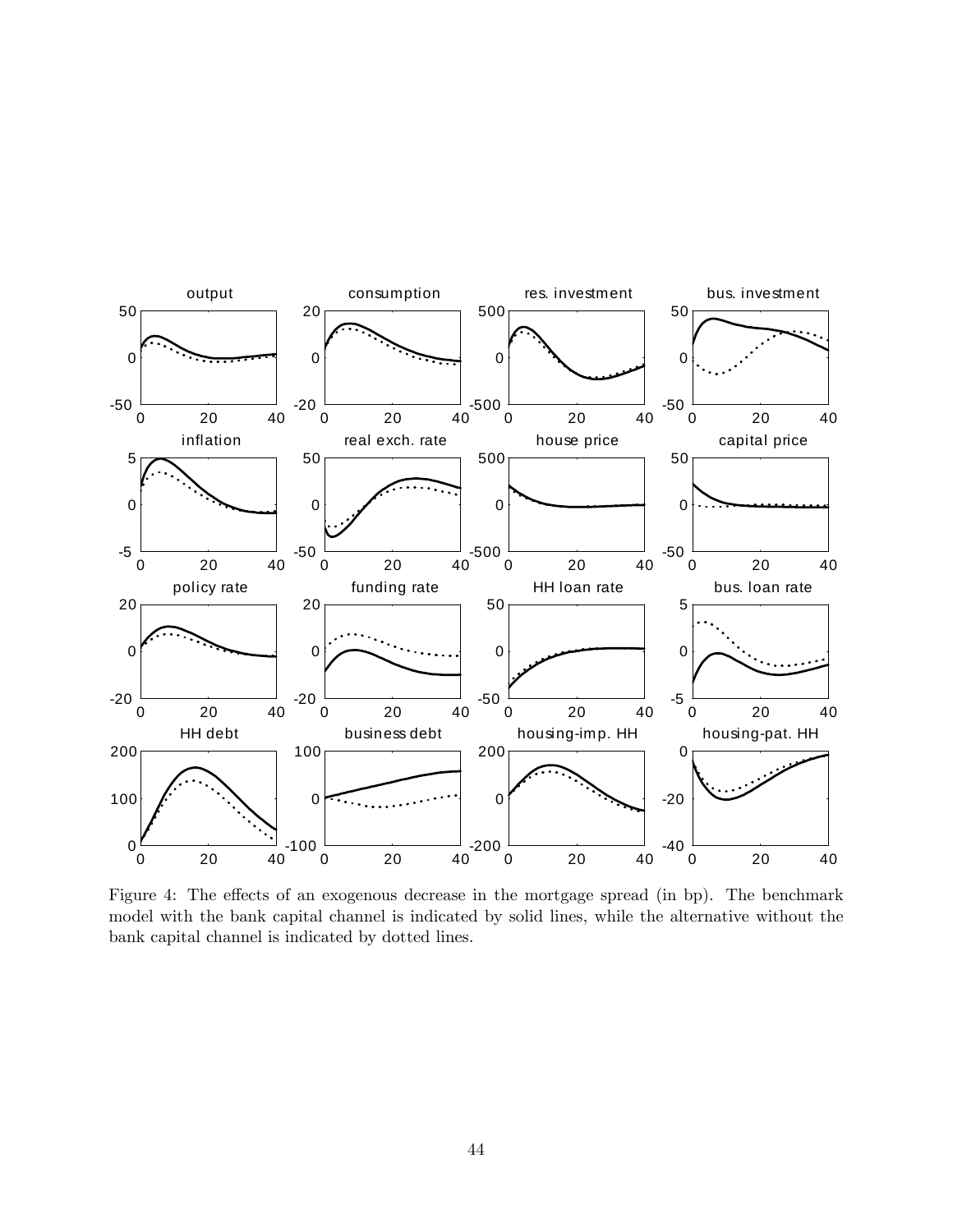

Figure 5: The effects of an exogenous decrease in the business loan spread (in bp). The benchmark model without the risk-taking channel is indicated by solid lines, while the alternative with the risk-taking channel is indicated by dotted lines.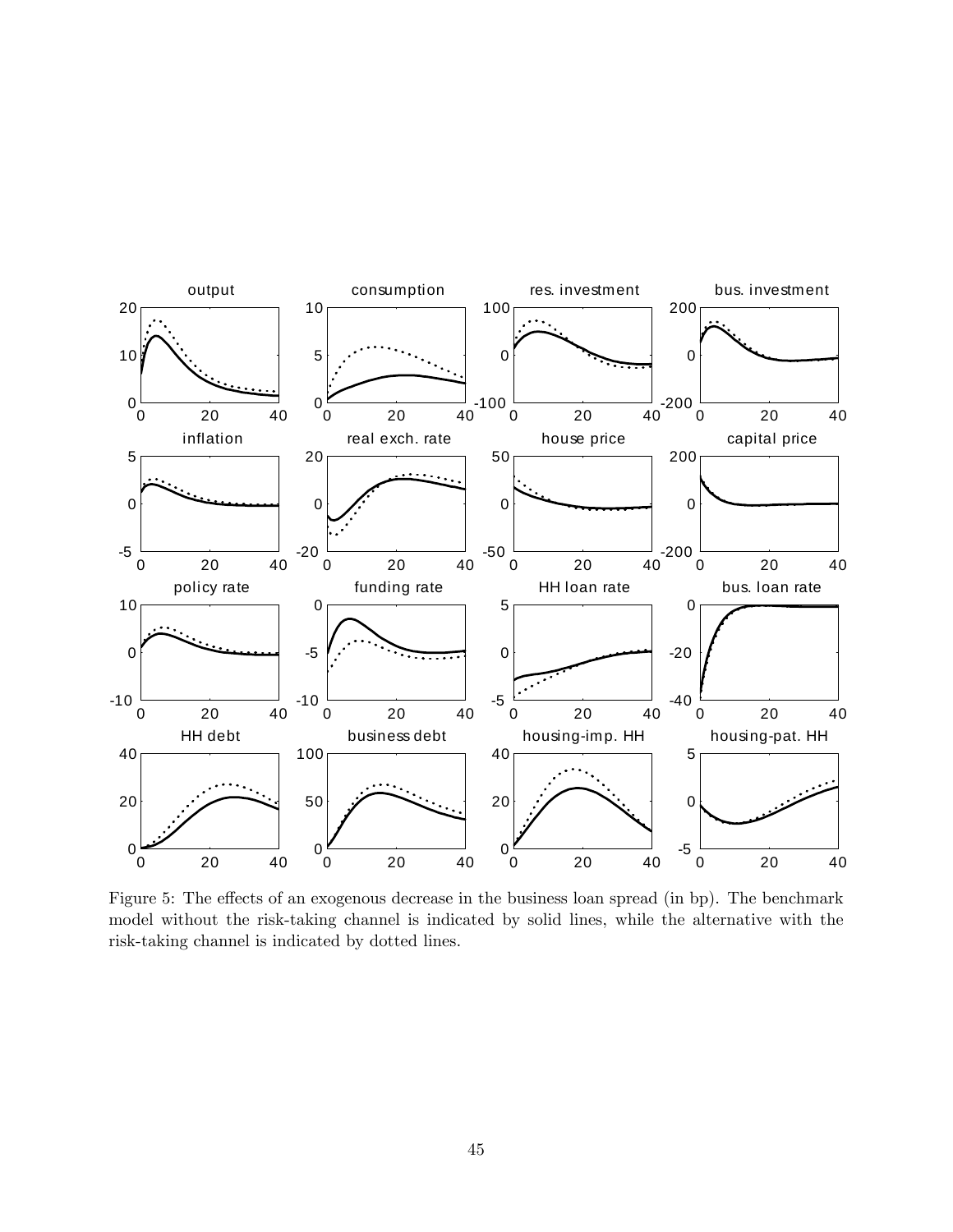

Figure 6: Effects of 1 per cent shock to exuberance in housing (in bp)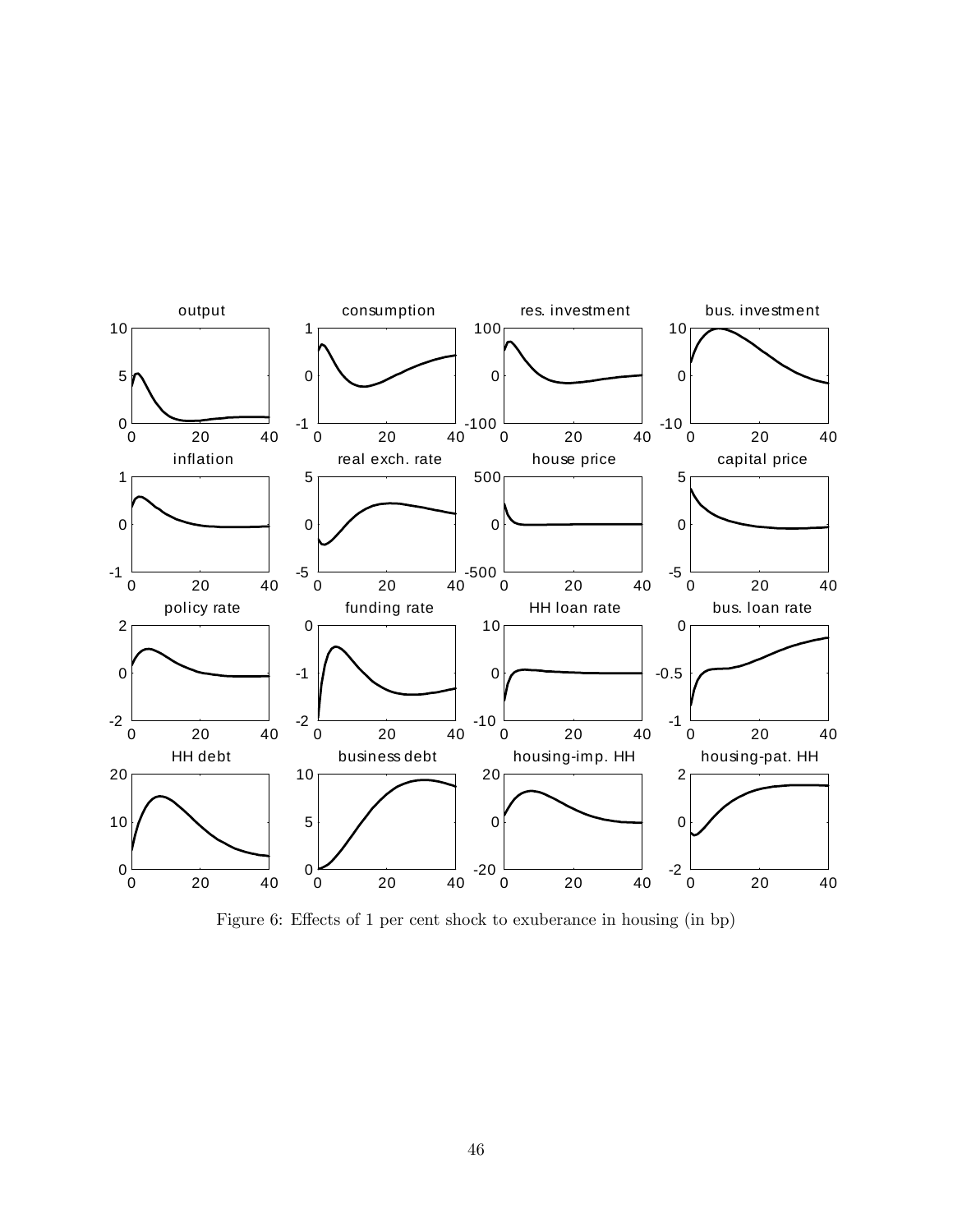

Figure 7: Effects of 1 per cent shock to exuberance in capital (in bp)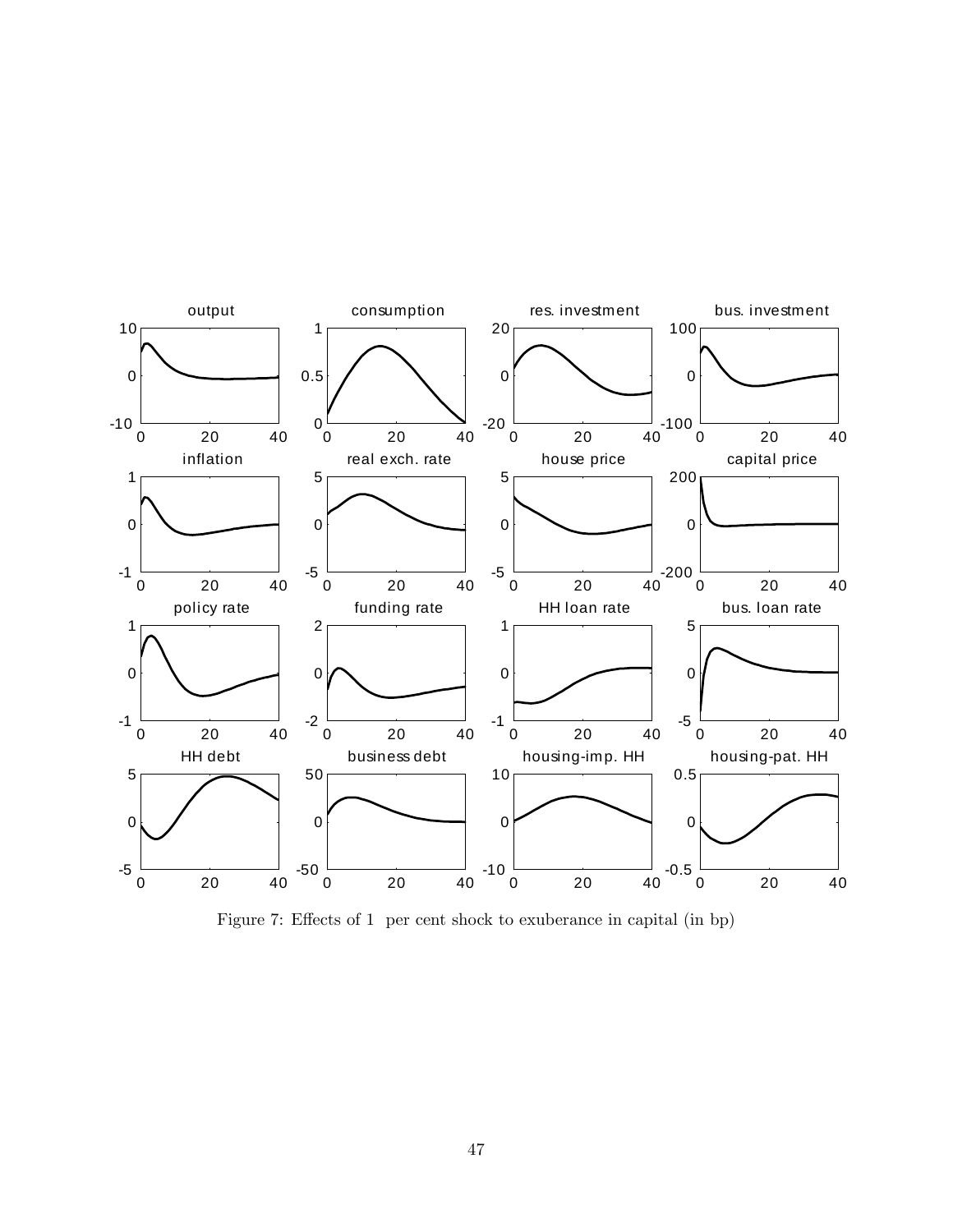

Figure 8: Effects of 1 per cent shock to the risk appetite of patient households (in bp)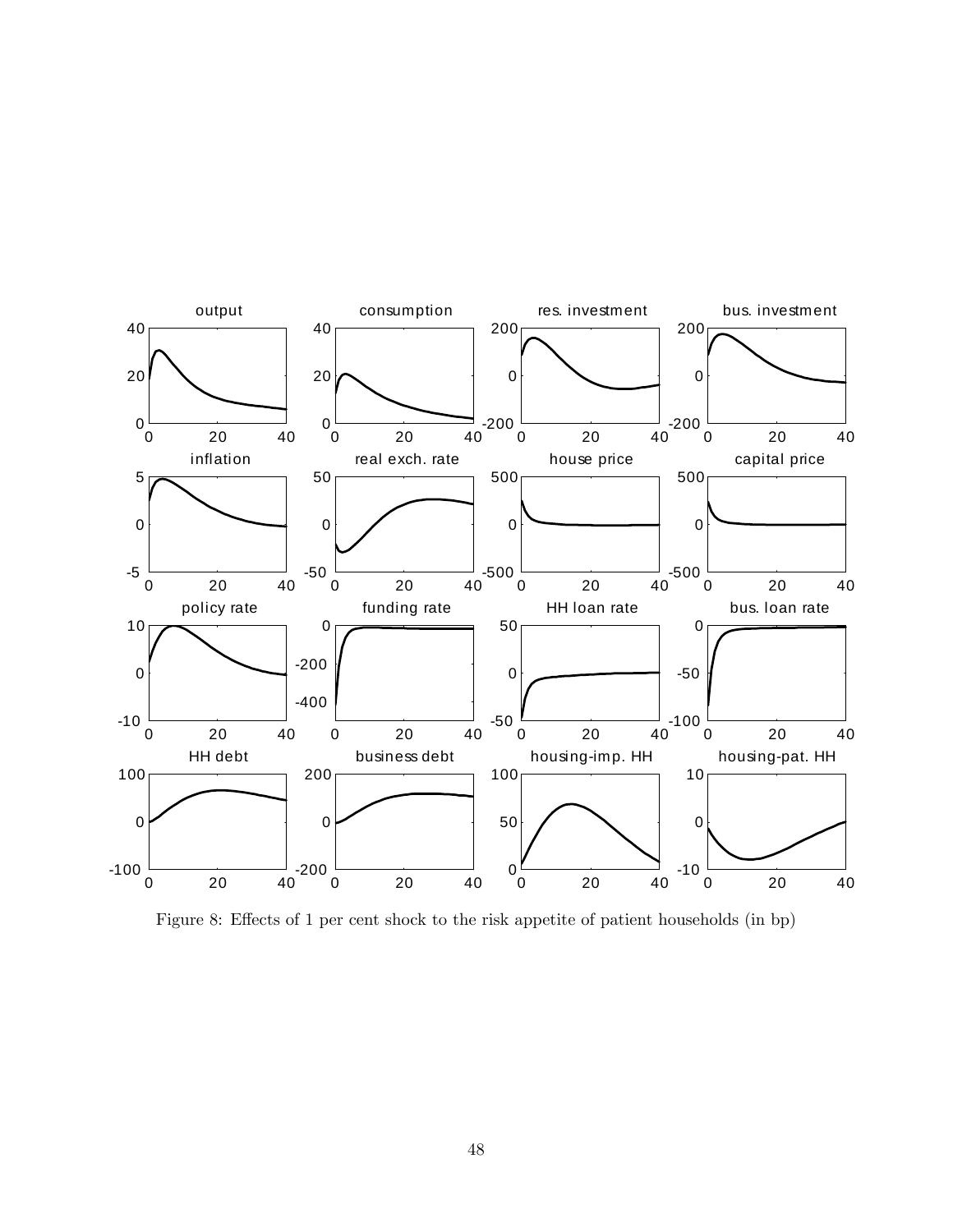

Figure 9: Effects of 5 pp decrease in regulatory LTV ratio (in bp)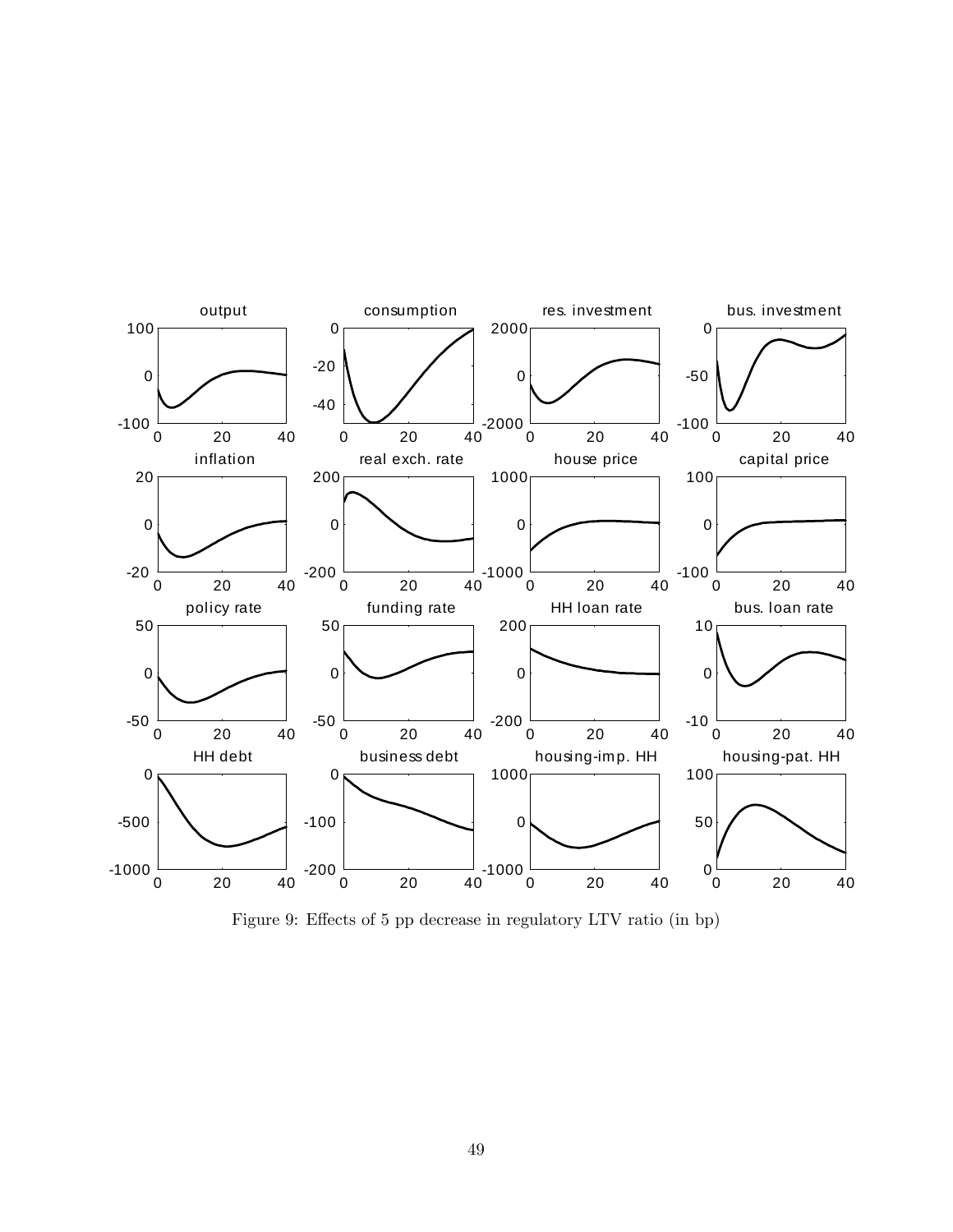

Figure 10: Effects of 1 pp increase in the capital requirement ratio (in bp)